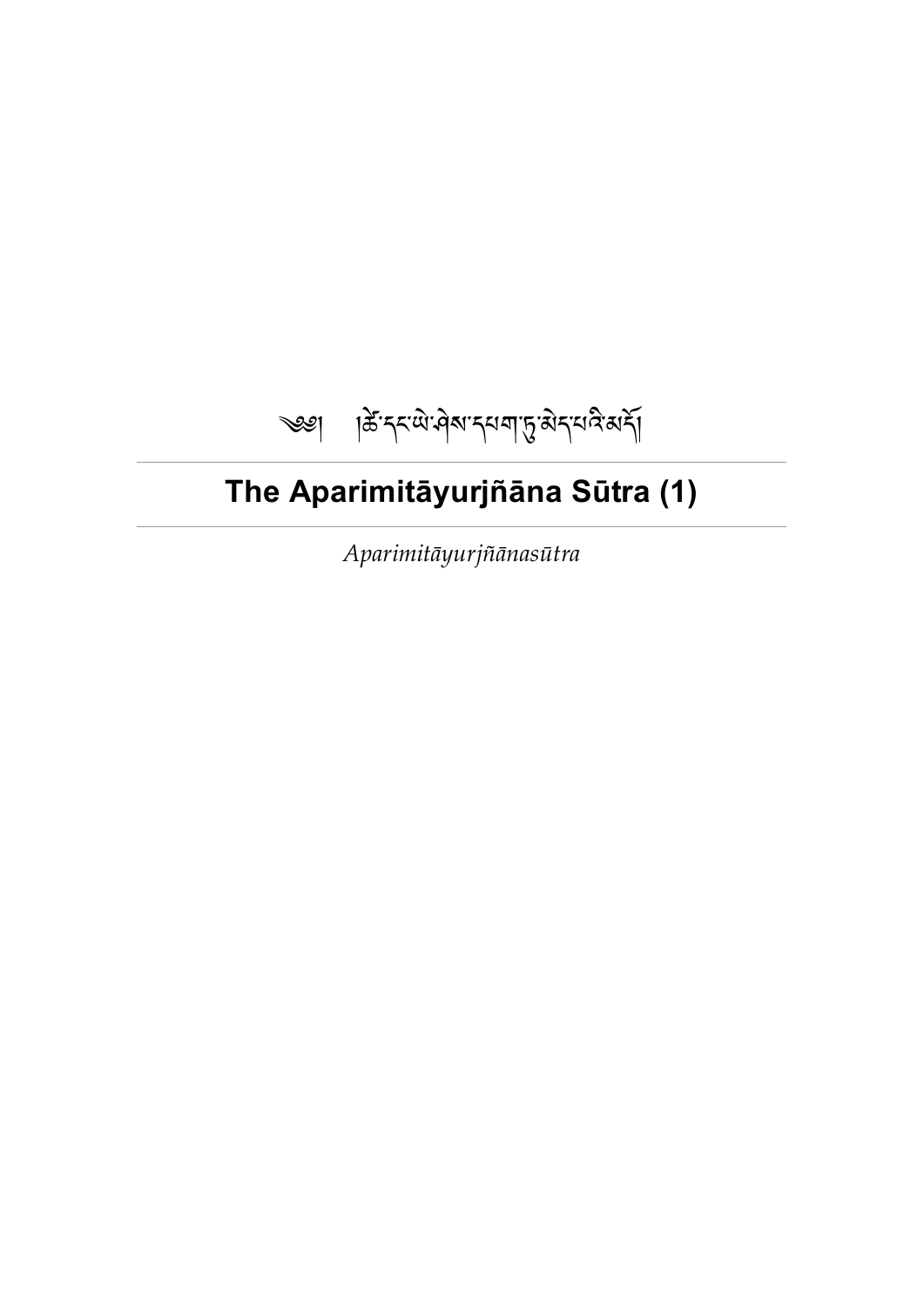# <u>्</u><br>वस्य वारा के दुराये ने बारा से से दिया है। उनके सम्मान के दिया में दिया कि

*'phags pa tshe dang ye shes dpag tu med pa zhes bya ba theg pa chen po'i mdo* The Noble Mahāyāna Sūtra of Aparimitāyurjñāna

*Āryāparimitāyurjñānanāmamahāyānasūtra*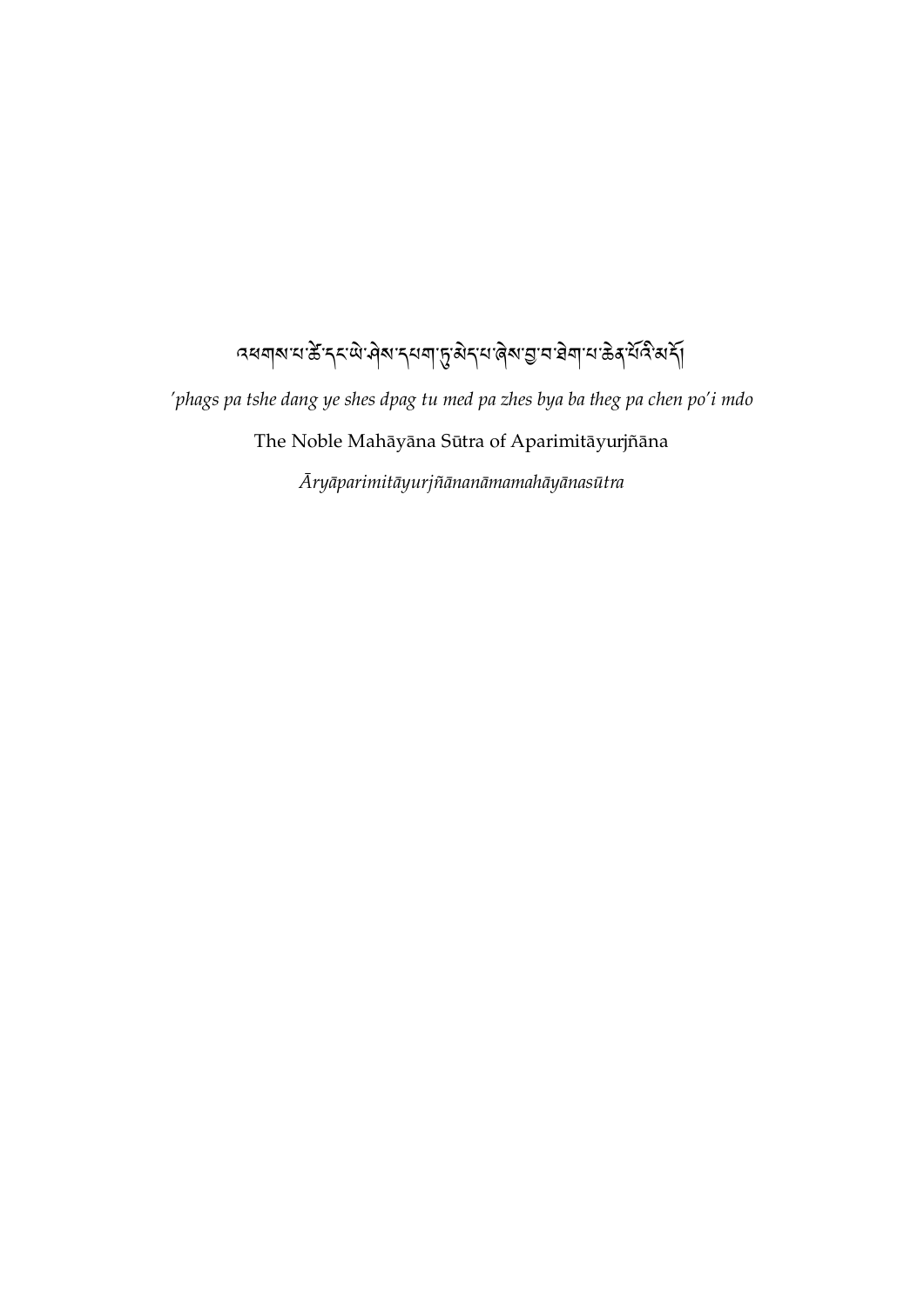

# <span id="page-2-0"></span>Toh 674 Degé Kangyur, vol. 91 (rgyud 'bum, ba), folios 211.b–216.a.

Translated by Peter Alan Roberts and Emily Bower under the patronage and supervision of 84000: Translating the Words of the Buddha

> First published 2021 Current version v 1.1.4 (2022) Generated by 84000 Reading Room v2.8.6

*84000: Translating the Words of the Buddha* is a global non-profit initiative to translate all the Buddha's words into modern languages, and to make them available to everyone.

# $\bigcirc$  000

This work is provided under the protection of a Creative Commons CC BY-NC-ND (Attribution - Noncommercial - No-derivatives) 3.0 copyright. It may be copied or printed for fair use, but only with full attribution, and not for commercial advantage or personal compensation. For full details, see the Creative Commons license.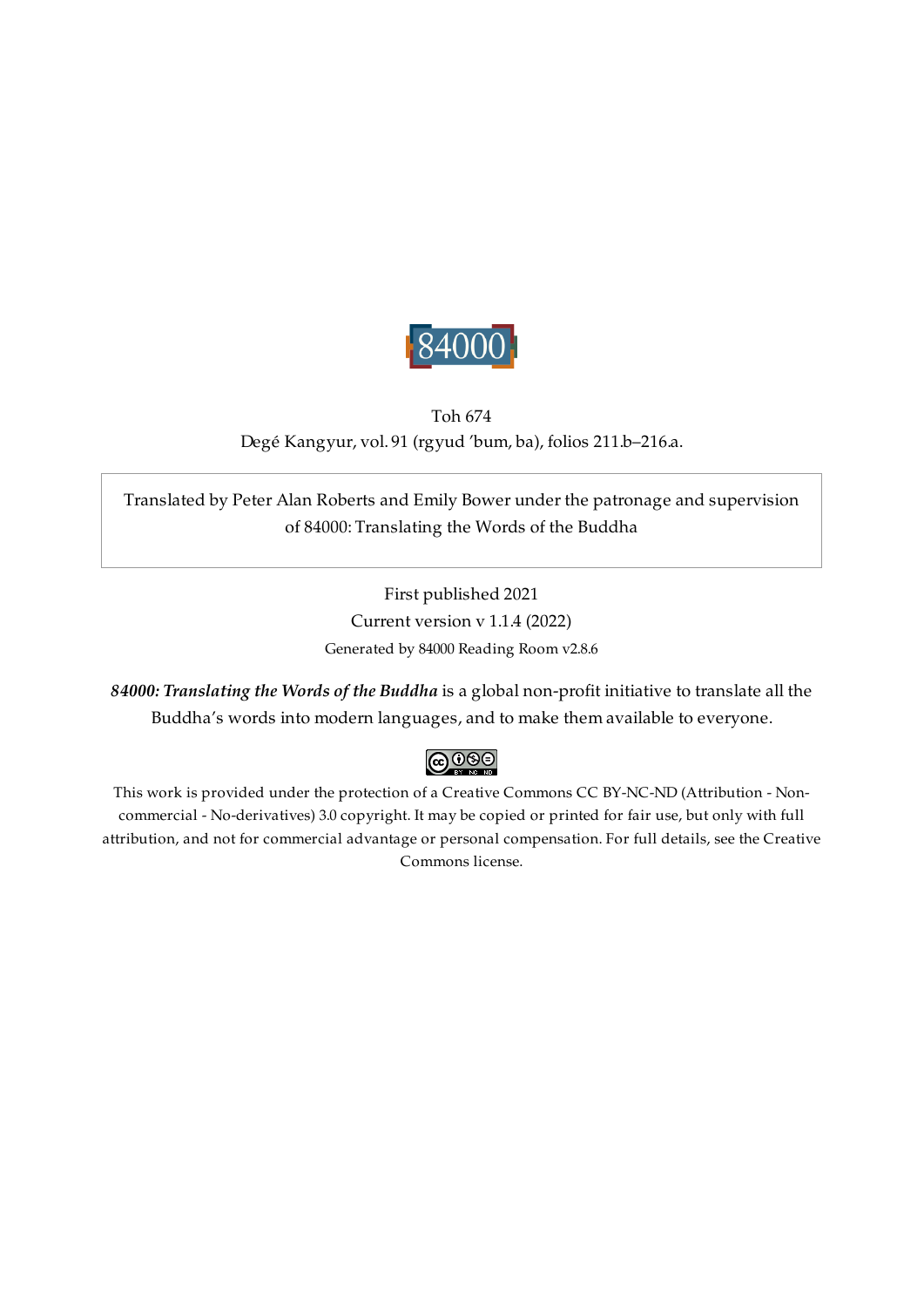This print version was generated at 8.31pm on Thursday, 6th January 2022 from the online version of the text available on that date. If some time has elapsed since then, this version may have been superseded, as most of 84000's published translations undergo significant updates from time to time. For the latest online version, with bilingual display, interactive glossary entries and notes, and a variety of further download options, please see [https://read.84000.co/translation/toh674.html.](https://read.84000.co/translation/toh674.html)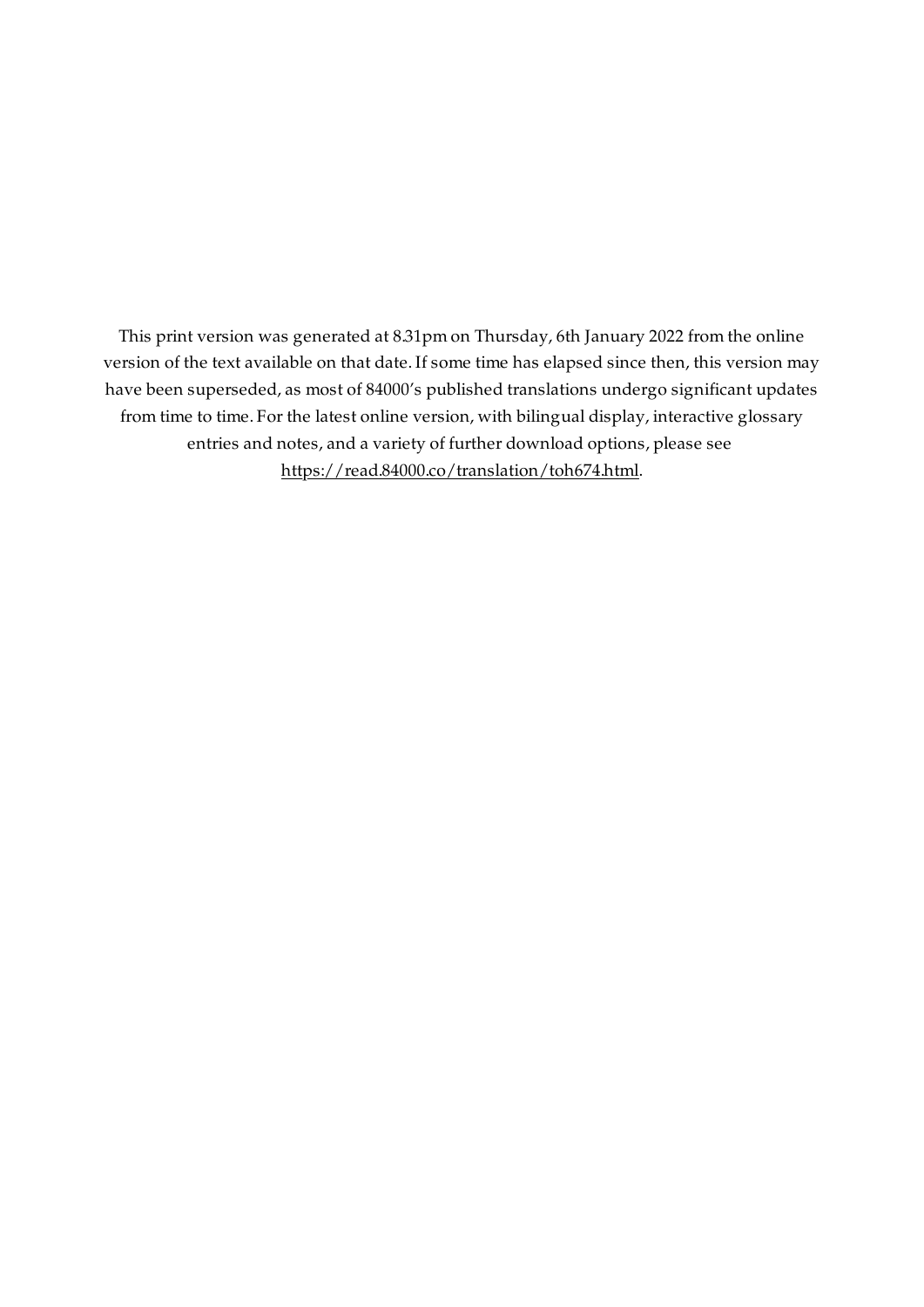# TABLE OF CONTENTS

- ti. [Title](#page-0-0)
- im. [Imprint](#page-2-0)
- co. [Contents](#page-4-0)
- s. [Summary](#page-6-0)
- ac. [Acknowledgements](#page-7-0)
- i. [Introduction](#page-8-0)
	- · [Overview](#page-8-1)
	- · [Aparimitāyus,](#page-9-0) Amitāyus, and Amitābha
	- · Chinese and Sanskrit [Versions](#page-11-0)
	- · The Tibetan Versions of the Sūtra in the Kangyur, Their [Differences,](#page-12-0) and Their Translation
	- · The Sūtra in [Buddhist](#page-19-0) Practice
- tr. Sūtra of [Aparimitāyurjñāna](#page-21-0)
	- 1. The [Translation](#page-22-0)
- n. [Notes](#page-30-0)
- b. [Bibliography](#page-41-0)
	- · [Source](#page-41-1) Texts
		- · [Sanskrit](#page-41-2)
			- · Sanskrit [Manuscript](#page-41-3) Scans
			- · Sanskrit Online [\(transliteration\)](#page-41-4)
		- · [Tibetan](#page-41-5)
			- · The "Three *oṁ*" [Version](#page-41-6)
			- · The "Two *oṁ*" [Version](#page-42-0)
		- · Dunhuang [Manuscripts](#page-42-1)
		- · The Sūtra in Other Tibetan [Collections](#page-43-0)
	- · [Related](#page-44-0) Texts

### <span id="page-4-0"></span>[co.](#page-4-0)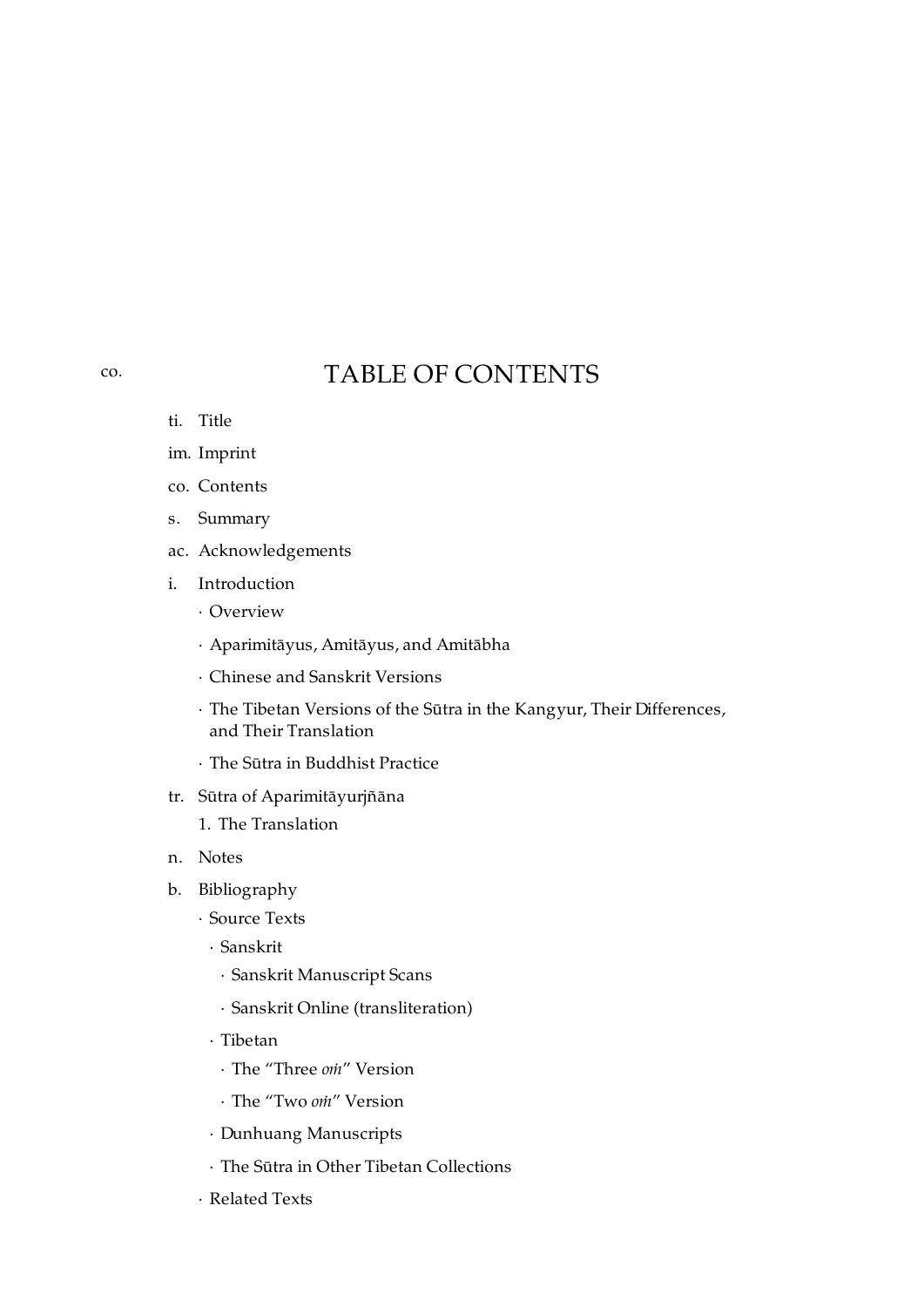- · [Kangyur](#page-44-1)
- · [Tengyur](#page-44-2)
- · [Other](#page-45-0)
- · [Modern](#page-45-1) Sources
- g. [Glossary](#page-47-0)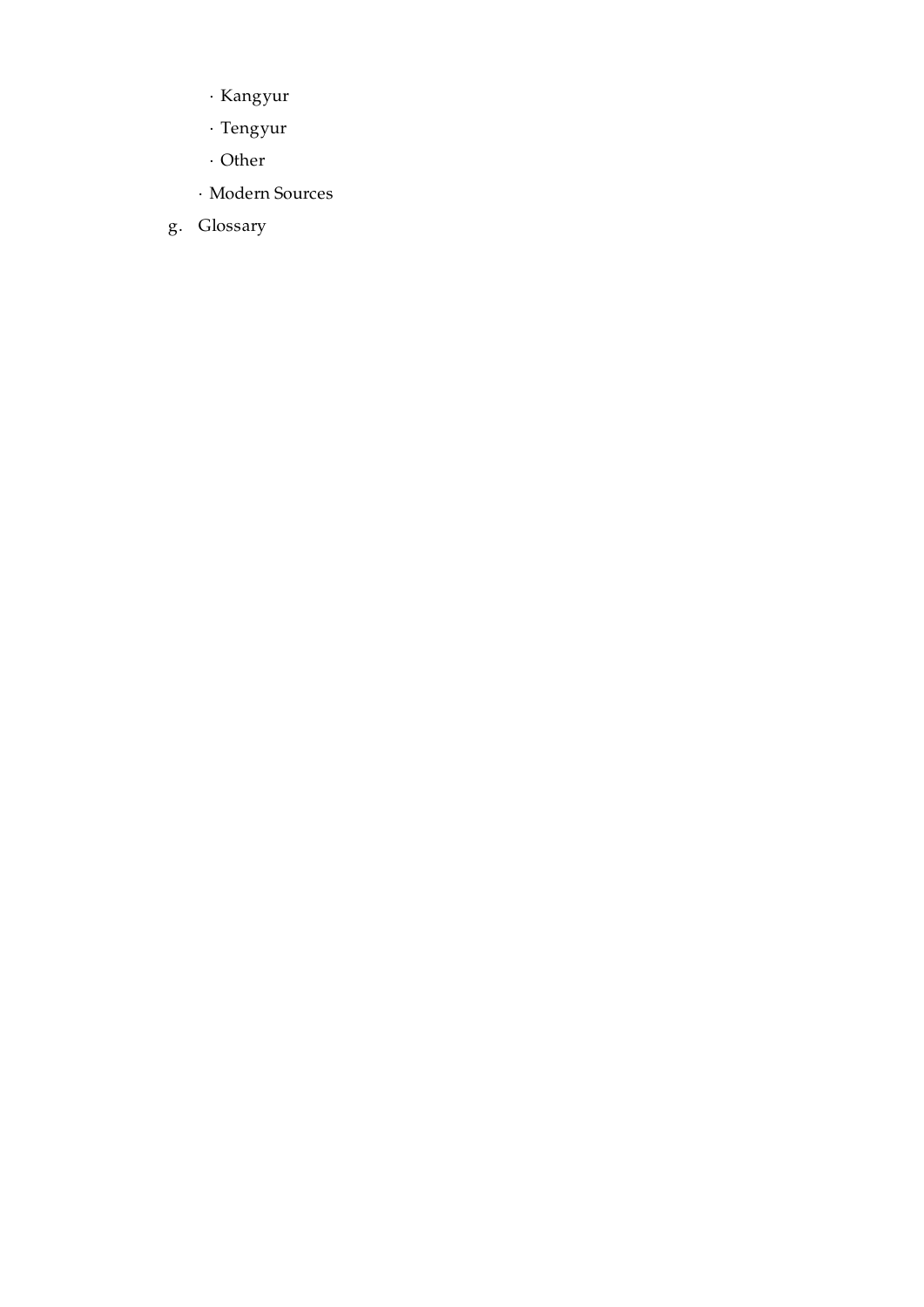# **SUMMARY**

<span id="page-6-1"></span><span id="page-6-0"></span>The Buddha, while at the Jetavana monastery in Śrāvastī, tells Mañjuśrī of a buddha realm far above the world, in which lives the Buddha Aparimitāyurjñāna. He states that those who recite, write, hear, and so on, the praise of this buddha, or make offerings to this text, will have numerous benefits, including a long life and a good rebirth. As vast numbers of buddhas recite it, the mantra, or *dhāraṇī*, of this buddha is repeated numerous times. This is the best known of the two versions of this sūtra in the Kangyur. [s.1](#page-6-1)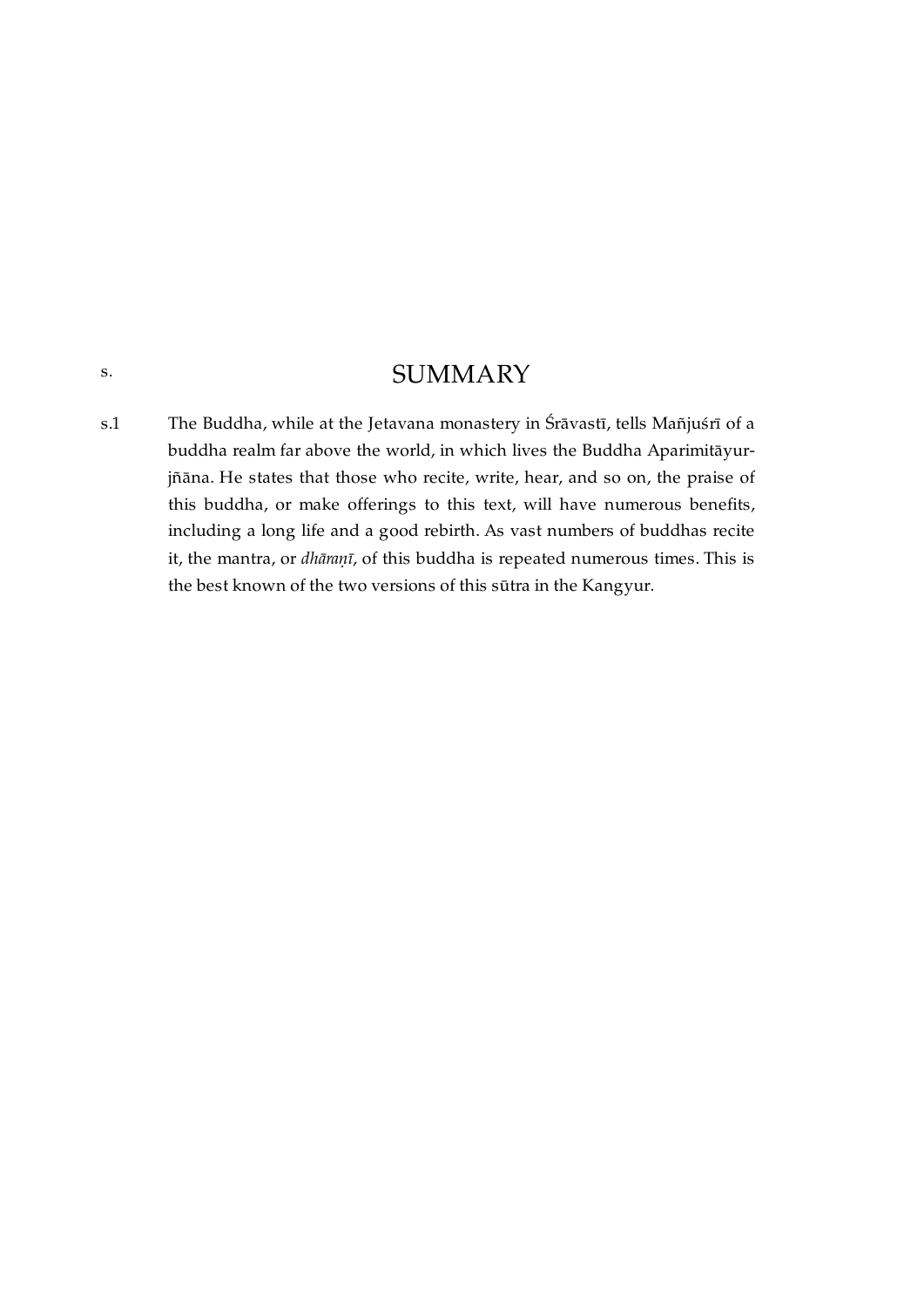# ACKNOWLEDGEMENTS

<span id="page-7-0"></span>[ac.](#page-7-0)

- <span id="page-7-1"></span>The sūtra was translated from Tibetan and Sanskrit by Peter Alan Roberts. Tulku Yeshi of the Sakya Monastery, Seattle, was the consulting lama who reviewed the translation. The project manager and editor was Emily Bower. The proofreader was Ben Gleason. The introduction was compiled by the 84000 Editorial Team, and incorporates material by Peter Alan Roberts. [ac.1](#page-7-1)
- <span id="page-7-2"></span>The translation was completed under the patronage and supervision of 84000: Translating the Words of the Buddha.  $ac.2$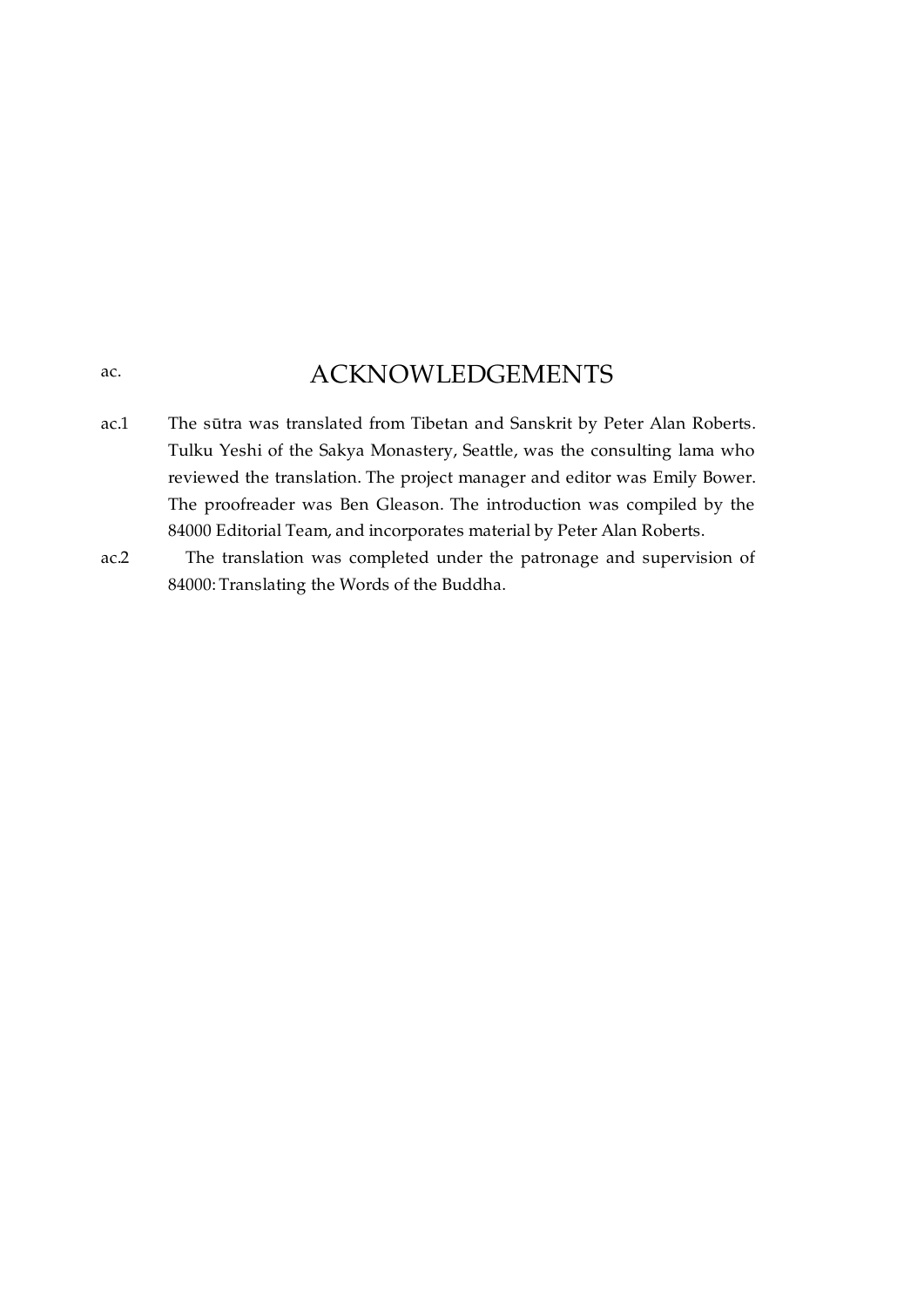# INTRODUCTION

### · Overview ·

<span id="page-8-2"></span><span id="page-8-1"></span>*The Aparimitāyurjñāna Sūtra* is among the many canonical works in which a particular buddha in another buddhafield is invoked along with the benefits of recalling his name and reciting his *dhāraṇī*. Associated as it is with longevity, this is one of the most widely read texts in the Kangyur, and Aparimitāyurjñāna ("Immeasurable Longevity and Wisdom"') is one of the most frequently portrayed and well-known buddhas in the pantheon of Tibetan Buddhism. [i.1](#page-8-2)

> The sūtra is commonly referred to as the *Tsédo* (*tshe mdo*, "Sūtra of Longevity") or *Tsézung* (*tshe gzungs*, "Dhāraṇī of Longevity"), and contains a dhāraṇī that is repeated in the text twenty-nine times. It is included in many Tibetan liturgical compilations, and its recitation, usually with a specified number of repetitions, is often advised to people in poor health or facing other difficulties, or is commissioned on their behalf in monasteries.

> Although its title identifies it as a sūtra, it is placed in all Kangyurs with the Action Tantras (*bya ba'i rgyud*, *kriyātantra*). In common with many other works classified as Action Tantras, there is nevertheless little in the text to identify it as a tantra. The inclusion of a long, repeated dhāraṇī in Sanskrit is presumably one criterion for this classification, although there are many other canonical works with a similar structure that are placed with the sūtras. Other criteria may have been its classification and line of transmission in India, before it was taken to Tibet, or the fact that it has also formed the basis for a wide range of tantra practices, particularly among the higher levels of tantra, in the form of sādhanas of Aparimitāyus $^1$  $^1$

> <span id="page-8-6"></span><span id="page-8-5"></span>The text has also survived in a large number of Sanskrit manuscripts (mostly later Nepalese ones); in two Chinese translations; and in a different—perhaps earlier—Tibetan translation, represented by most of the

<span id="page-8-3"></span>[i.2](#page-8-3)

<span id="page-8-0"></span>[i.](#page-8-0)

<span id="page-8-4"></span>[i.3](#page-8-4)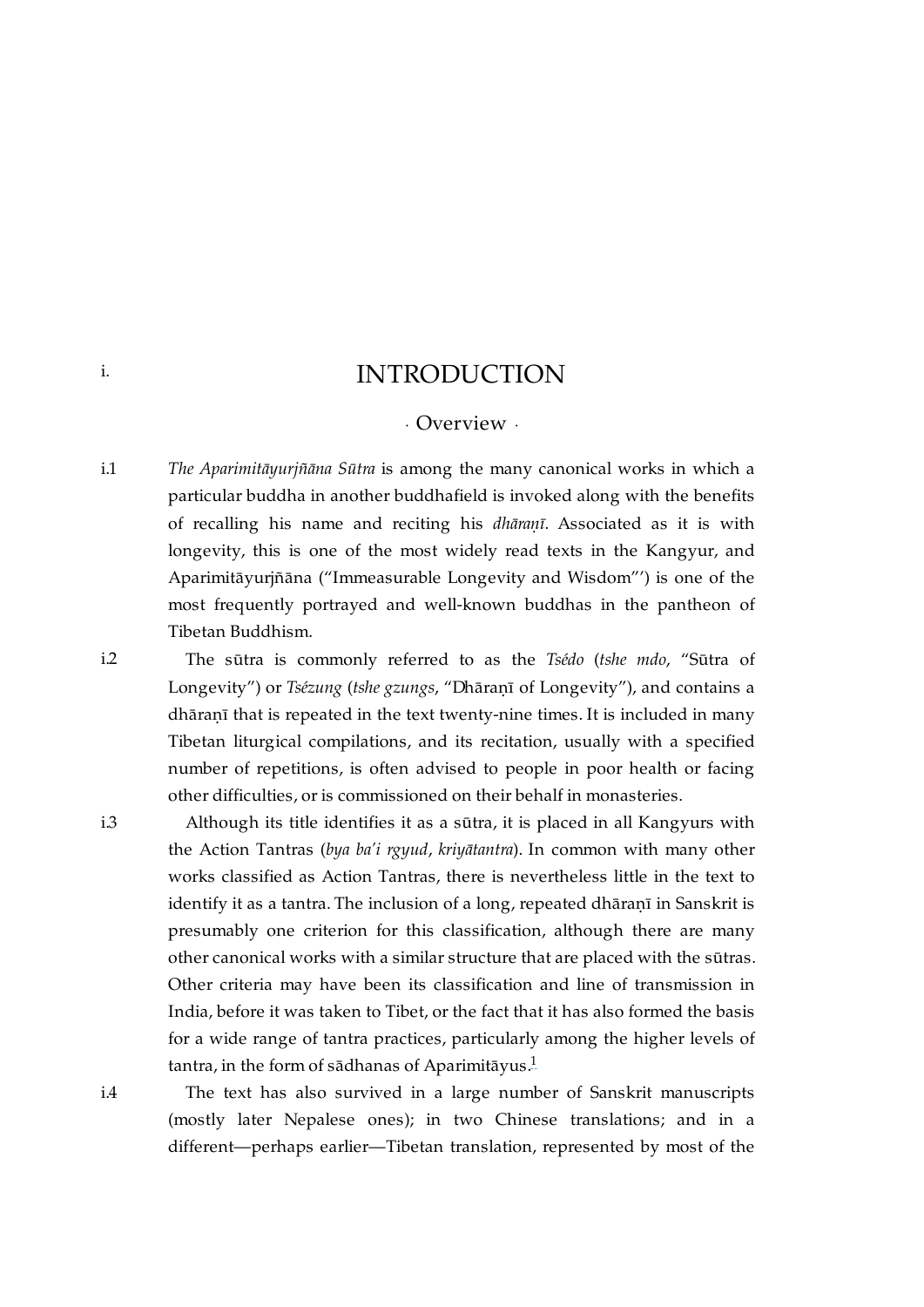very numerous manuscripts found in the caves of Dunhuang, where a Khotanese manuscript (probably the oldest surviving version) was also found.

<span id="page-9-1"></span>[i.5](#page-9-1)

<span id="page-9-2"></span>[i.6](#page-9-2)

All Kangyurs include two major versions of the sūtra, similar in most respects but differing mainly in the presence or absence of one phrase in the repeated dhāraṇī. The background of the existence of these two versions is discussed below. The version translated here is the best known and most widely used of the two, and seems to represent Sanskrit source texts brought to Tibet in the later translation period. Even this version, however, is found in two near-duplicate copies in the Degé and other Kangyurs, with one word in the dhāraṇī consistently differing between the copies.

The other major version, *The Aparimitāyurjñāna Sūtra* (2), Toh 675, appears to be derived from the same translation, but the dhāraṇī it contains is the shorter one, matching those found in the Chinese translations, the Dunhuang manuscript in Khotanese, and the earlier Tibetan translation represented by the majority of the very numerous Dunhuang manuscripts in Tibetan. [2](#page-30-2)

<span id="page-9-8"></span><span id="page-9-7"></span>This sūtra $^3$  $^3$  is one of the set known as the "ten royal sūtras," thought to be so called either because they represent distillations of the most profound scriptures, or because according to traditional histories they were recommended to King Trisong Detsen for his daily practice by Guru Padmasambhava. As a result of practicing them, the king is said to have extended his life by thirteen years.<sup>[4](#page-30-4)</sup>

In a similar vein, the fact that so many manuscript copies of this text have been found in the Dunhuang caves is due to their production by scribes there having been commissioned on behalf of Trisong Detsen's grandson, Ralpachen (who reigned in the early ninth century), in order to ensure for the king the longevity that the text itself promises.

<span id="page-9-10"></span><span id="page-9-9"></span>· Aparimitāyus, Amitāyus, and Amitābha ·

<span id="page-9-5"></span><span id="page-9-0"></span>The name of the buddha who is the subject of this sūtra has three forms, of different lengths. The shortest version of his name is Aparimitāyus. The medium-length version is Aparimitāyurjñāna ("Immeasurable Longevity and Wisdom"), and figures in the title of the sūtra. The longest form of the name, also in the sūtra, is Aparimitāyurjñānasuviniścitatejorāja ("The Blazing King Who Is Completely Certain of Immeasurable Longevity and Wisdom").<sup>[5](#page-30-5)</sup> [i.9](#page-9-5)

<span id="page-9-6"></span>The shortest name, Aparimitāyus, is translated into Tibetan as Tsepamé (*tshe dpag med* or, in full, *tshe dpag tu med pa*). Tsepamé, however, is also the Tibetan translation of Amitāyus, an alternative form of the name of the Buddha Amitābha found in many scriptures. These two buddhas, who seem

<span id="page-9-3"></span>[i.7](#page-9-3)

<span id="page-9-4"></span>[i.8](#page-9-4)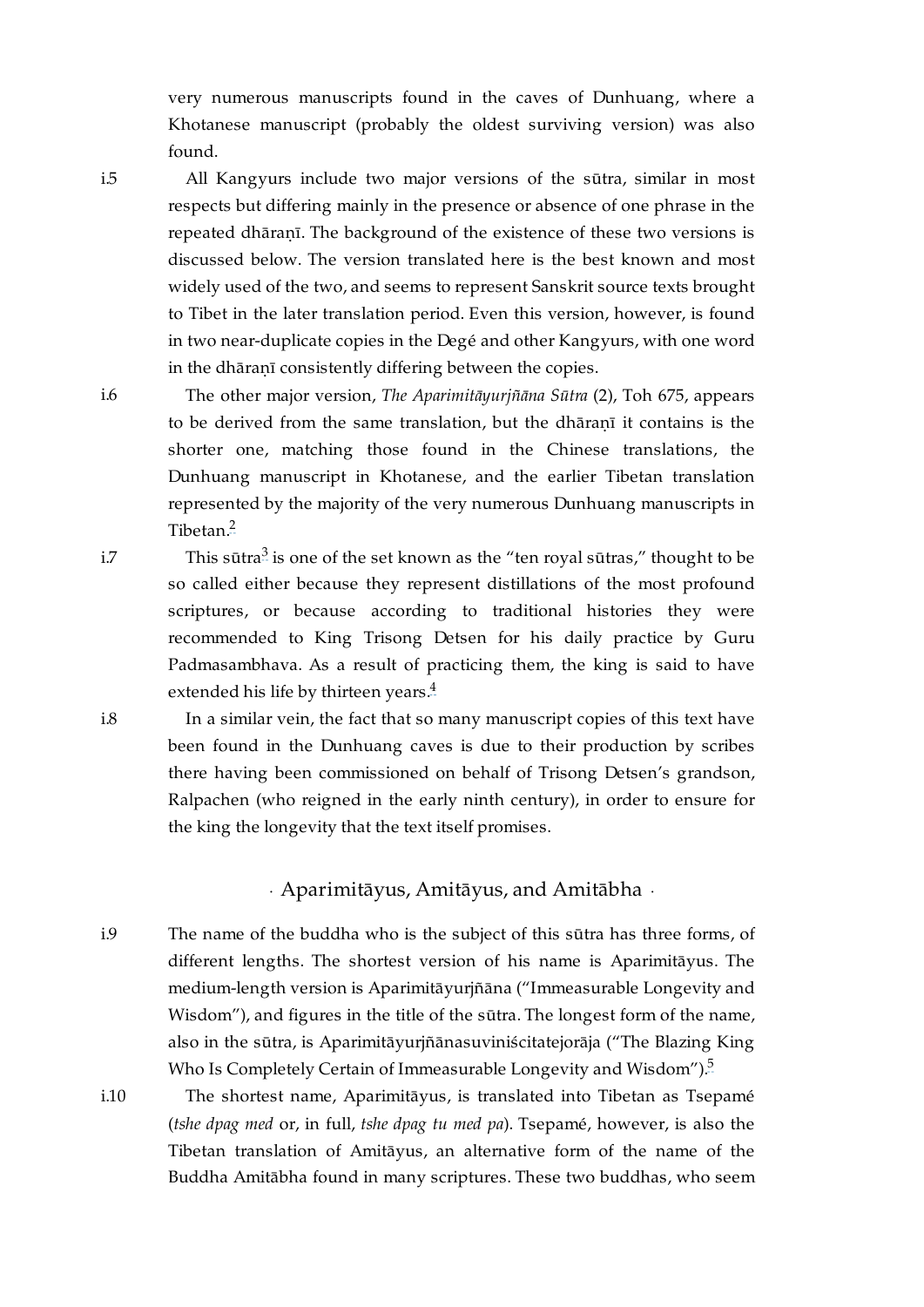<span id="page-10-4"></span>to have been originally quite distinct, are often identified with each other not only in Tibetan Buddhism but also in the Chinese and Japanese traditions  $6$ —and the overlap of their names in Tibetan is therefore not the only factor at work. But partly as a result of back-translation from Tibetan into Sanskrit, Aparimitāyurjñāna has become commonly known as Amitāyus, a name which makes him difficult to distinguish from the Amitāyus who is Amitābha.

<span id="page-10-0"></span>[i.11](#page-10-0)

Other than by their names, a further means of distinguishing between these two buddhas is by their buddhafields. In this sūtra, the Buddha Śākyamuni clearly introduces Aparimitāyurjñāna as dwelling in the realm named Aparimitaguṇasaṃcaya ("Accumulation of Immeasurable Qualities"), which is situated in an upward direction from this world, i.e. toward the zenith. Tibetan authors who commented on the problem, even if they used the short form Tsepamé (Amitāyus), nevertheless took pains to distinguish between the two buddhas. On the one hand was "Amitāyus of the zenith" (*steng phyogs kyi tshe dpag med*) and "Amitāyus of Akaniṣṭha" (*'og min gyi tshe dpag med*, in the tantras), both likely to be references to Aparimitāyurjñāna. On the other was "Amitāyus of Sukhāvatī" (*de ba can gyi tshe dpag med*), also sometimes known as "Amitāyus of the Drum of Immortality" (*'chi med rnga sgra'i tshe dpag med*, Dundubhisvara-Amitāyus), both of whom can be identified with Amitābha. [7](#page-31-1)

<span id="page-10-5"></span><span id="page-10-1"></span>Aparimitāyurjñāna is therefore presented here as quite distinct from the Amitāyus or Amitābha who resides in the realm of Sukhāvatī in the western direction. However, perhaps adding to the confusion, even the text of this present sūtra includes rebirth in Sukhāvatī among the results that will be obtained by those who write the sūtra down and recite it. This can presumably be explained by the fact that Sukhāvatī, described in several Kangyur sūtras $^8$  $^8$  and in many prayers, was the realm in which Mahāyāna Buddhists predominantly and almost generically prayed to be reborn. [i.12](#page-10-1)

<span id="page-10-6"></span>Of the few other mentions specifically of Aparimitāyurjñāna in the canonical texts, one appears to be in *The Root Manual of the Rites of Mañjuśrī* (*Mañjuśrīmūlakalpa*, Toh 543), in which the Buddha Śākyamuni tells of a buddha with the names Aparimitāyurjñānarāja and Amitāyurjñānaviniścayarājendra, who has taught the king of vidyās that consists of a single letter. His pure realm is called Amitavyūhavatī, or simply Amitāyus.<sup>[9](#page-31-3)</sup> He is also mentioned as one of nine tathāgatas from buddhafields in the eastern direction present in the assembly. $^\mathrm{10}$  $^\mathrm{10}$  $^\mathrm{10}$ 

<span id="page-10-8"></span><span id="page-10-7"></span><span id="page-10-3"></span>Another, perhaps more significant, mention comes in the *Sarvadurgatipariśodhanatantra* (Toh 483 and 485). One of the many secondary maṇḍalas described in that influential Yogatantra work, widely used in funerary rites, is that of a tathāgata whose full name is given as Aparimitāyuhpunyajñāna-

<span id="page-10-2"></span>[i.13](#page-10-2)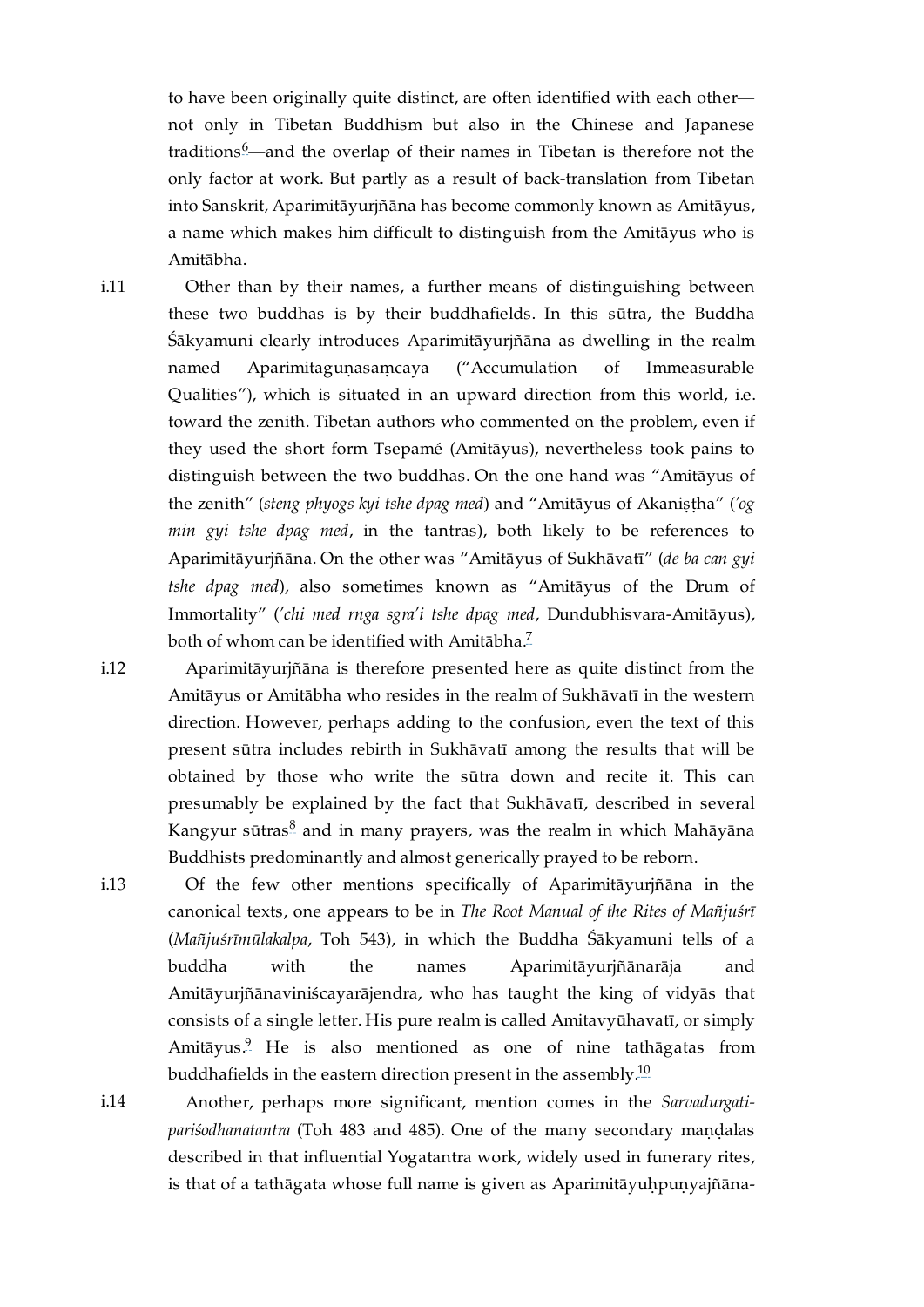<span id="page-11-4"></span>sambhāratejorāja, but who is referred to as Amitāyus in the several commentaries. He is invoked to protect from untimely death, and his mantra, *oṁ puṇye puṇye mahā-puṇye aparimitāyuḥ-puṇye jñāna-sambhāropacite svāhā*, bears a striking resemblance to the central section of the repeated dhāranī of the present text, as well as to the dhāraṇī of *The Essence of [Aparimitāyus](https://read.84000.co/translation/toh673a.html)* (*tshe* dpag med kyi snying po, Toh 673a).<sup>[11](#page-31-5)</sup> Its possible relationship to the present text is discussed further in [i.24](#page-13-0) below, and in the introduction to Toh 675 at [i.29–31.](https://read.84000.co/translation/toh675.html#UT22084-091-073-393)

<span id="page-11-1"></span>The only other mention in the Kangyur of the tathāgata known as Aparimitāyurjñāna is, misleadingly, in the title of the text that follows the two versions of this sūtra in the Tantra section. Often confused with the present text, it is *The Dhāraṇī "The Essence of Immeasurable Longevity and Wisdom"* (Toh 676, Aparimitāyurjñānahṛdaya-nāma-dhāraṇī),<sup>[12](#page-31-6)</sup> but that work proves to be concerned solely with the "other" Amitāyus (or Aparimitāyus) to be identified with Amitābha, in Sukhāvatī. It shares no content with *The Aparimitāyurjñāna Sūtra*, has an entirely different dhāraṇī, and—despite the title—the name Aparimitāyurjñāna does not appear within the text itself. However, the fact that it has that title, and its placement in most Kangyurs just after *The Aparimitāyurjñāna Sūtra*, indicate that these two buddhas were already identified with each other by the time of the compilation of the Kangyurs—as indeed they are in the Buddhist traditions of East Asia. [i.15](#page-11-1)

<span id="page-11-5"></span><span id="page-11-2"></span>In some later practice texts, both Amitābha and Amitāyus take the role of the *dharmakāya* deity of the lotus family, while in others Amitāyus may be specified as representing any of the three *kāya*s. Iconographically, Amitābha is often portrayed in *nirmāṇakāya* and Amitāyus in *saṃbhogakāya* form. In the present sūtra, however, there is no indication that Aparimitāyus is in *saṃbhogakāya* or any other specified form. In fact, there is no description of him at all—except perhaps that the appellation *tejorāja*, "blazing king," might be taken to refer to his "fire-like" red appearance. His usual portrayal as red in color, wearing the *saṃbhogakāya* costume, and holding a vase of *amṛta*, the nectar of immortality, comes from the later tantra practices that have their origin in this sūtra.

### <span id="page-11-6"></span>· Chinese and Sanskrit Versions ·

<span id="page-11-3"></span><span id="page-11-0"></span>Two translations of this text into Chinese were made, one by Facheng (Taishō 936) in the early ninth century, and the other by Fatian (Taishō 937) in the late tenth century.<sup>[13](#page-31-7)</sup> Both Chinese translations contain the "two *om"* dhāraṇī, and are therefore closer to the Khotanese, the other Tibetan version (2) of the text (Toh 675), and the Dunhuang manuscripts than they are to the Nepalese Sanskrit manuscripts and to the present version (1) in Tibetan. [i.17](#page-11-3)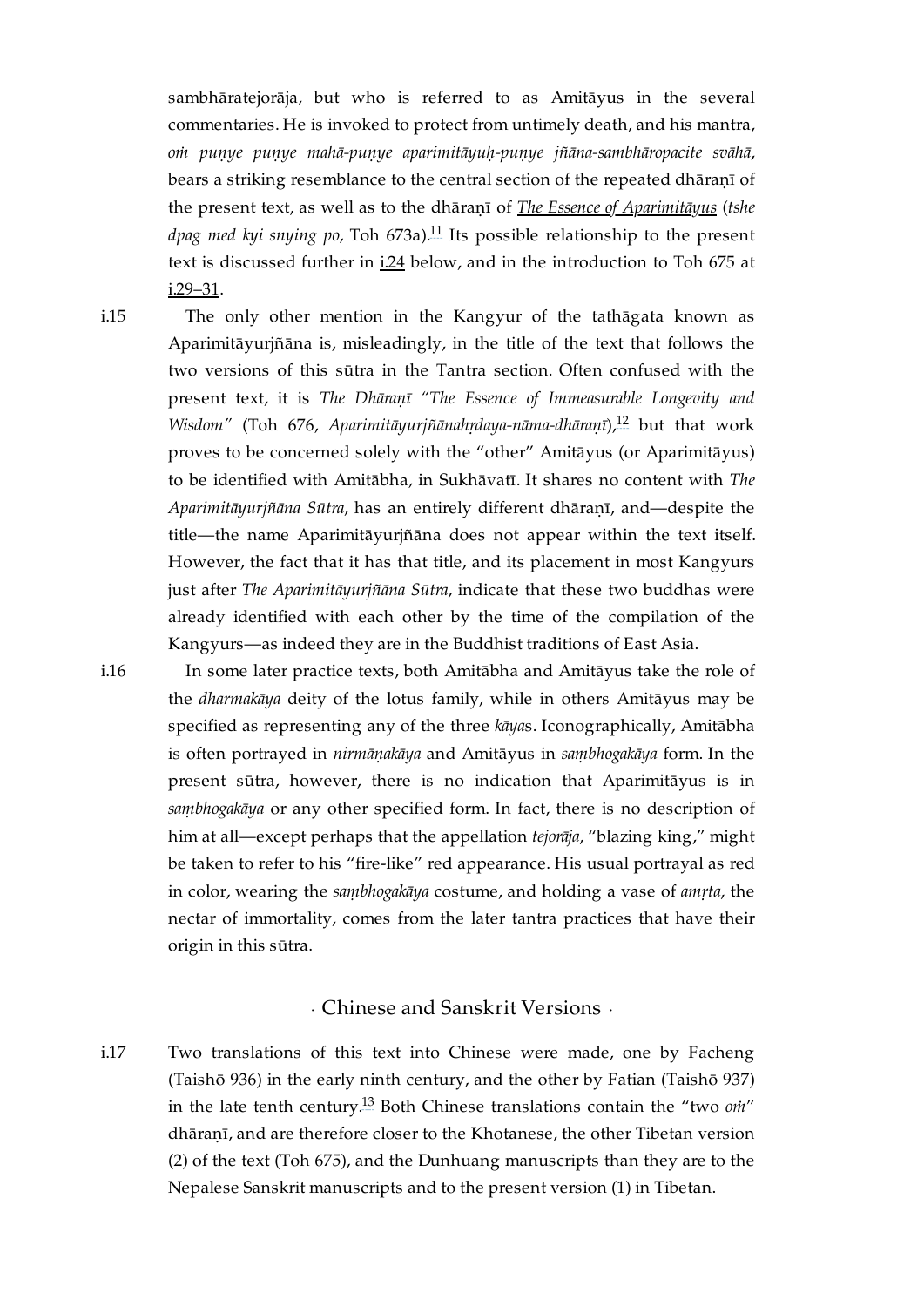<span id="page-12-1"></span>There are many surviving manuscripts of the text in Sanskrit, but none that can be reliably dated much before the early ninth century, the period when it was first translated into Chinese, and probably into Tibetan for the first time (see below). Most of the Sanskrit manuscripts are Nepalese and are dated considerably later. [i.18](#page-12-1)

<span id="page-12-2"></span>[i.19](#page-12-2)

The oldest known Indic version of the text may be one from east Turkestan in what came to be called "Khotanese," the old Iranian dialect of that region during the later period of the time when Buddhism was prevalent there. It is written in the Upright Gupta script, and probably dates to the seventh or eighth century. The manuscript was discovered in the Mogao caves in Dunhuang by Sir Aurel Stein in 1907, and in 1912 Ernst Leumann made a short comparison of the Sanskrit of this sūtra's opening sentences with a few fragments of the Khotanese text. In 1916, two Sanskrit editions saw the light independently. One, by Sten Konow, compared an edition of a Nepalese Sanskrit version with a complete edition of the Khotanese manuscript, along with the first English translation. The other, by Max Walleser, was based on a Nepalese manuscript and included a German translation. Walleser's German translation has been translated into English by Richard K. Payne in his paper on this sūtra.<sup>[14](#page-31-8)</sup> Jonathan Silk has made an English translation from Walleser's edition of the Sanskrit, $^{15}$  $^{15}$  $^{15}$  and attests in his unpublished paper, "The Most Important Buddhist Scripture? The *Aparimitāyurjñāna* and Medieval Buddhism," to the relatively large number of extant Sanskrit manuscripts—well over one hundred—either in isolation or compilations, indicating how popular this sūtra was in Buddhist practice.

<span id="page-12-3"></span>[i.20](#page-12-3)

<span id="page-12-5"></span>The Nepalese Sanskrit manuscripts are all of the "three *oṁ*" version of the text, and therefore correspond more closely to the present version (1), Toh 674. The Khotanese, on the other hand, contains the "two *oṁ*" version of the dhāranī throughout, and is thus closer to version (2) in Tibetan, Toh 675, to the many Dunhuang manuscripts in Tibetan, and to the two Chinese translations.

## · The Tibetan Versions of the Sūtra in the Kangyur, Their Differences, and Their Translation

<span id="page-12-6"></span>·

<span id="page-12-4"></span><span id="page-12-0"></span>There are two different but closely related versions of *The Aparimitāyurjñāna Sūtra* in most Kangyurs. We have called them *The Aparimitāyurjñāna Sūtra* (1) and (2), and in keeping with the tradition established by editors of all Kangyurs we have translated and published them separately, despite their similarity. They are found consecutively in the Tantra Collection, and according to Situ Panchen's original catalog of the Degé Kangyur they are [i.21](#page-12-4)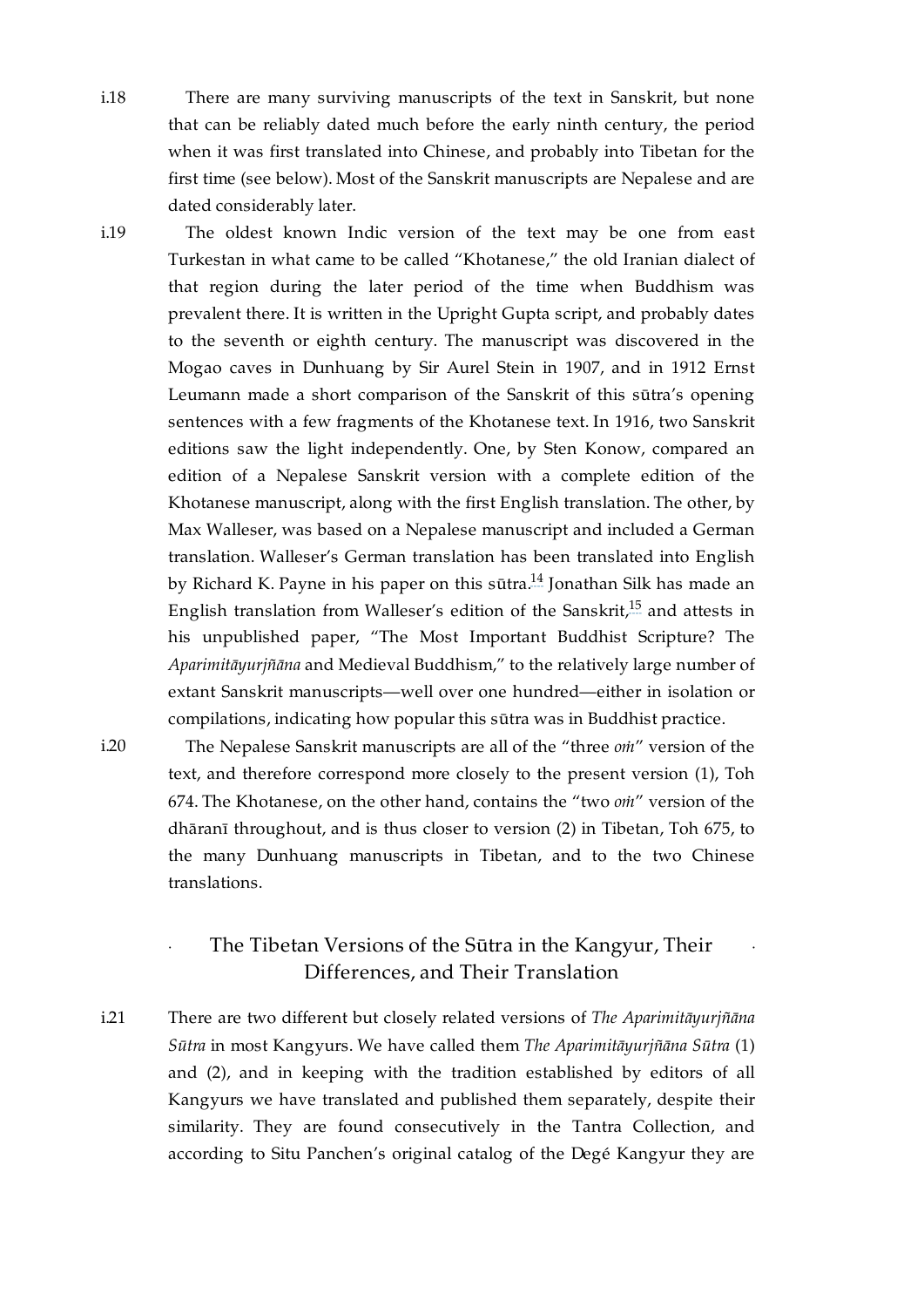placed with the Action (Kriyā) Tantras in the subdivision that corresponds to the principal deity (*rigs kyi gtso bo*) of the Padma (lotus) family. Their Degé recensions are cataloged as [Toh](https://read.84000.co/translation/toh675.html) 674 and Toh 675, respectively.

<span id="page-13-1"></span>[i.22](#page-13-1)

Before discussing the complex differences between *The Aparimitāyurjñāna Sūtra* (1) and (2), it should be mentioned here that *The Aparimitāyurjñāna Sūtra* (1) itself also exists in two slightly different forms, the difference being a minor one in the dhāraṇī that is less significant than the differences between versions (1) and (2). In those Kangyurs that, like the Degé, have a separate compendium of dhāraṇīs (*gzungs 'dus*, *dhāraṇī*) section, a second version of (1) appears there; in the Degé it is Toh 849, and is essentially a duplicate of the first (Toh 674), except that the dhāraṇī differs in one word. In the middle part of the repeated dhāraṇī, where the Toh 674 version has *aparimitāyurpuṇyajñāna*, the Toh 849 version reads *aparimitapuṇye aparimitapuṇya-jñāna*. This latter reading is also found in the versions in the compendium of dhāranīs in several Tshalpa Kangyurs; $^{16}$  $^{16}$  $^{16}$  is the only version to be found in some other Kangyurs, notably those of the Themphangma group; $^{17}$  $^{17}$  $^{17}$  and corresponds to the version in the Druptap Küntü, which will be mentioned in more detail below. Readers of this translation will see the version of the dhāraṇī corresponding to the version (Toh 674 or Toh 849) that they have selected.

<span id="page-13-2"></span>[i.23](#page-13-2)

<span id="page-13-4"></span><span id="page-13-3"></span>To return to our discussion of the more significant differences between the two major variants, versions (1) and (2), the principal distinction lies again mainly in the repeated dhāraṇī, but in this case is a marked difference in its length and composition. In the present version, *The Aparimitāyurjñāna Sūtra* (1), Toh 674 and 849, the middle part of the dhāraṇī comprises a phrase beginning "*oṁ puṇye puṇye* . . ." that is not present in the other version, *The Aparimitāyurjñāna Sūtra* (2), Toh 675, although the rest of the dhāraṇī is almost the same. It is on that basis that the catalog of the Degé Kangyur distinguishes the two texts by calling this one (Toh 674 and 849) the "three *oṁ*" version (because the repeated dhāraṇī also contains two other phrases beginning with *oṁ*), while the other one (Toh 675) it calls the "two *oṁ*, no puṇye" version.<sup>[18](#page-32-1)</sup> In some other catalogs, e.g. the index to the Narthang Kangyur, the two texts are called respectively the "large and small *Tsédo*." [19](#page-32-2)

<span id="page-13-6"></span><span id="page-13-5"></span><span id="page-13-0"></span>Another intriguing hint that the Kangyur provides us with regard to these two versions of the text is that the part of the dhāraṇī "present" in this version (1), Toh 674, but "missing" in version (2), Toh 675, is included in all Kangyurs, almost identically but on its own, as the dhāraṇī that forms the very short content of another text in this group, *The Essence of [Aparimitāyus](https://read.84000.co/translation/toh673a.html)*, Toh 673a. There is no explanation in the various Kangyur catalogs for its presence, but the term "essence" (*hṛdaya*, *snying po*, sometimes rendered "heart mantra") in its title identifies it as a mantra used in at least one tradition of the practice of Aparimitāyus. The only other mention of this [i.24](#page-13-0)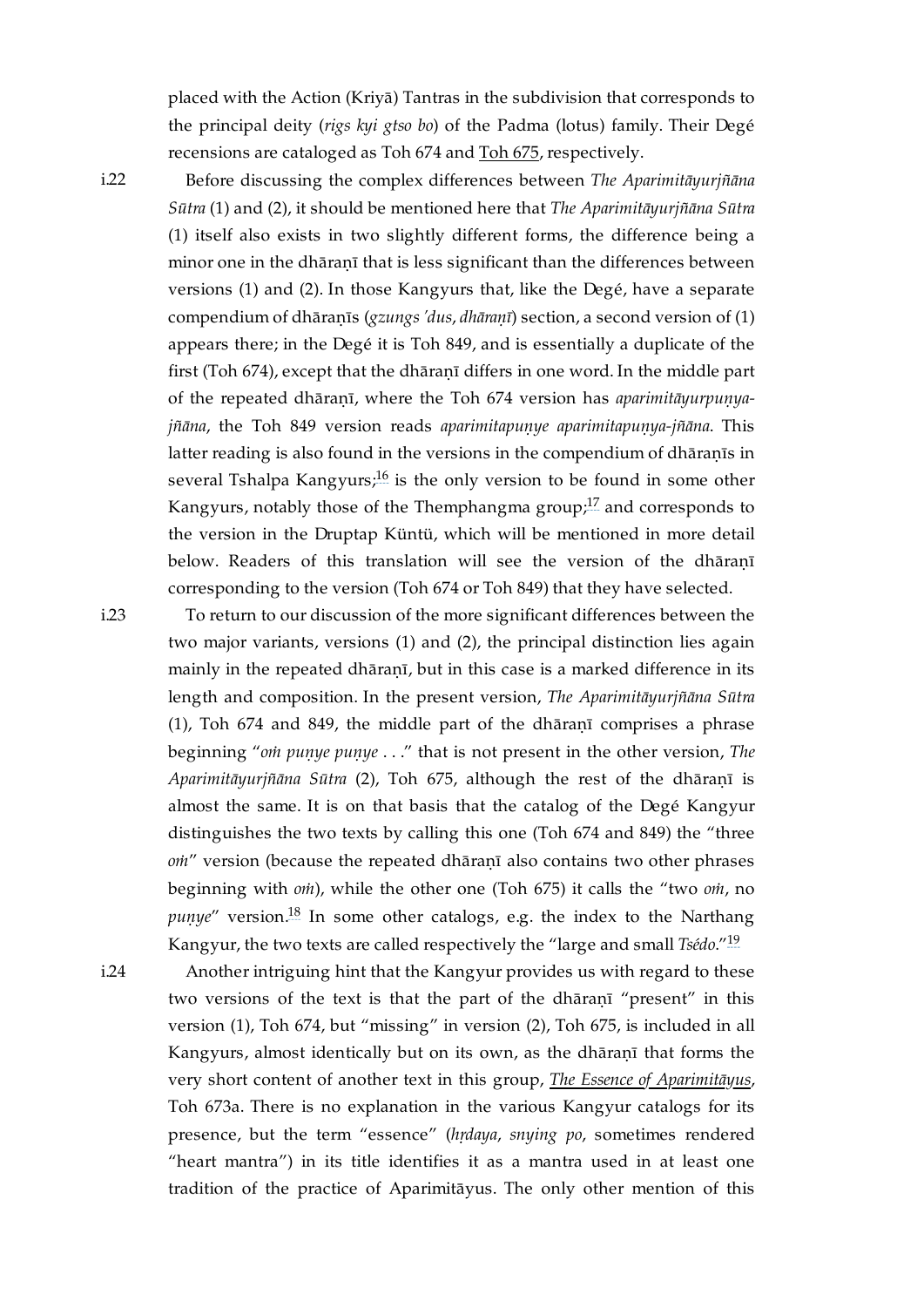<span id="page-14-2"></span>mantra in the Kangyur appears to be in the *Sarvadurgatipariśodhana*, known best in Tibetan by its shortened title *sbyong rgyud* (the "Purification Tantra"), a tantra of the Yoga class, in which this same mantra is given as the "essence vidyā-mantra" (*hṛdayavidyā*, *snying po'i rig pa*) of the tathāgata Aparimitāyuḥ-puṇyajñānasambhāratejorāja, the principal figure in a secondary maṇḍala.<sup>[20](#page-32-3)</sup> What is confirmed by this mantra's mention in the tantra, as well as its presence as Toh 673a, is at the very least that it is a potentially independent stand-alone mantra phrase, making it easier to understand that it might have been either added or removed at some stage in the evolving transmission of the dhāraṇī in the sūtra. Its use in arguments and counter-arguments in favor of the authenticity of each of the two versions of the sūtra is discussed in the introduction to Toh 675 at i.29-31.

<span id="page-14-0"></span>[i.25](#page-14-0)

The translation published here, the "three *oṁ*" version, represents the form of the text most widely recited and reproduced in modern compilations. That the "two *oṁ*" version, *The Aparimitāyurjñāna Sūtra* (2), Toh 675, is also preserved in all Kangyurs as a separate text is an implicit recognition that both are authentic. The controversies that have nevertheless sometimes arisen about that question are discussed below and in the introduction to Toh 675, [i.20-32.](https://read.84000.co/translation/toh675.html#UT22084-091-073-60)

<span id="page-14-1"></span>[i.26](#page-14-1)

Apart from the composition of the dhāraṇī, there are some other relatively minor differences in wording between Toh 674 and 675, as recorded in the notes. Among these differences, the most significant are as follows:

- The name *tshe dpag tu med pa* (Aparimitāyus), which occurs a number of times here in Toh  $674$ , is given its longer form in Toh  $675$   $1.4$ ,  $1.6$ , and  $1.8$ : *tshe dang ye shes dpag tu med pa* (Aparimitāyurjñāna).
- The Tibetan rendering of the longest form of the name Aparimitāyurjñānasuviniścitatejorāja is *tshe dang ye shes dpag tu med pa shin tu rnam par nges pa'i gzi brjid kyi rgyal po* in Toh 674, while in Toh 675 it is *tshe dang ye shes dpag tu med pa shin tu rnam par gdon mi za ba'i rgyal po*. [21](#page-32-4)
- <span id="page-14-4"></span><span id="page-14-3"></span>• The name of Aparimitāyurjñāna's realm here in Toh 674 is *yon tan dpag tu med pa sogs pa<sup>[22](#page-32-5)</sup>* (Aparimitaguṇasaṃcaya, "Accumulation of Immeasurable Qualities"), but in Toh 675 the first mention of it is just *yon tan dpag tu med* pa (Aparimitaguna, "Immeasurable Qualities").
- <span id="page-14-5"></span>• Its second mention in Toh 675, however, not only gives it in full, as in Toh 674, but also prefixes it with the words *bde ba can* (Sukhāvatī), somewhat confusingly identifying this realm with that of the "other" Amitāyus who is Amitābha, and perhaps confirming that the conflation of these two buddhas (see above) occurred at an early date in Tibet.<sup>[23](#page-32-6)</sup>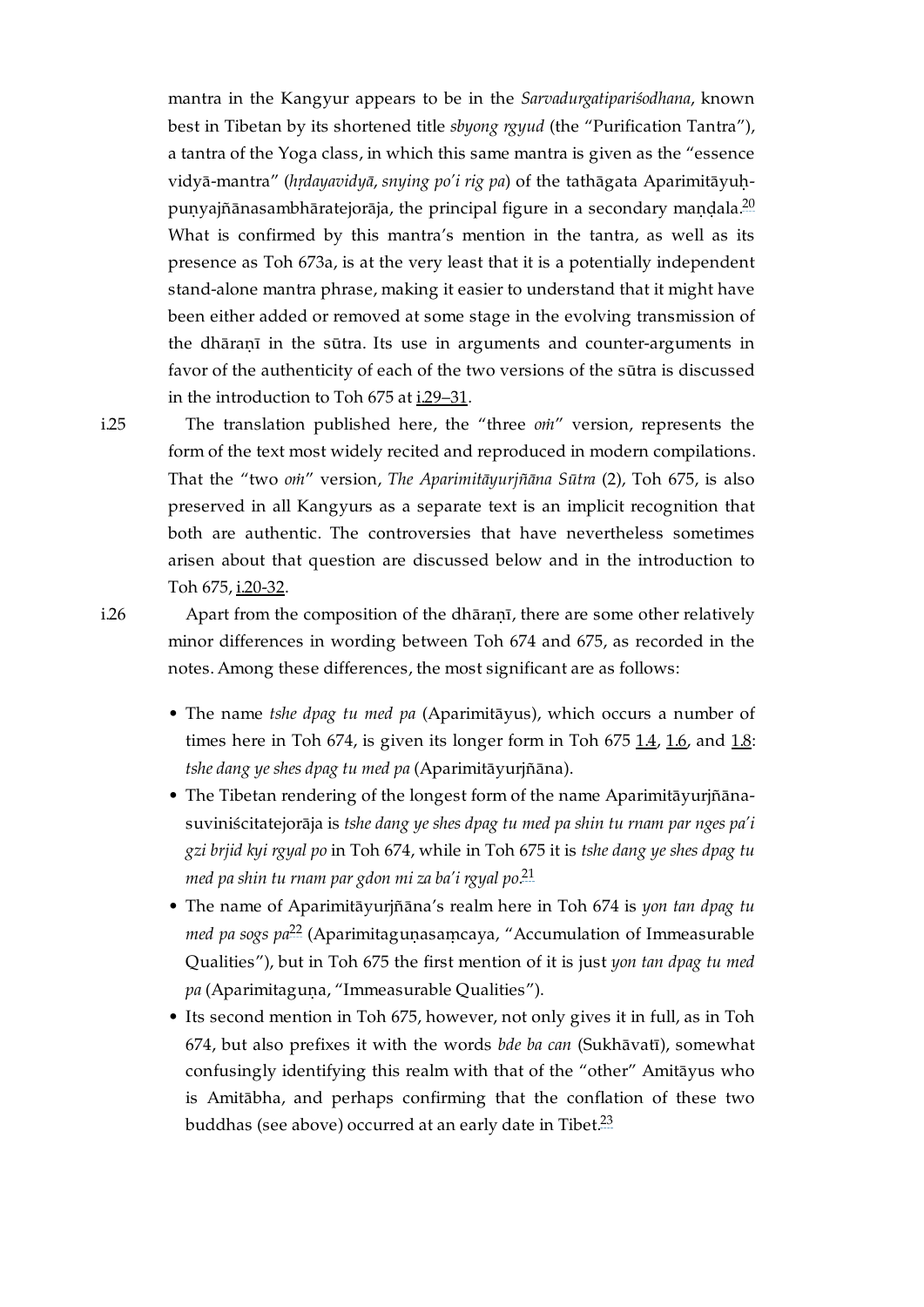- In the three paragraphs in which comparisons using analogies are made of the amounts of merit to be obtained through—here in Toh 674—reciting the sūtra ([1.56,](#page-28-0) [1.58,](#page-28-1) and [1.60\)](#page-28-2), Toh 675 seems to refer instead to merit obtained through the tathāgata Aparimitāyurjñāna himself rather than through reciting the text.
- Finally, Toh 674 has a curious concluding line that is not present in Toh 675: in addition to the beings in the world being overjoyed and rejoicing at the Buddha's words, the Buddha himself is said to be pleased or delighted (*dgyes pa*). This appears to be the result of the Sanskrit *āttamanās* being translated twice, as descriptive for both the world and the Buddha. In Toh 675 (at [1.71](https://read.84000.co/translation/toh675.html#UT22084-091-073-190)) the ending is identical to standard endings.
- <span id="page-15-0"></span>There are no translators' colophons to either version of the text, in any of the different Kangyurs. Nor are there colophons for the many reproductions of the text in other Tibetan compilations—with the exception of the version in the Druptap Küntü, mentioned below. Outside the texts themselves, this absence of information about the translators is confirmed in most of the Kangyur inventories and catalogs (including the catalog of the Degé Kangyur, which explicitly states that the translators are unknown)—but with two exceptions. [i.27](#page-15-0)

<span id="page-15-1"></span>[i.28](#page-15-1)

<span id="page-15-3"></span>These two exceptions are the catalog (*dkar chag*) of the Narthang Kangyur (regarding both versions) and the lineage record of transmissions received by Minling Terchen Gyurme Dorje (regarding this version, Toh 674, only). Both attribute the translation to the Indian pandita Punyasambhava and the Tibetan translator Patsap Nyima Drak, who were active in the late eleventh and early twelfth centuries. This same attribution is made in the colophon of the sūtra as reproduced in the Druptap Küntü (*sgrub thabs kun btus*), a collection of sādhanas of the Sakya tradition compiled by Jamyang Loter Wangpo (1847–1914). $^{24}$  $^{24}$  $^{24}$  Now, these two translators are widely agreed to be the translators of the text that follows immediately after the two versions of *The Aparimitāyurjñāna Sūtra* in the Kangyur, *The Dhāraṇī "Essence of Immeasurable Longevity and Wisdom"* (Toh 676), which (as mentioned in [i.15](#page-11-1) above) is not closely related to *The Aparimitāyurjñāna Sūtra* despite its title, and one possibility is that this attribution of *The Aparimitāyurjñāna Sūtra* to those translators might have been an error brought about by the proximity of the texts and their confusingly similar titles.

<span id="page-15-2"></span>[i.29](#page-15-2)

<span id="page-15-4"></span>In particular, the catalog of the Narthang Kangyur alone would seem to be an inadequate source of information here. The Narthang Kangyur was produced in the early 1730s, and reproduces versions of this group of texts, the equivalents of Toh 674 through Toh 676, $^{25}$  $^{25}$  $^{25}$  without colophons for either version of the sūtra. It is only in its catalog that the attribution to these two translators appears to be made. A look at the page in the catalog concerned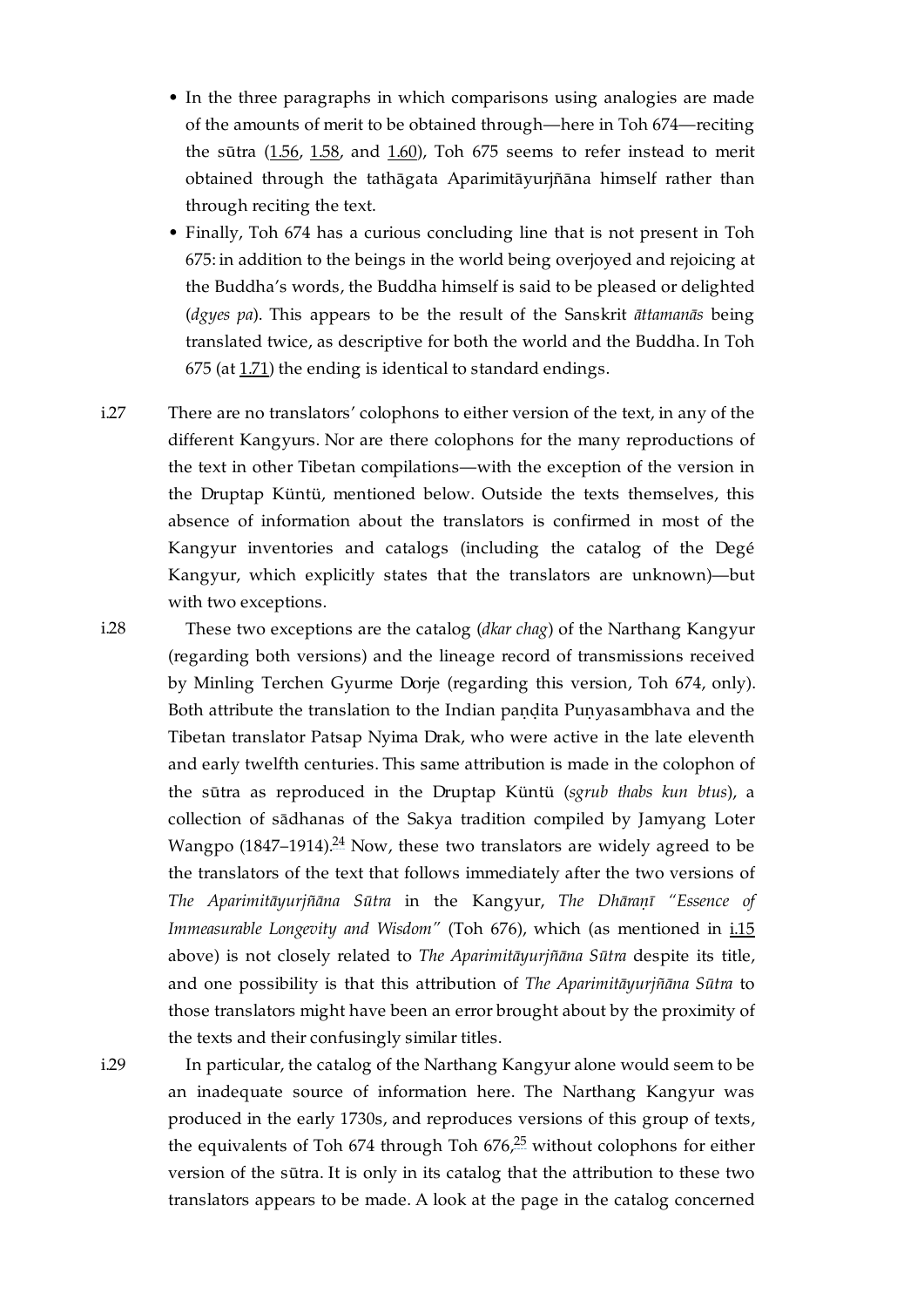<span id="page-16-2"></span>reinforces suspicions of an erroneous attribution, as the carving of the catalog's woodblocks<sup>[26](#page-32-9)</sup> seems to have run into problems for this entry, which coincides with a folio break. Indeed, the catalog not only appears to attribute both versions of *The Aparimitāyurjñāna Sūtra* to these translators, but also omits naming these (or any) translators for the following text, *The Dhāraṇī "Essence of Aparimitāyurjñāna"* (Toh 676), which all the other Kangyur catalogs agree in attributing to them.

<span id="page-16-0"></span>[i.30](#page-16-0)

<span id="page-16-3"></span>On the other hand, the evidence provided by Minling Terchen's lineage record carries considerably more weight. As well as naming the same two translators mentioned above, it details the several different sequences of lineage holders through whom the text of the "three *oṁ* version" (i.e. Toh 674) came to Tibet, mostly including the sequence: Jetari; one or more of the masters known as Vajrāsana(pati); and Bari Lotsāwa Rinchen Drak (1040– 1111), the second holder of the Sakya Throne. Abhayākaragupta (d. 1125, who may have been one of the Vajrāsana title holders) is also mentioned in one of these sequences.<sup>[27](#page-32-10)</sup> Abhayākaragupta and Bari Lotsāwa are both associated with the transmission to Tibet of many Action Tantra practices, including several collections entitled *The One Hundred Sādhanas*. These were held and transmitted notably by the Sakya tradition, and if this text was among the many works brought to Tibet by this lineage and translated in the process, that would help explain how the attribution to the two translators was preserved outside the transmission of Kangyurs as such. It would also help explain why this text was classified as an Action Tantra, in common with all the other works in those collections.

<span id="page-16-1"></span>[i.31](#page-16-1)

<span id="page-16-6"></span><span id="page-16-5"></span><span id="page-16-4"></span>Curiously, however, the attribution of this translation to Puṇyasambhava and Patsap Nyima Drak is complicated by several mentions in the commentaries of other translations. Writing in the early fifteenth century, Kunga Lekrin mentions a translation—apparently of this text—by Yarlung Lotsāwa Drakpa Gyaltsen, who lived in the late thirteenth and early fourteenth centuries, and a later fourteenth century one by the Jonangpa scholars Kunpang Chödrak Palzang, Sabzang Mati Paṇchen, and Jonang Lotsāwa Lodrö Pal, all three contemporaries and important disciples of Dolpopa.<sup>[28](#page-32-11)</sup> In the early seventeenth century, Amé Zhap Ngawang Kunga Sonam mentions the same names, $^{29}$  $^{29}$  $^{29}$  and his contemporary Tāranātha brings up the latter two, as well as mentioning Patsap, in his discussion of the translation of the verbs used in their translation of  $1.3<sup>30</sup>$  $1.3<sup>30</sup>$  $1.3<sup>30</sup>$  These translations appear no longer to exist, but confirmation would require further research. The balance of the existing evidence, nevertheless, favors the idea that this version of *The Aparimitāyurjñāna Sūtra* was indeed translated and introduced to Tibet by Puṇyasambhava and Patsap Nyima Drak in the late eleventh or early twelfth century.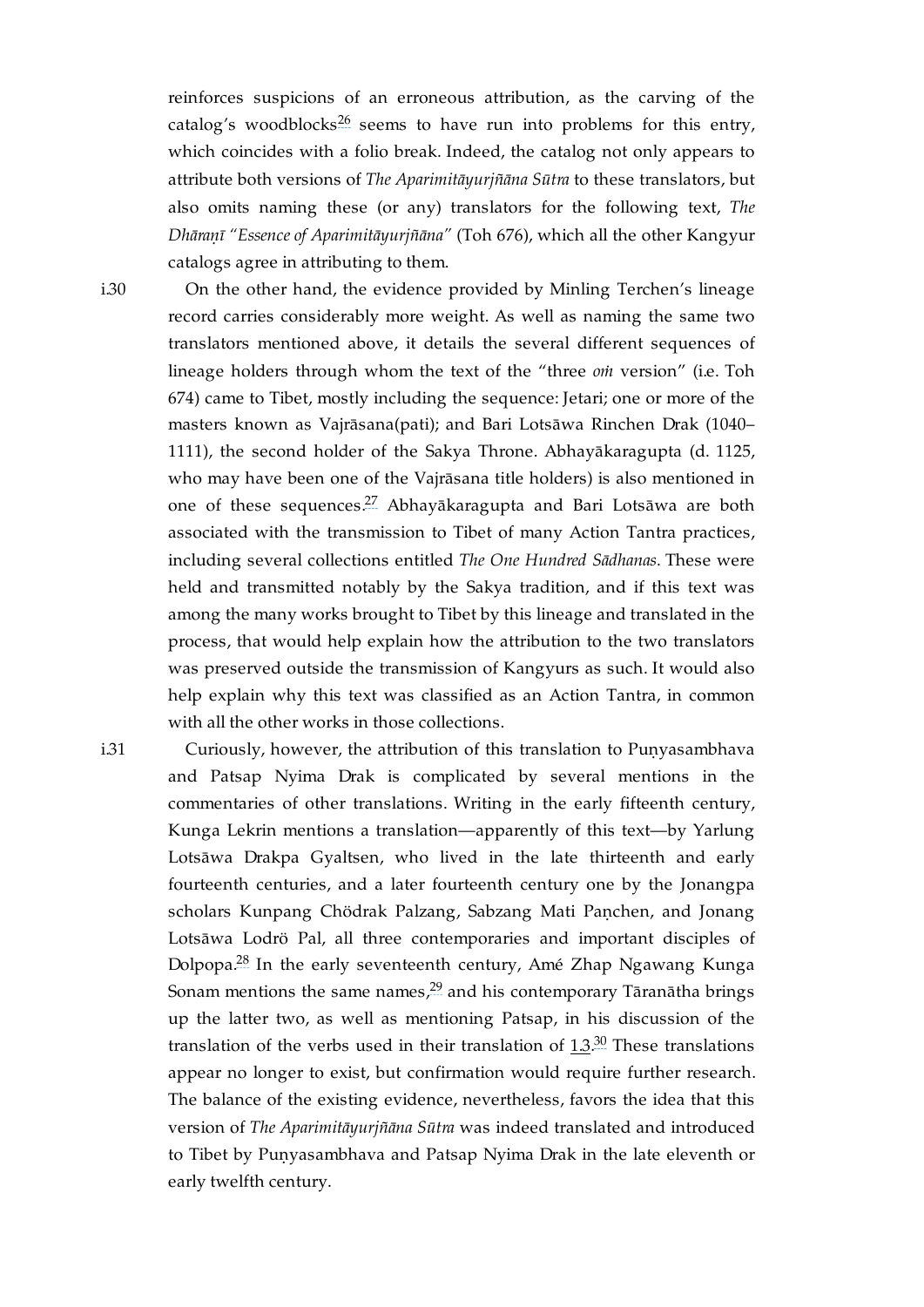- <span id="page-17-0"></span>We also know with little doubt (as discussed more fully in the introduction to *The Aparimitāyurjñāna Sūtra* (2), Toh 675) that at least one version of the sūtra was translated during the early translation period. Both the early ninth century Denkarma (*ldan dkar ma*) and Phangthangma (*phang thang ma*) inventories of translated texts mention, respectively, texts entitled *The Dhāraṇī of Aparimitāyus* (*tshe dpag tu med pa'i gzungs*, 110 *ślokas* in length) and *Aparimitāyus* (*tshe dpag tu med pa*, 120 *ślokas*), both probably referring to a version of this text; in both inventories it is placed in the category "miscellaneous long and short dhāraṇīs" (*gzungs che phra sna tshogs*). [31](#page-32-14) Material evidence, too, of the existence of translations in the early period is provided by the very large number of manuscript copies of the sūtra, in Tibetan, found among the Dunhuang manuscripts, a large group of which can be dated to between 830 and 850, $32$  most having apparently been made on the orders of King Ralpachen (r. 815–41)—presumably to create the meritorious results that the text itself describes. [i.32](#page-17-0)
- <span id="page-17-1"></span>[i.33](#page-17-1)

<span id="page-17-6"></span><span id="page-17-5"></span><span id="page-17-4"></span>All the Dunhuang manuscripts that we have been able to examine contain the "two *oni*" version of the dhāraṇī.<sup>[33](#page-32-16)</sup> This fact, combined with the evidence from Minling Terchen, makes it very likely that the present version of the text, the "three *oṁ*" version, is the translation dating from the later translation period, while Toh 675, the "two *oṁ*" version, is more closely related to the one originally made in the early translation period.

<span id="page-17-2"></span>An additional confirmation of this hypothesis can be found in commentarial works by later Sakya scholars, Kunga Lekrin (a disciple of Ngorchen Kunga Zangpo) in the fifteenth century, and Amnyé Zhab Ngawang Kunga Sönam in the seventeenth century. Both authors discuss the various theories raised to account for the existence of the two versions, and go on to confirm the validity only of the later translation, *The Aparimitāyurjñāna Sūtra* (1), Toh 674 (represented here). Following a leading statement attributed by Ngorchen Kunga Zangpo to his teachers, these authors are scathingly critical of the "two *oṁ*" version, *The Aparimitāyurjñāna Sūtra* (2), Toh 675, and of the "earlier translators" responsible for it, whom they accuse of deliberately omitting part of the dhāranī to express dissatisfaction with their stipend. Such comments have to be seen in the context of the mutual lack of trust between proponents of the "late" versus the "early" translation traditions regarding authenticity and lineage (which concerned principally the tantras rather than any of the other canonical genres).

<span id="page-17-3"></span>[i.35](#page-17-3)

Among other reasons they cite to justify this unusually harsh judgment, (for more detail, see introduction to *The Aparimitāyurjñāna Sūtra* (2), Toh 675), Ngawang Kunga Sönam writes that Ngorchen Kunga Zangpo mentioned seeing three Sanskrit manuscripts of the sūtra, all of which were the "three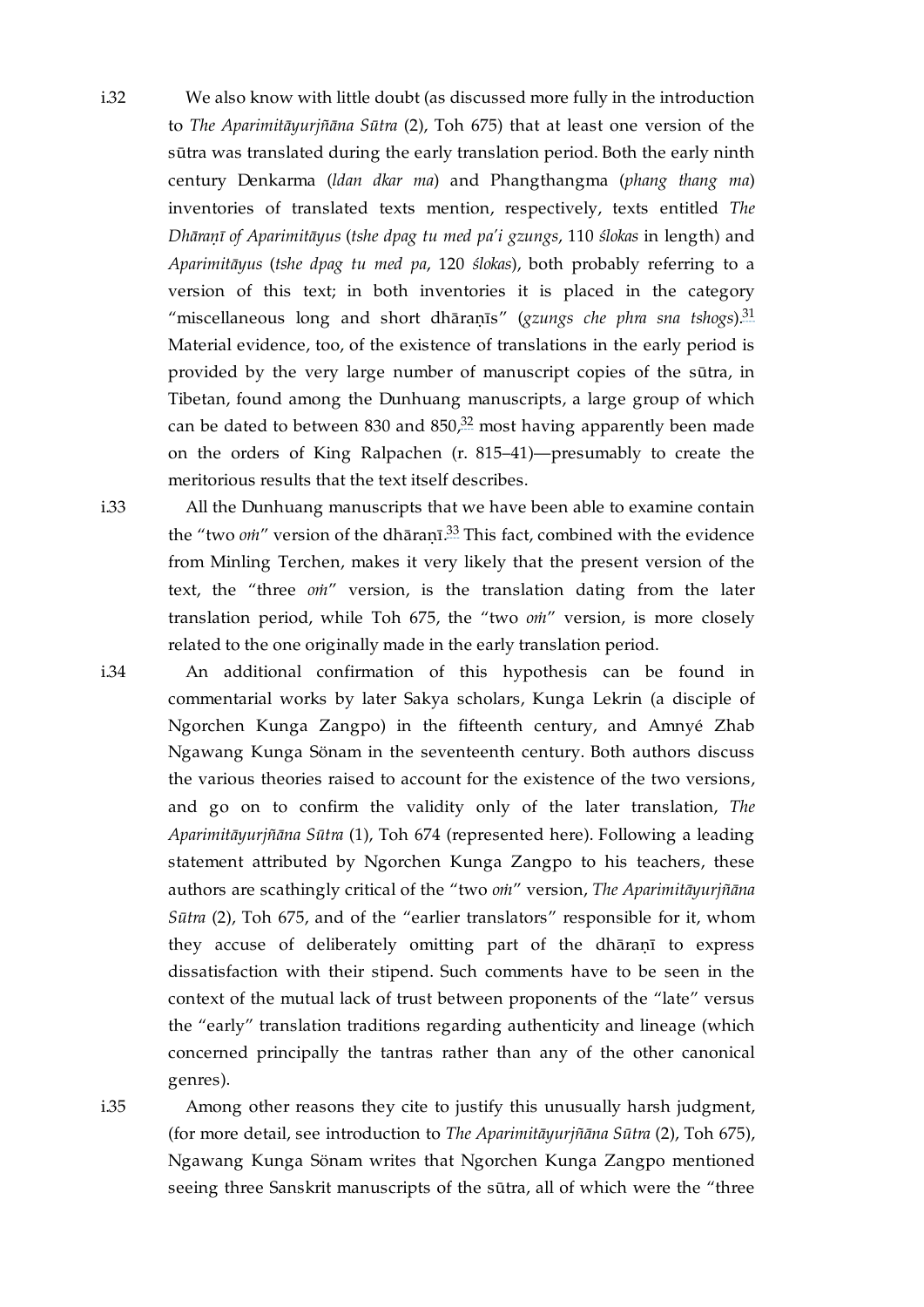*oṁ*" version. While there is little doubt that this "three *oṁ*" version of the text is indeed authentic to its source, Ngorchen's claim that it is the *only* authentic version is explicitly refuted and dismissed by Tāranātha, who reports seeing, on a visit to Narthang, several Sanskrit manuscripts of the sūtra, of which one was clearly the "two *oṁ*" version. The veracity of Tāranātha's report can be indirectly confirmed by Sten Konow's 1916 comparison of two versions, one in Sanskrit based on Nepalese manuscripts and one a Khotanese manuscript (probably centuries earlier) found in the Dunhuang caves by Sir Aurel Stein. The Nepalese Sanskrit has the "three *oṁ*" version of the dhāraṇī while the Khotanese has the "two *on*i" version.<sup>[34](#page-33-0)</sup> Ngorchen and his successors were also presumably unaware that in both of the two Chinese translations, too, the dhāraṇī is the "two *oṁ*" version. [35](#page-33-1)

<span id="page-18-4"></span><span id="page-18-3"></span>Apart from Tāranātha's, we have not been able to find writings of the period defending the "two *oṁ*" version from the disparagement of the authors mentioned, other than notes by catalog compilers to the effect that "both versions are authentic." However, Amé Zhab's writing on the subject in favor of the "three *oṁ*" version does present some of the arguments used, in order to refute them—somewhat unconvincingly. More details are to be found in the introduction to *The [Aparimitāyurjñāna](https://read.84000.co/translation/toh675.html#UT22084-091-073-61) Sūtra* (2), Toh 675, at i.21 et seq.

<span id="page-18-1"></span>Both versions, therefore, can be considered authentic; and although the compilers and editors of the many Kangyurs do not seem to have noted their reasons, there must have been enough consensus on this point—despite all the controversies—for both to have been preserved in all Kangyurs.

<span id="page-18-5"></span>The story of these two different versions may seem already complex enough, but there is more to be explored. Apart from the differences in the dhāraṇī, the other differences between the two versions in the Kangyurs (the principal ones listed above at  $i$   $26$  and others in the notes) are relatively so minor that these two translations seem most unlikely to have been made independently, even allowing for the possibility that the Sanskrit texts they were made from were very similar. The most obvious explanation might be that the later translation was based on the earlier, adapting it to conform to a slightly different Sanskrit original. However, an examination of the wording and terminology of the Dunhuang manuscripts—which predate Puṇyasambhava and Patsap Nyima Drak by several centuries—shows that they almost certainly represent a Tibetan translation different from the "two om'' version (Toh 675) that has survived in the Kangyur.<sup>[36](#page-33-2)</sup> It is therefore tempting to conjecture that the "two *oṁ*" version in the Kangyur could in fact be a back-adaptation of the later translation, edited to conform to the alternative "two *oṁ*" dhāraṇī of the earlier translation but not otherwise reflecting that earlier translation fully. This hypothesis is supported by the

<span id="page-18-0"></span>[i.36](#page-18-0)

<span id="page-18-2"></span>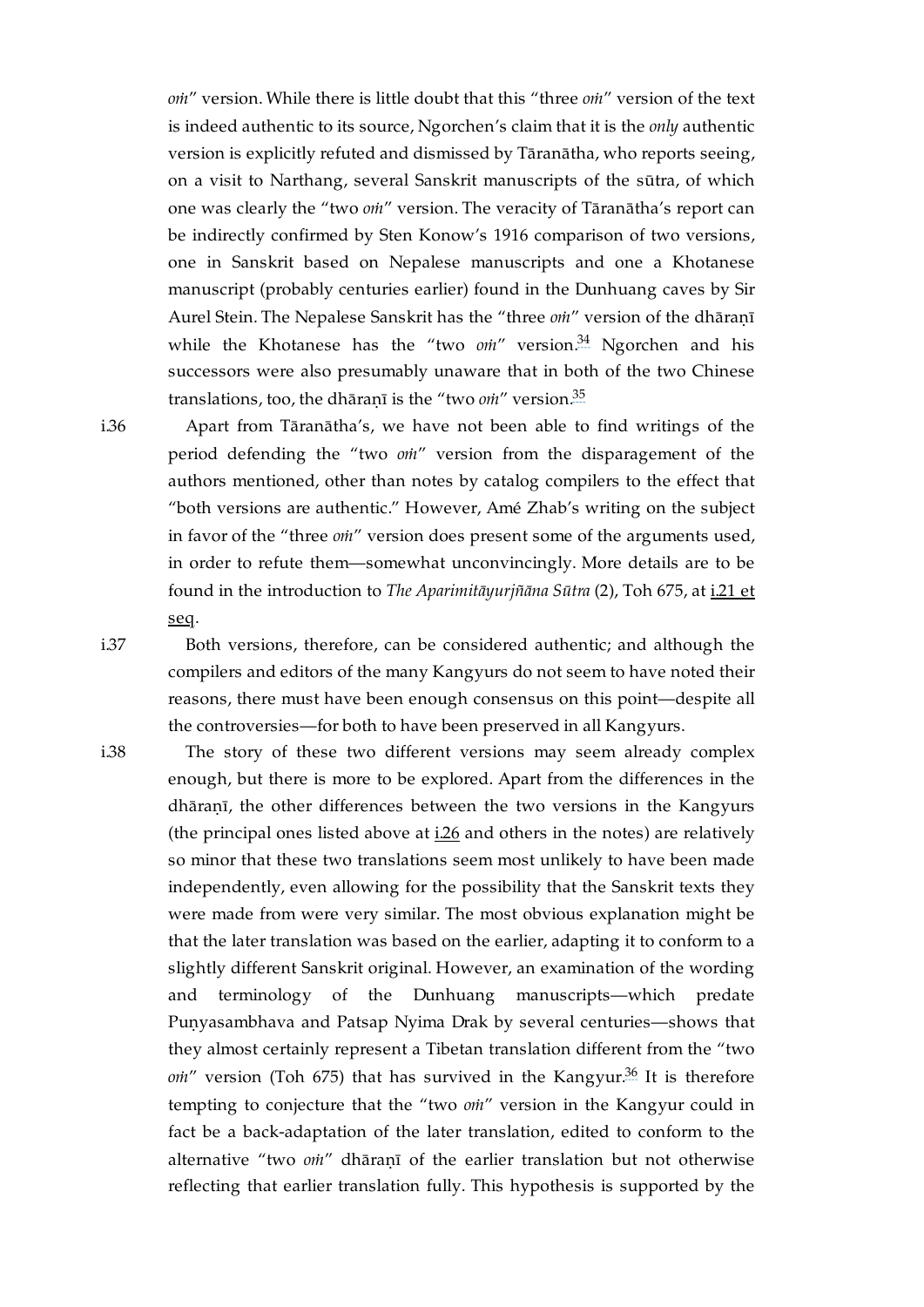fact that a few significant elements of the later "three *oṁ*" version that are not present in the "two *oṁ*" Dunhuang manuscripts are present in the "two *oṁ*" version in the Kangyur. These elements are discussed more fully in the introduction to Toh 675, at i.15 et [seq](https://read.84000.co/translation/toh675.html#UT22084-091-073-49).

### <span id="page-19-5"></span>· The Sūtra in Buddhist Practice ·

- <span id="page-19-1"></span><span id="page-19-0"></span>As mentioned above, recitation of the *Tsédo* a specified number of times has historically been—and is still nowadays—prescribed as a practice to people in poor health or facing other difficulties, and to practitioners more generally in order to ensure longevity, and so on. Recitation by the monks or nuns in a monastery is also commissioned for the same reasons. According to the *Padma Kathang*, the eighth century Tibetan king, Trisong Detsen, was advised to recite this text $^{37}$  $^{37}$  $^{37}$  daily (along with the other works known as the "ten royal sūtras"), as a result of which the king's life is said to have been prolonged by thirteen years beyond the limit predicted by astrological reckoning. [i.39](#page-19-1)
- <span id="page-19-2"></span>The sūtra itself particularly emphasizes the beneficial effects of writing it out or causing it to be written out, and there is ample evidence that this recommendation was taken seriously in the form of the very large number of commissioned copies, mostly in Tibetan and Chinese and dating to the eighth and ninth centuries, found in the Dunhuang caves by Stein and Pelliot in the early years of the twentieth century. Many of them appear to have been commissioned in the name of the Tibetan king Ralpachen, who reigned in the early ninth century and was the grandson of Trisong Detsen. Among the bundles acquired by the two explorers for the British and French governments, there are over a thousand copies of the sūtra now in the British Library in London, and a similar number in the Bibliothèque Nationale in Paris. Some five hundred further copies remain in libraries in China, many have found their way to Japan, and there are some two hundred in St. Petersburg.<sup>[38](#page-33-4)</sup> [i.40](#page-19-2)

<span id="page-19-3"></span>[i.41](#page-19-3)

<span id="page-19-4"></span>[i.42](#page-19-4)

<span id="page-19-6"></span>In the context of tantric practice, the Tibetan canonical literature contains a number of sādhanas of Aparimitāyurjñāna, particularly among the higher levels of tantra. One example is the liturgy composed by the tenth-century Jetāri, one of the principal teachers of Vikramaśīla Monastery, which was known for its promulgation of higher tantras. That practice was introduced into Tibet by Bari Lotsawa Rinchen Drak (mentioned above), and thereby became a part of the Sakya tradition.<sup>[39](#page-33-5)</sup>

<span id="page-19-7"></span>There are also five Aparimitāyurjñāna texts in the Tengyur that were composed by Siddharājñī, a female guru active in India in the beginning of the twelfth century, from whom Rechungpa, pupil of the famous Milarepa, received transmissions that Marpa had not been able to bring back to Tibet.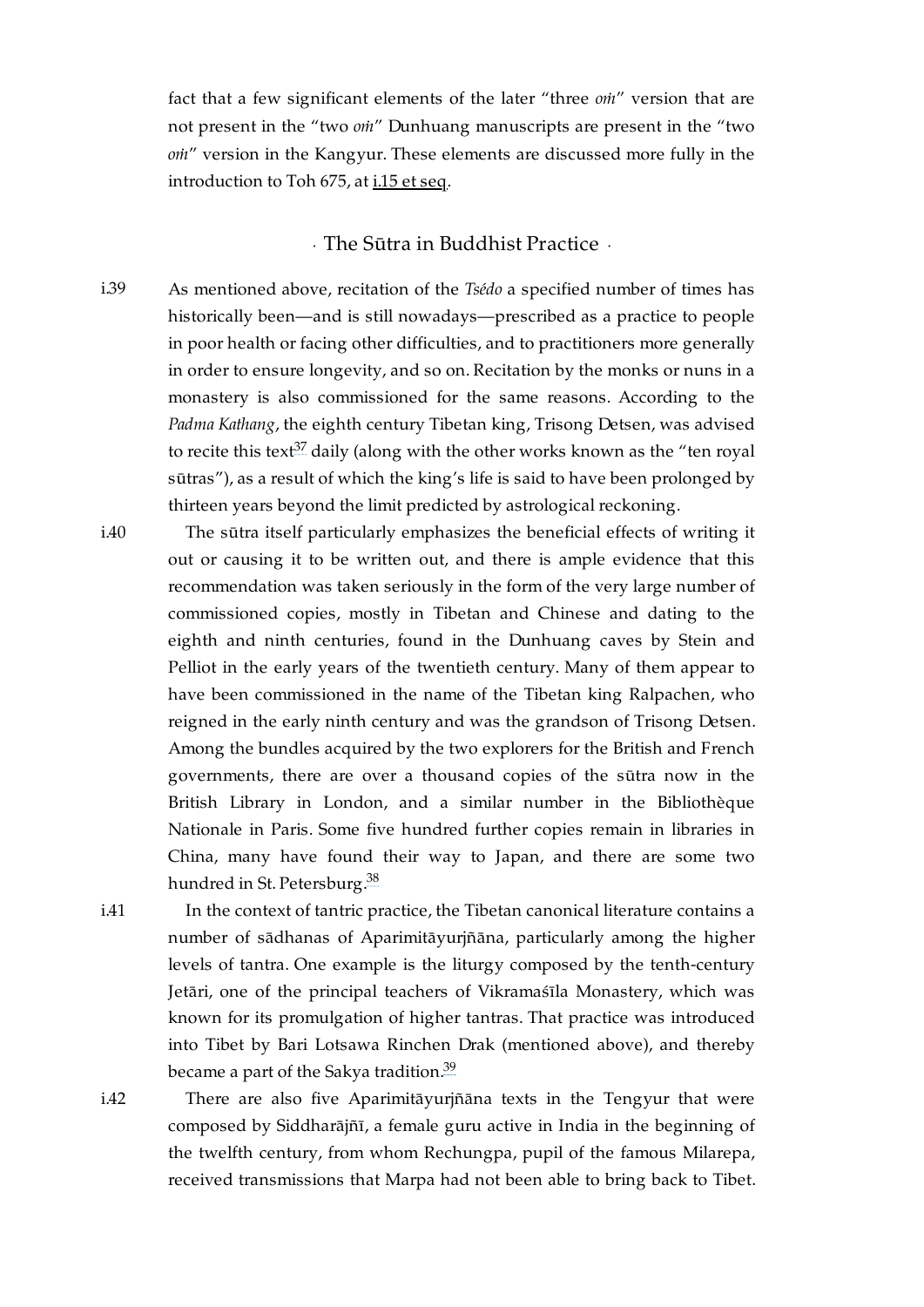<span id="page-20-2"></span>At least three if not all of these Siddharājñī texts were translated into Tibetan by Varacandra, $^{40}$  $^{40}$  $^{40}$  another of Rechungpa's teachers, together with the Tibetan Lenchung Darma Tsultrim (*glan chung dar ma tshul khrims*), about whom little is known other than this translation work with Varacandra. Rechungpa introduced the practice into Tibet, where it spread from his own lineage, the Rechung Kagyü or Rechung Nyengyü, to other Kagyü traditions. These tantric Aparimitāyurjñāna practices are based upon the five-family system of the higher tantras, and they involve an elaborate visualization of oneself as a red Aparimitāyurjñāna, wearing the *saṃbhogakāya* costume and holding a vase of *amṛta*, with an entourage of deities within a palace, and the visualization of channels within the body. As Aparimitāyurjñāna is auspicious for long life, his empowerment is given as a long life blessing. $^\mathrm{41}$  $^\mathrm{41}$  $^\mathrm{41}$ 

<span id="page-20-3"></span><span id="page-20-0"></span>Within the indigenous Tibetan literature, a very large number of Aparimitāyurjñāna sādhanas have been created over the centuries within all the lineages and schools. The Nyingma tradition of rediscovered treasure texts (*gter ma*), too, has produced many Aparimitāyurjñāna revelations, from Nyangral Nyima Ozer (*nyang ral nyi ma 'od zer,* 1136–1204) onward. The importance that Aparimitāyurjñāna assumed in tantric practice may be one of the reasons why this *Aparimitāyurjñānasūtra* was classified in most Kangyurs as a tantra rather than as a sūtra. [i.43](#page-20-0)

<span id="page-20-1"></span>We are delighted to have translated and published this version of *The Sūtra of Aparimitāyurjñāna*, a popular and widely used text, for the benefit of readers everywhere. [i.44](#page-20-1)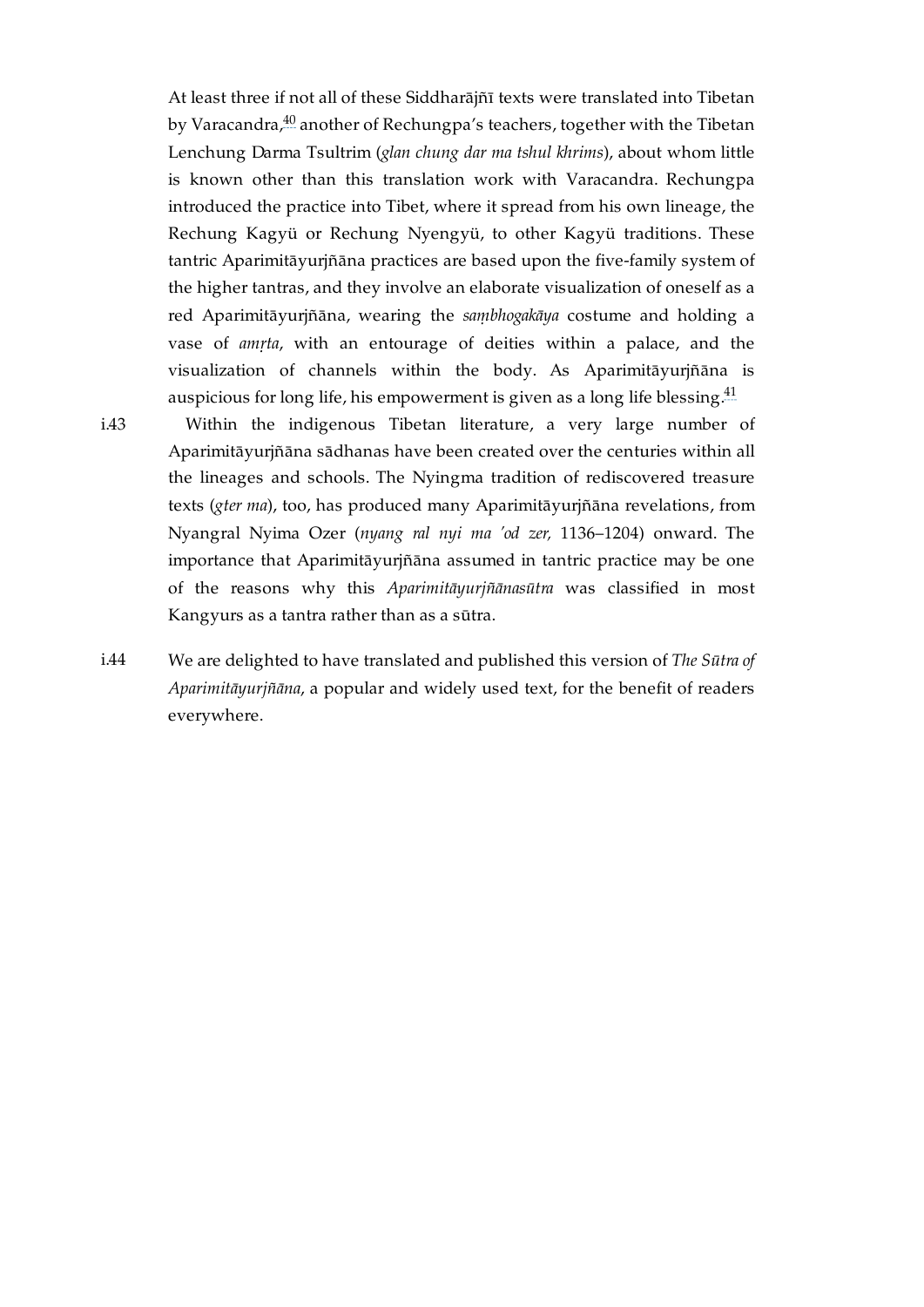The Noble Mahāyāna

# <span id="page-21-0"></span>**Sūtra of Aparimitāyurjñāna**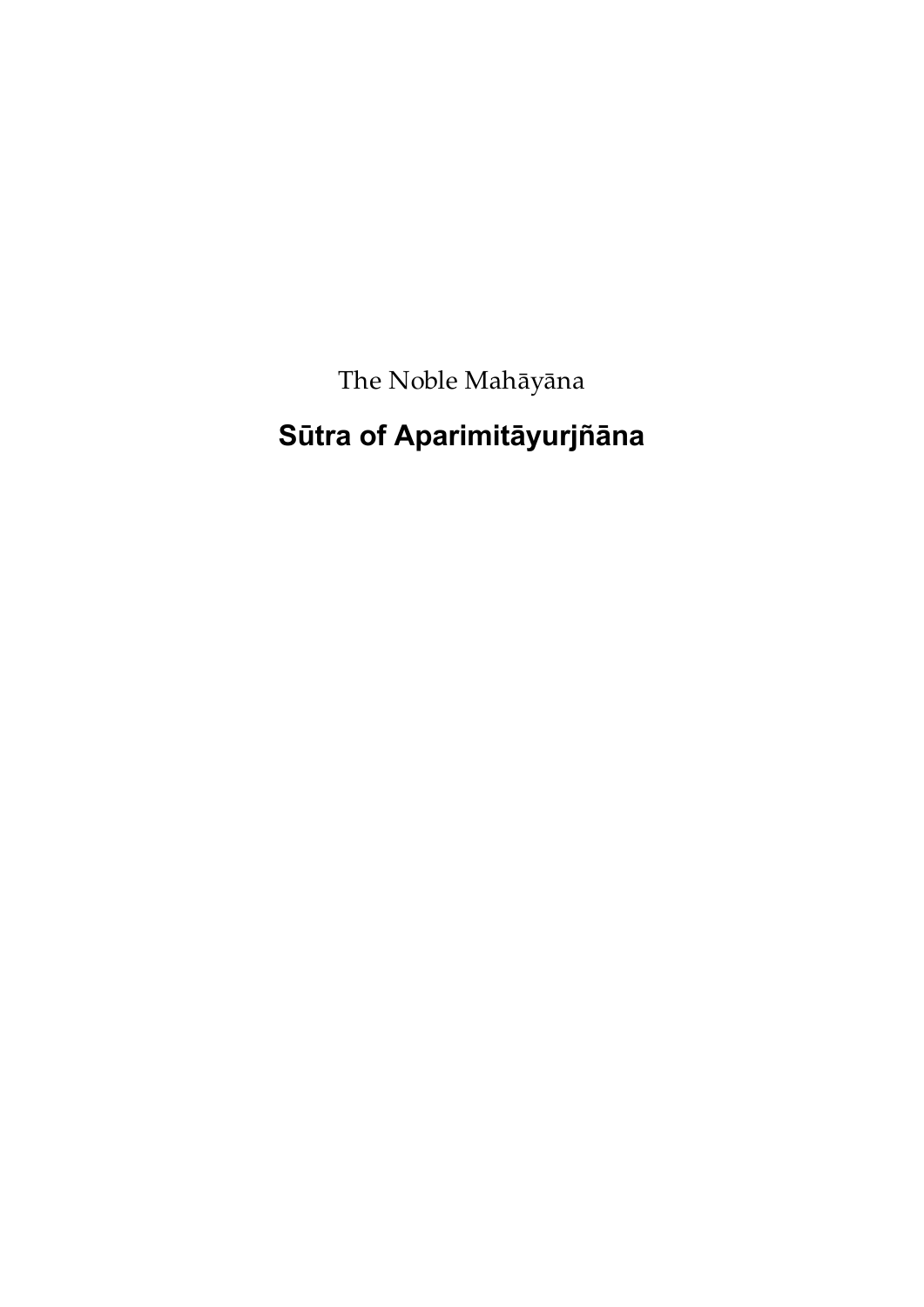# <span id="page-22-8"></span>The Translation

<span id="page-22-7"></span> $[F.211.b]^{42}$  $[F.211.b]^{42}$  $[F.211.b]^{42}$  $[F.211.b]^{42}$ 

<span id="page-22-2"></span>Homage to all the buddhas and bodhisattvas. [1.1](#page-22-2)

<span id="page-22-3"></span>Thus did I hear at one time. The Bhagavān was staying in Jetavana, Anāthapindada's park in Śrāvastī, with a great saṅgha of bhiksus comprised of 1,250 bhiksus, and with a great number of bodhisattva mahāsattvas. [1.2](#page-22-3)

- <span id="page-22-1"></span>Then the Bhagavān said to Mañjuśrī Kumārabhūta, "Mañjuśrī, in the upward direction there is a universe named Aparimitaguṇasaṃcaya.<sup>[43](#page-34-3)</sup> There, the tathāgata, arhat, perfectly awakened buddha Aparimitāyurjñānasuviniścitatejorāja $^{44}$  $^{44}$  $^{44}$  resides and remains, sustaining and extending life to its very limit,<sup>[45](#page-34-5)</sup> teaching the Dharma to beings. [1.3](#page-22-1)
- <span id="page-22-11"></span><span id="page-22-10"></span><span id="page-22-9"></span><span id="page-22-4"></span>"Listen, Mañjuśrī Kumārabhūta, the lives of humans in this Jambudvīpa are short; their lifespan is no more than a hundred years, and most of them are seen to have premature deaths. Mañjuśrī, those beings who will write out or cause to be written out this Dharma discourse called 'Uttering the Praise of the Qualities $^{46}$  $^{46}$  $^{46}$  of the Tathāgata Aparimitāyus, $^{47}$  $^{47}$  $^{47}$  and even those who hear or recite its title only, up to those who write a copy, keep it at home, and offer flowers, perfume, incense, and garlands to it,  $48$  will, when their lifespan is ending, still be able to live to a hundred years. [\[F.212.a\]](https://translator:gzungs@read.84000-translate.org/source/toh674.html?ref-index=2#ajax-source) [1.4](#page-22-4)
	- "Mañjuśrī, the lifespan of beings who hear $49$  the one hundred and eight names<sup>[50](#page-36-0)</sup> of the tathāgata Aparimitāyurjñānasuviniścitatejorāja will be lengthened. Those beings whose lifespan is coming to an end, who keep $^{51}$  $^{51}$  $^{51}$ those names, will also have their lifespan lengthened.

<span id="page-22-6"></span>[1.6](#page-22-6)

<span id="page-22-5"></span>[1.5](#page-22-5)

<span id="page-22-17"></span><span id="page-22-16"></span><span id="page-22-15"></span><span id="page-22-14"></span><span id="page-22-13"></span><span id="page-22-12"></span>"Therefore, Mañjuśrī, the noble sons or noble daughters who wish to have long lives, and who hear, write, or cause to be written $^\mathrm{52}$  $^\mathrm{52}$  $^\mathrm{52}$  the one hundred and eight names of the tathāgata Aparimitāyus, will obtain these qualities and benefits.

<span id="page-22-0"></span>[1.](#page-22-0)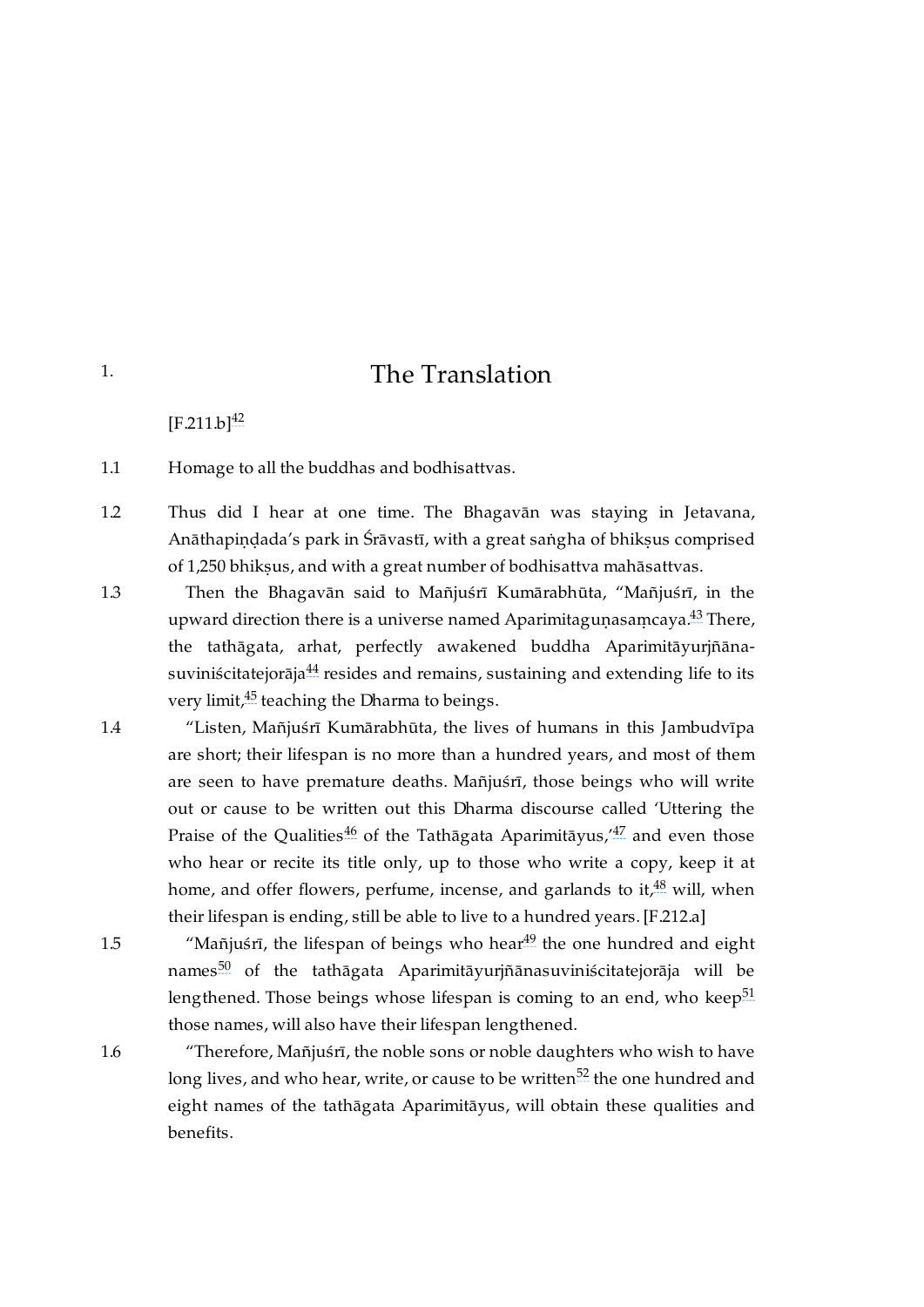- <span id="page-23-10"></span><span id="page-23-0"></span>*oṁ namo bhagavate aparimitāyurjñāna-suviniścita-tejorājāya tathāgatāya arhate samyaksaṃbuddhāya | tadyathā | oṁ puṇye puṇye mahāpuṇye aparimitāyurpuṇya-jñāna saṃbhāropacite | oṁ sarva-saṃskāra-pariśuddha-dharmate gagana-*[53](#page-36-3) *samudgate svabhāva-viśuddhe mahānaya-parivāre svāhā |* [54](#page-37-0) [1.7](#page-23-0)
- <span id="page-23-11"></span><span id="page-23-1"></span>"Mañjuśrī, those who write or cause to be written these one hundred and eight names of the tathāgata, who make a text of them, keep it at home, and recite it, when their lifespan is coming to an end they will still be able to live to a hundred years. When they pass away from this world, they will be reborn in the buddha realm of the tathāgata Aparimitāyus named Aparimitaguṇasaṃcaya." $^{\rm 55}$  $^{\rm 55}$  $^{\rm 55}$ [1.8](#page-23-1)
- <span id="page-23-12"></span><span id="page-23-2"></span>*oṁ namo bhagavate aparimitāyurjñāna-suviniścita-tejorājāya tathāgatāya arhate samyaksaṃbuddhāya | tadyathā | oṁ puṇye puṇye mahāpuṇye aparimitāyurpuṇya-jñāna-saṃbhāropacite | oṁ sarva-saṃskāra-pariśuddha-dharmate gaganasamudgate svabhāva-viśuddhe mahānaya-parivāre svāhā |* [1.9](#page-23-2)
- <span id="page-23-13"></span><span id="page-23-3"></span>Then at that time nine hundred ninety million buddhas, with a single intention and a single voice, uttered this *Aparimitāyurjñāna Sūtra*. [56](#page-37-2) [1.10](#page-23-3)
- <span id="page-23-4"></span>*oṁ namo bhagavate aparimitāyurjñāna-suviniścita-tejorājāya tathāgatāya arhate samyaksaṃbuddhāya | tadyathā | oṁ puṇye puṇye mahāpuṇye aparimitāyurpuṇya-jñāna-saṃbhāropacite |* [\[F.212.b\]](https://translator:gzungs@read.84000-translate.org/source/toh674.html?ref-index=3#ajax-source) *oṁ sarva-saṃskāra-pariśuddha-dharmate gagana-samudgate svabhāva-viśuddhe mahānaya-parivāre svāhā |* [1.11](#page-23-4)
- <span id="page-23-5"></span>Then at that time eight hundred forty million buddhas, with a single intention and a single voice, uttered this *Aparimitāyurjñāna Sūtra*. [1.12](#page-23-5)
- <span id="page-23-6"></span>*oṁ namo bhagavate aparimitāyurjñāna-suviniścita-tejorājāya tathāgatāya arhate samyaksaṃbuddhāya | tadyathā | oṁ puṇye puṇye mahāpuṇye aparimitāyurpuṇya-jñāna-saṃbhāropacite | oṁ sarva-saṃskāra-pariśuddha-dharmate gaganasamudgate svabhāva-viśuddhe mahānaya-parivāre svāhā |* [1.13](#page-23-6)
- <span id="page-23-7"></span>Then at that time seven hundred seventy million buddhas, with a single intention and a single voice, uttered this *Aparimitāyurjñāna Sūtra*. [1.14](#page-23-7)
- <span id="page-23-8"></span>*oṁ namo bhagavate aparimitāyurjñāna-suviniścita-tejorājāya tathāgatāya arhate samyaksaṃbuddhāya | tadyathā | oṁ puṇye puṇye mahāpuṇye aparimitāyurpuṇya-jñāna-saṃbhāropacite | oṁ sarva-saṃskāra-pariśuddha-dharmate gaganasamudgate svabhāva-viśuddhe mahānaya-parivāre svāhā |* [1.15](#page-23-8)
- <span id="page-23-9"></span>Then at that time six hundred fifty million buddhas, with a single intention and a single voice, uttered this *Aparimitāyurjñāna Sūtra*. [1.16](#page-23-9)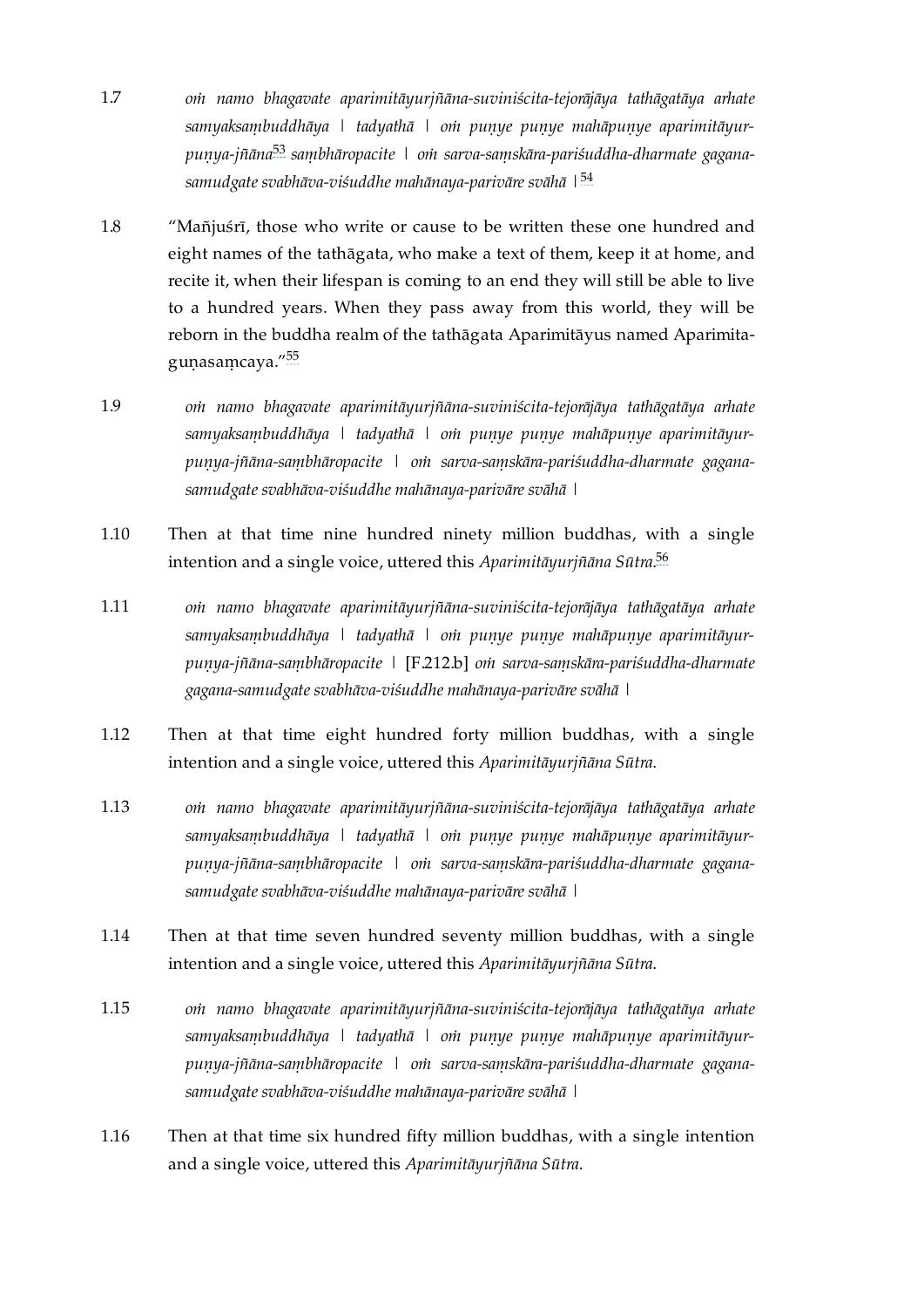- <span id="page-24-0"></span>*oṁ namo bhagavate aparimitāyurjñāna-suviniścita-tejorājāya tathāgatāya arhate samyaksaṃbuddhāya | tadyathā | oṁ puṇye puṇye mahāpuṇye aparimitāyurpuṇya-jñāna-saṃbhāropacite | oṁ sarva-saṃskāra-pariśuddha-dharmate gaganasamudgate svabhāva-viśuddhe mahānaya-parivāre svāhā |* [1.17](#page-24-0)
- <span id="page-24-1"></span>Then at that time five hundred fifty million buddhas, with a single intention and a single voice, uttered this *Aparimitāyurjñāna Sūtra*. [1.18](#page-24-1)
- <span id="page-24-2"></span>*oṁ namo bhagavate aparimitāyurjñāna-suviniścita-tejorājāya tathāgatāya arhate samyaksaṃbuddhāya | tadyathā | oṁ puṇye puṇye mahāpuṇye aparimitāyurpuṇya-jñāna-saṃbhāropacite | oṁ sarva-saṃskāra-pariśuddha-dharmate gaganasamudgate svabhāva-viśuddhe mahānaya-parivāre svāhā |* [1.19](#page-24-2)
- <span id="page-24-3"></span>Then at that time four hundred fifty million buddhas, [\[F.213.a\]](https://translator:gzungs@read.84000-translate.org/source/toh674.html?ref-index=4#ajax-source) with a single intention and a single voice, uttered this *Aparimitāyurjñāna Sūtra*. [1.20](#page-24-3)
- <span id="page-24-4"></span>*oṁ namo bhagavate aparimitāyurjñāna-suviniścita-tejorājāya tathāgatāya arhate samyaksaṃbuddhāya | tadyathā | oṁ puṇye puṇye mahāpuṇye aparimitāyurpuṇya-jñāna-saṃbhāropacite | oṁ sarva-saṃskāra-pariśuddha-dharmate gaganasamudgate svabhāva-viśuddhe mahānaya-parivāre svāhā |* [1.21](#page-24-4)
- <span id="page-24-11"></span><span id="page-24-5"></span>Then at that time three hundred sixty million $57$  buddhas, with a single intention and a single voice, uttered this *Aparimitāyurjñāna Sūtra*. [1.22](#page-24-5)
- <span id="page-24-6"></span>*oṁ namo bhagavate aparimitāyurjñāna-suviniścita-tejorājāya tathāgatāya arhate samyaksaṃbuddhāya | tadyathā | oṁ puṇye puṇye mahāpuṇye aparimitāyurpuṇya-jñāna-saṃbhāropacite | oṁ sarva-saṃskāra-pariśuddha-dharmate gaganasamudgate svabhāva-viśuddhe mahānaya-parivāre svāhā |* [1.23](#page-24-6)
- <span id="page-24-7"></span>Then at that time two hundred fifty million buddhas, with a single intention and a single voice, uttered this *Aparimitāyurjñāna Sūtra*. [1.24](#page-24-7)
- <span id="page-24-8"></span>*oṁ namo bhagavate aparimitāyurjñāna-suviniścita-tejorājāya tathāgatāya arhate samyaksaṃbuddhāya | tadyathā | oṁ puṇye puṇye mahāpuṇye aparimitāyurpuṇya-jñāna-saṃbhāropacite | oṁ sarva-saṃskāra-pariśuddha-dharmate gaganasamudgate svabhāva-viśuddhe mahānaya-parivāre svāhā |* [1.25](#page-24-8)
- <span id="page-24-9"></span>Then at that time tens of millions of buddhas, as many as there are grains of sand in ten Ganges Rivers, with a single intention and a single voice, uttered this *Aparimitāyurjñāna Sūtra*. [1.26](#page-24-9)
- <span id="page-24-10"></span>*oṁ namo bhagavate aparimitāyurjñāna-suviniścita-tejorājāya tathāgatāya arhate samyaksaṃbuddhāya | tadyathā | oṁ puṇye puṇye mahāpuṇye aparimitāyurpuṇya-jñāna-saṃbhāropacite | oṁ sarva-saṃskāra-pariśuddha-dharmate gagana-*[1.27](#page-24-10)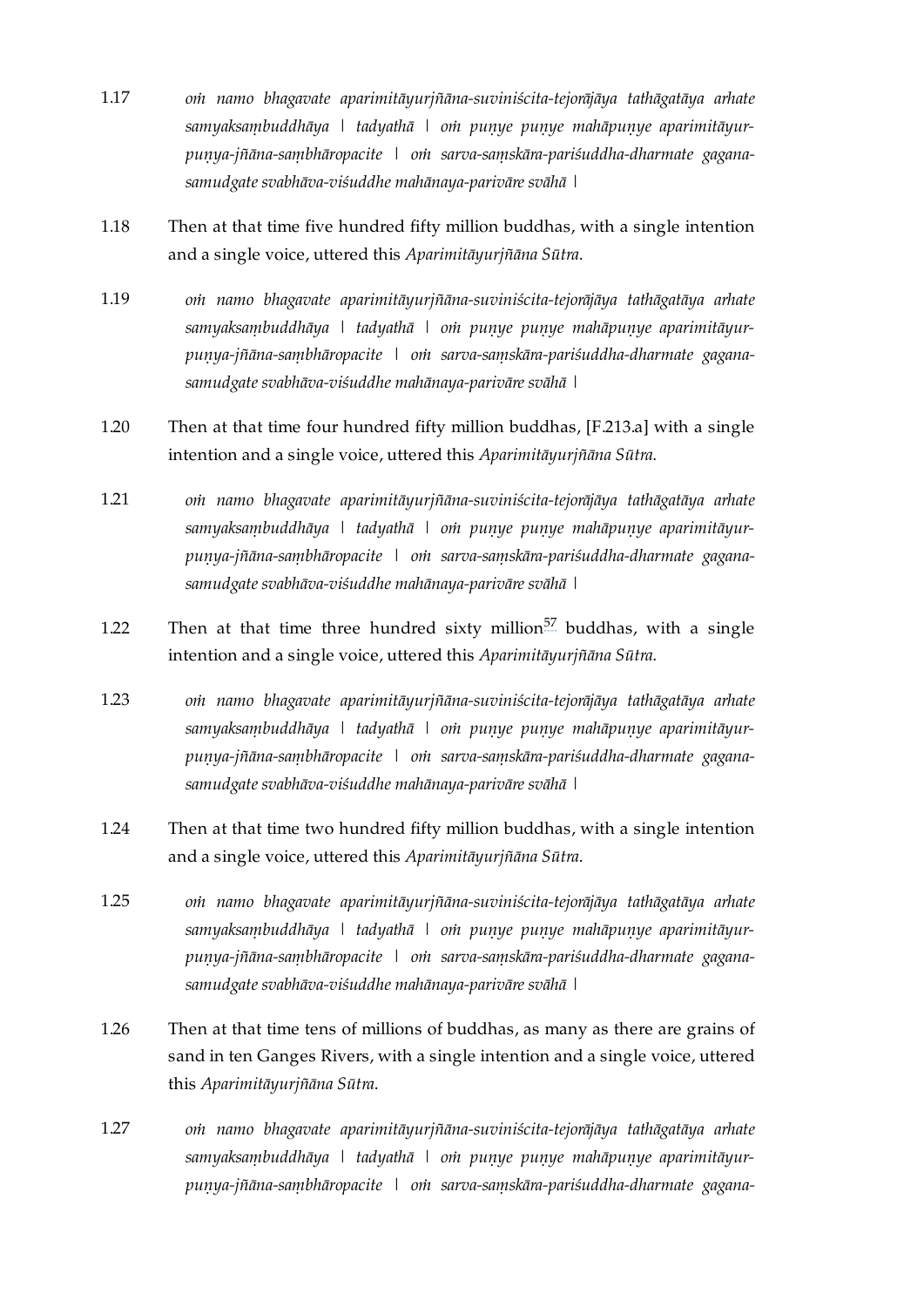<span id="page-25-9"></span>*samudgate svabhāva-viśuddhe mahānaya-parivāre svāhā |*

- <span id="page-25-0"></span>Whoever writes or causes to be written<sup>[58](#page-37-4)</sup> this *Aparimitāyurjñāna Sūtra,* when their lifespan is coming to an end, will still be able to live to a hundred years and their lifespan will be lengthened. [\[F.213.b\]](https://translator:gzungs@read.84000-translate.org/source/toh674.html?ref-index=5#ajax-source) [1.28](#page-25-0)
- <span id="page-25-1"></span>*oṁ namo bhagavate aparimitāyurjñāna-suviniścita-tejorājāya tathāgatāya arhate samyaksaṃbuddhāya | tadyathā | oṁ puṇye puṇye mahāpuṇye aparimitāyurpuṇya-jñāna-saṃbhāropacite | oṁ sarva-saṃskāra-pariśuddha-dharmate gaganasamudgate svabhāva-viśuddhe mahānaya-parivāre svāhā |* [1.29](#page-25-1)
- <span id="page-25-2"></span>Whoever writes or causes to be written this *Aparimitāyurjñāna Sūtra* will never be born among hell beings, in the womb of an animal, or in Yama's realm. They will never have an unfortunate rebirth. Wherever they are reborn, in each rebirth they will remember their previous lifetimes. [1.30](#page-25-2)
- <span id="page-25-3"></span>*oṁ namo bhagavate aparimitāyurjñāna-suviniścita-tejorājāya tathāgatāya arhate samyaksaṃbuddhāya | tadyathā | oṁ puṇye puṇye mahāpuṇye aparimitāyurpuṇya-jñāna-saṃbhāropacite | oṁ sarva-saṃskāra-pariśuddha-dharmate gaganasamudgate svabhāva-viśuddhe mahānaya-parivāre svāhā |* [1.31](#page-25-3)
- <span id="page-25-4"></span>Whoever writes or causes to be written this *Aparimitāyurjñāna Sūtra* will cause the whole collection of eighty-four thousand Dharma teachings to be written. [1.32](#page-25-4)
- <span id="page-25-5"></span>*oṁ namo bhagavate aparimitāyurjñāna-suviniścita-tejorājāya tathāgatāya arhate samyaksaṃbuddhāya | tadyathā | oṁ puṇye puṇye mahāpuṇye aparimitāyurpuṇya-jñāna-saṃbhāropacite | oṁ sarva-saṃskāra-pariśuddha-dharmate gaganasamudgate svabhāva-viśuddhe mahānaya-parivāre svāhā |* [1.33](#page-25-5)
- <span id="page-25-10"></span><span id="page-25-6"></span>Whoever writes or causes to be written this *Aparimitāyurjñāna Sūtra* will cause the practice and the continuation of the whole collection of eighty-four thousand Dharma teachings.<sup>[59](#page-37-5)</sup> [1.34](#page-25-6)
- <span id="page-25-7"></span>*oṁ namo bhagavate aparimitāyurjñāna-suviniścita-tejorājāya tathāgatāya arhate samyaksaṃbuddhāya | tadyathā | oṁ puṇye puṇye mahāpuṇye aparimitāyurpuṇya-jñāna-saṃbhāropacite | oṁ sarva-saṃskāra-pariśuddha-dharmate gaganasamudgate svabhāva-viśuddhe mahānaya-parivāre svāhā |* [\[F.214.a\]](https://translator:gzungs@read.84000-translate.org/source/toh674.html?ref-index=6#ajax-source) [1.35](#page-25-7)
- <span id="page-25-11"></span><span id="page-25-8"></span>Whoever writes or causes to be written this *Aparimitāyurjñāna Sūtra* will be purified even of having committed the five karmas that have immediate result at death. [60](#page-37-6) [1.36](#page-25-8)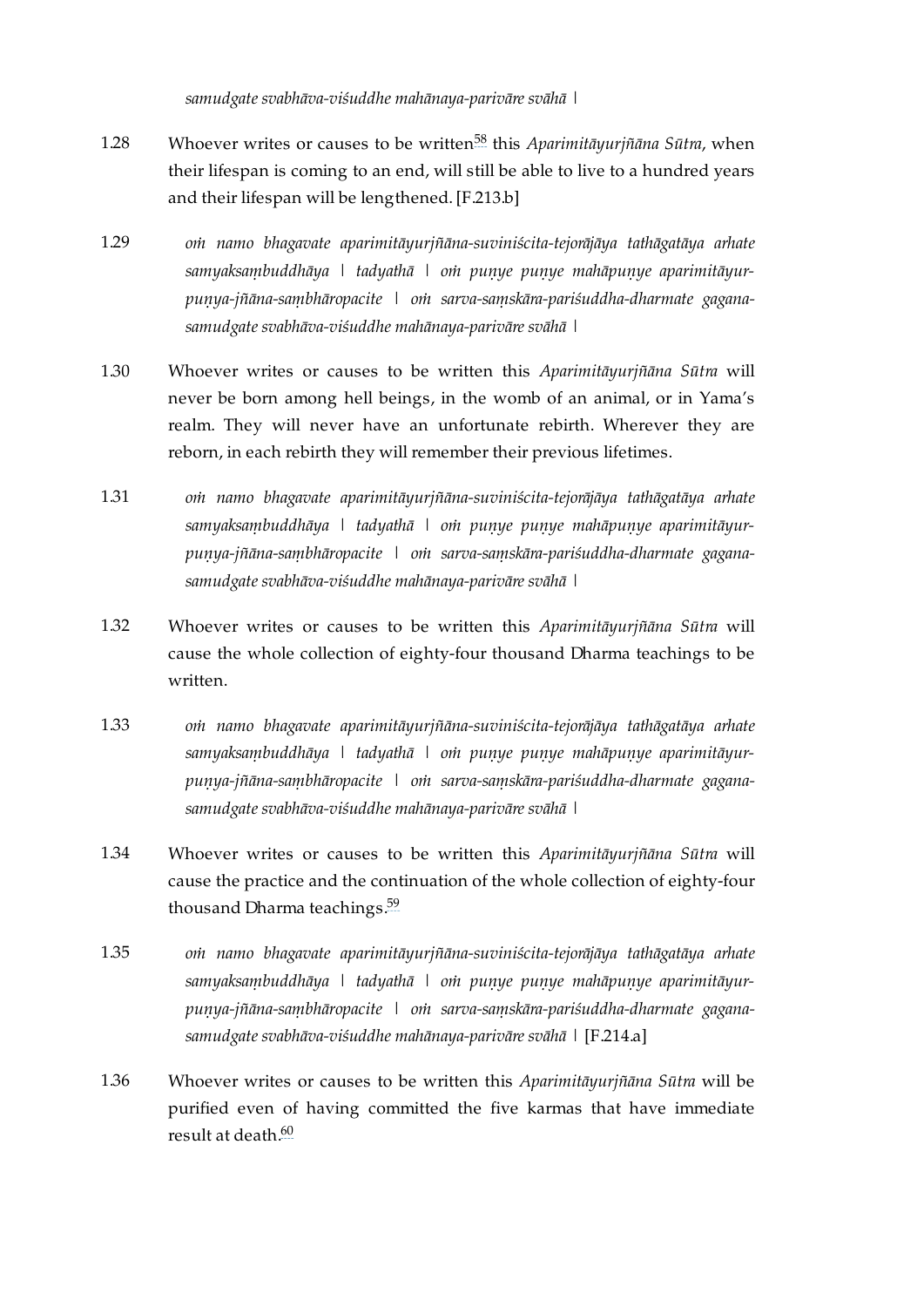- <span id="page-26-0"></span>*oṁ namo bhagavate aparimitāyurjñāna-suviniścita-tejorājāya tathāgatāya arhate samyaksaṃbuddhāya | tadyathā | oṁ puṇye puṇye mahāpuṇye aparimitāyurpuṇya-jñāna-saṃbhāropacite | oṁ sarva-saṃskāra-pariśuddha-dharmate gaganasamudgate svabhāva-viśuddhe mahānaya-parivāre svāhā |* [1.37](#page-26-0)
- <span id="page-26-1"></span>Whoever writes or causes to be written this *Aparimitāyurjñāna Sūtra* will be purified of their accumulation of bad karma, even if it is the size of Mount Sumeru.<sup>[61](#page-38-0)</sup> [1.38](#page-26-1)
- <span id="page-26-9"></span><span id="page-26-2"></span>*oṁ namo bhagavate aparimitāyurjñāna-suviniścita-tejorājāya tathāgatāya arhate samyaksaṃbuddhāya | tadyathā | oṁ puṇye puṇye mahāpuṇye aparimitāyurpuṇya-jñāna-saṃbhāropacite | oṁ sarva-saṃskāra-pariśuddha-dharmate gaganasamudgate svabhāva-viśuddhe mahānaya-parivāre svāhā |* [1.39](#page-26-2)
- <span id="page-26-3"></span>Whoever writes or causes to be written this *Aparimitāyurjñāna Sūtra* will be invulnerable to any harm that Māra, Māra's gods, yakṣas, or rākṣasas may look to inflict. [1.40](#page-26-3)
- <span id="page-26-4"></span>*oṁ namo bhagavate aparimitāyurjñāna-suviniścita-tejorājāya tathāgatāya arhate samyaksaṃbuddhāya | tadyathā | oṁ puṇye puṇye mahāpuṇye aparimitāyurpuṇya-jñāna-saṃbhāropacite | oṁ sarva-saṃskāra-pariśuddha-dharmate gaganasamudgate svabhāva-viśuddhe mahānaya-parivāre svāhā |* [1.41](#page-26-4)
- <span id="page-26-10"></span><span id="page-26-5"></span>When whoever writes or causes to be written this *Aparimitāyurjñāna Sūtra* dies, nine hundred ninety million buddhas will give them prophecies in person, $\frac{62}{3}$  $\frac{62}{3}$  $\frac{62}{3}$  and a thousand buddhas will extend their hands to them. They will go from buddha realm to buddha realm. Have no doubt, hesitation, or uncertainty about this.<sup>[63](#page-38-2)</sup> [1.42](#page-26-5)
- <span id="page-26-11"></span><span id="page-26-6"></span>*oṁ namo bhagavate aparimitāyurjñāna-suviniścita-tejorājāya tathāgatāya arhate samyaksaṃbuddhāya | tadyathā |* [\[F.214.b\]](https://translator:gzungs@read.84000-translate.org/source/toh674.html?ref-index=7#ajax-source) *oṁ puṇye puṇye mahāpuṇye aparimitāyurpuṇya-jñāna-saṃbhāropacite | oṁ sarva-saṃskāra-pariśuddhadharmate gagana-samudgate svabhāva-viśuddhe mahānaya-parivāre svāhā |* [1.43](#page-26-6)
- <span id="page-26-7"></span>Whoever writes or causes to be written this *Aparimitāyurjñāna Sūtra* will be followed by the four Mahārājas, who will guard, protect, and hide them. [1.44](#page-26-7)
- <span id="page-26-8"></span>*oṁ namo bhagavate aparimitāyurjñāna-suviniścita-tejorājāya tathāgatāya arhate samyaksaṃbuddhāya | tadyathā | oṁ puṇye puṇye mahāpuṇye aparimitāyurpuṇya-jñāna-saṃbhāropacite | oṁ sarva-saṃskāra-pariśuddha-dharmate gaganasamudgate svabhāva-viśuddhe mahānaya-parivāre svāhā |* [1.45](#page-26-8)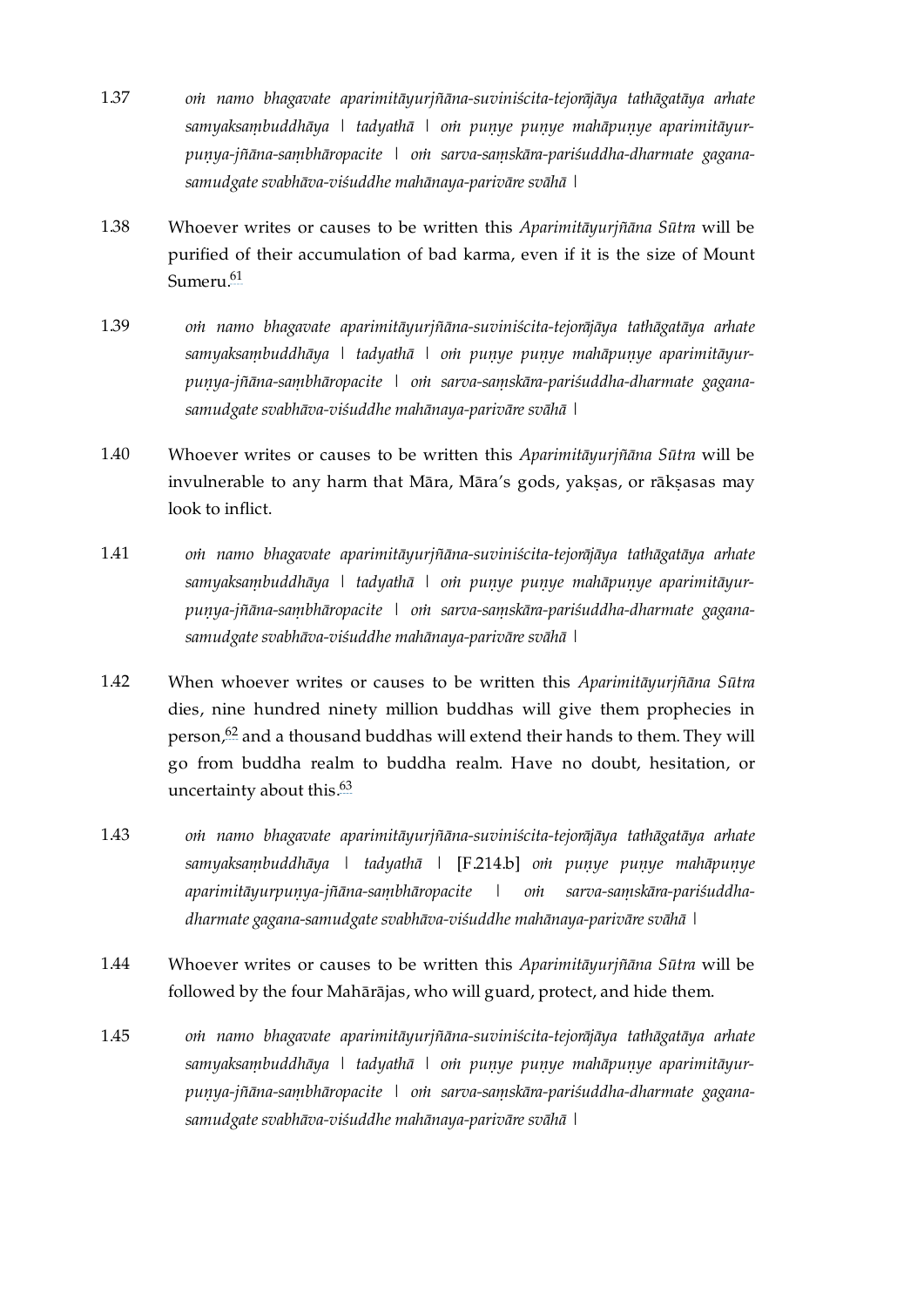- <span id="page-27-0"></span>Whoever writes or causes to be written this *Aparimitāyurjñāna Sūtra* will be reborn in the world of Sukhāvatī, the buddha realm of the tathāgata Amitābha. [1.46](#page-27-0)
- <span id="page-27-1"></span>*oṁ namo bhagavate aparimitāyurjñāna-suviniścita-tejorājāya tathāgatāya arhate samyaksaṃbuddhāya | tadyathā | oṁ puṇye puṇye mahāpuṇye aparimitāyurpuṇya-jñāna-saṃbhāropacite | oṁ sarva-saṃskāra-pariśuddha-dharmate gaganasamudgate svabhāva-viśuddhe mahānaya-parivāre svāhā |* [1.47](#page-27-1)
- <span id="page-27-12"></span><span id="page-27-11"></span><span id="page-27-10"></span><span id="page-27-2"></span>Wherever this precious sūtra $^{64}$  $^{64}$  $^{64}$  is written or caused to be written, $^{65}$  $^{65}$  $^{65}$  that place will be a stūpa $^{66}$  $^{66}$  $^{66}$  and worthy of veneration. Those birds and animals born in the animal realm who happen to hear this *Aparimitāyurjñāna Sūtra* will all become perfectly awakened in the highest, most complete awakening. [1.48](#page-27-2)
- <span id="page-27-3"></span>*oṁ namo bhagavate aparimitāyurjñāna-suviniścita-tejorājāya tathāgatāya arhate samyaksaṃbuddhāya | tadyathā | oṁ puṇye puṇye mahāpuṇye aparimitāyurpuṇya-jñāna-saṃbhāropacite | oṁ sarva-saṃskāra-pariśuddha-dharmate gaganasamudgate svabhāva-viśuddhe mahānaya-parivāre svāhā |* [1.49](#page-27-3)
- <span id="page-27-4"></span>Whoever writes or causes to be written this *Aparimitāyurjñāna Sūtra* [\[F.215.a\]](https://translator:gzungs@read.84000-translate.org/source/toh674.html?ref-index=8#ajax-source) will never be reborn in a female state. [1.50](#page-27-4)
- <span id="page-27-5"></span>*oṁ namo bhagavate aparimitāyurjñāna-suviniścita-tejorājāya tathāgatāya arhate samyaksaṃbuddhāya | tadyathā | oṁ puṇye puṇye mahāpuṇye aparimitāyurpuṇya-jñāna-saṃbhāropacite | oṁ sarva-saṃskāra-pariśuddha-dharmate gaganasamudgate svabhāva-viśuddhe mahānaya-parivāre svāhā |* [1.51](#page-27-5)
- <span id="page-27-13"></span><span id="page-27-6"></span>Whoever makes a gift of even a single kārṣāpaṇa coin<sup>[67](#page-38-6)</sup> with regard to this Dharma discourse, the *Aparimitāyurjñāna Sūtra*, will have made a gift of the whole trichiliocosm filled with the seven jewels. [1.52](#page-27-6)
- <span id="page-27-7"></span>*oṁ namo bhagavate aparimitāyurjñāna-suviniścita-tejorājāya tathāgatāya arhate samyaksaṃbuddhāya | tadyathā | oṁ puṇye puṇye mahāpuṇye aparimitāyurpuṇya-jñāna-saṃbhāropacite | oṁ sarva-saṃskāra-pariśuddha-dharmate gaganasamudgate svabhāva-viśuddhe mahānaya-parivāre svāhā |* [1.53](#page-27-7)
- <span id="page-27-15"></span><span id="page-27-14"></span><span id="page-27-8"></span>Whoever makes an offering to this Dharma discourse<sup>[68](#page-38-7)</sup> will have made an offering to the entirety of the good Dharma.<sup>[69](#page-38-8)</sup> [1.54](#page-27-8)
- <span id="page-27-9"></span>*oṁ namo bhagavate aparimitāyurjñāna-suviniścita-tejorājāya tathāgatāya arhate samyaksaṃbuddhāya | tadyathā | oṁ puṇye puṇye mahāpuṇye aparimitāyurpuṇya-jñāna-saṃbhāropacite | oṁ sarva-saṃskāra-pariśuddha-dharmate gaganasamudgate svabhāva-viśuddhe mahānaya-parivāre svāhā |* [1.55](#page-27-9)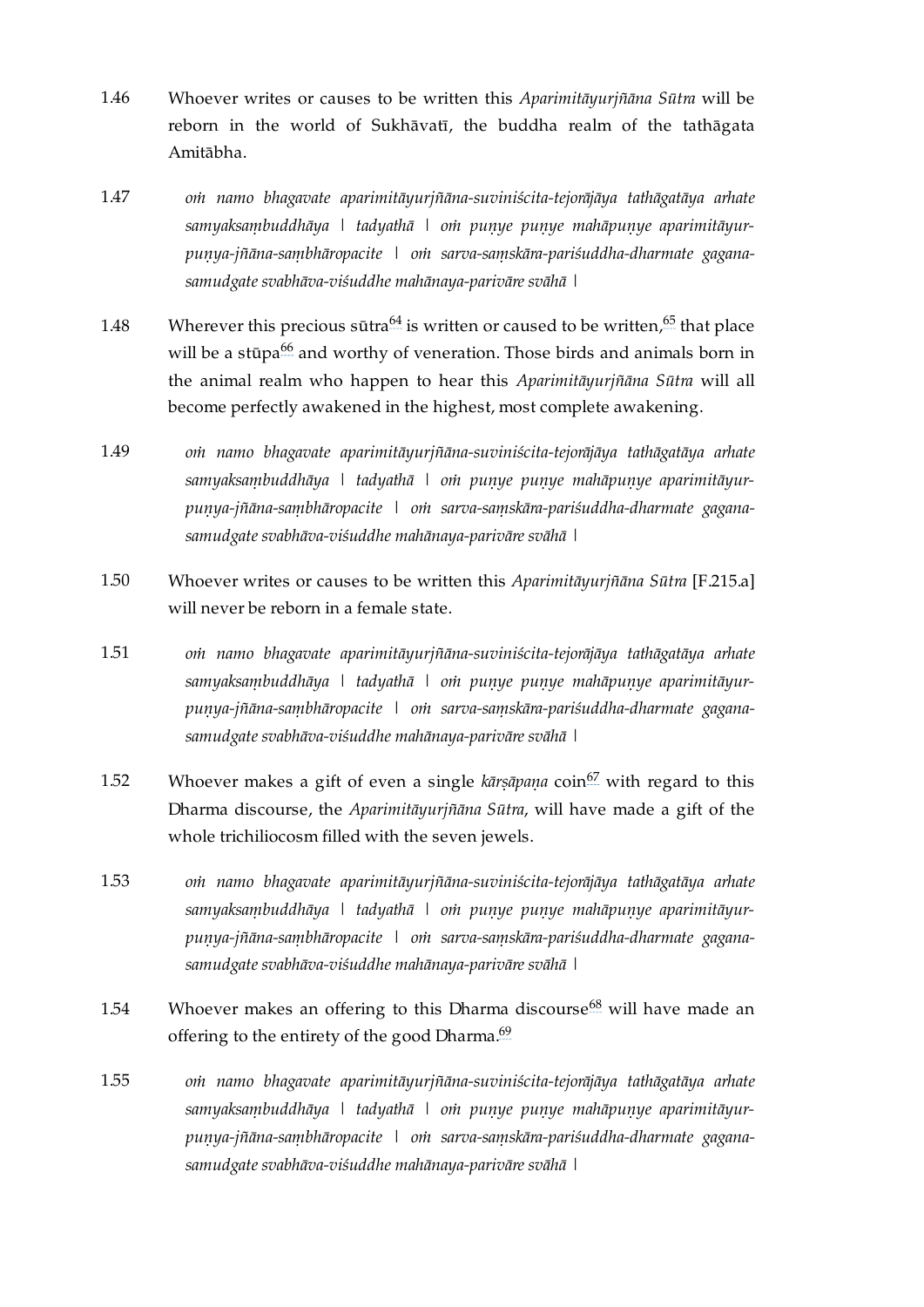- <span id="page-28-9"></span><span id="page-28-0"></span>As a comparison, it is possible to calculate the extent of the accumulation of merit that comes from making offerings of the seven jewels to the tathāgatas Vipaśyin, Śikhin, Viśvabhu, Krakucchanda,<sup>[70](#page-39-0)</sup> Kanakamuni, Kāśyapa, Śākyamuni, and so on, but it is impossible to calculate the extent of the accumulation of merit that comes from the *Aparimitāyurjñāna Sūtra*. [71](#page-39-1) [1.56](#page-28-0)
- <span id="page-28-10"></span><span id="page-28-3"></span>*oṁ namo bhagavate aparimitāyurjñāna-suviniścita-tejorājāya tathāgatāya arhate samyaksaṃbuddhāya | tadyathā | oṁ puṇye puṇye mahāpuṇye aparimitāyurpuṇya-jñāna-saṃbhāropacite |* [\[F.215.b\]](https://translator:gzungs@read.84000-translate.org/source/toh674.html?ref-index=9#ajax-source) *oṁ sarva-saṃskāra-pariśuddha-dharmate gagana-samudgate svabhāva-viśuddhe mahānaya-parivāre svāhā |* [1.57](#page-28-3)
- <span id="page-28-11"></span><span id="page-28-1"></span>As a comparison, it is possible to calculate the extent of the accumulation of merit that comes from making a gift of a heap of jewels as high as Sumeru, the king of mountains, $72$  but it is impossible to calculate the extent of the accumulation of merit that comes from the *Aparimitāyurjñāna Sūtra*. [73](#page-39-3) [1.58](#page-28-1)
- <span id="page-28-12"></span><span id="page-28-4"></span>*oṁ namo bhagavate aparimitāyurjñāna-suviniścita-tejorājāya tathāgatāya arhate samyaksaṃbuddhāya | tadyathā | oṁ puṇye puṇye mahāpuṇye aparimitāyurpuṇya-jñāna-saṃbhāropacite | oṁ sarva-saṃskāra-pariśuddha-dharmate gaganasamudgate svabhāva-viśuddhe mahānaya-parivāre svāhā |* [1.59](#page-28-4)
- <span id="page-28-2"></span>As a comparison, it is possible to count each drop that makes up all the water in the four great oceans, but it is impossible to calculate the extent of the accumulation of merit that comes from the *Aparimitāyurjñāna Sūtra*. [1.60](#page-28-2)
- <span id="page-28-5"></span>*oṁ namo bhagavate aparimitāyurjñāna-suviniścita-tejorājāya tathāgatāya arhate samyaksaṃbuddhāya | tadyathā | oṁ puṇye puṇye mahāpuṇye aparimitāyurpuṇya-jñāna-saṃbhāropacite | oṁ sarva-saṃskāra-pariśuddha-dharmate gaganasamudgate svabhāva-viśuddhe mahānaya-parivāre svāhā |* [1.61](#page-28-5)
- <span id="page-28-13"></span><span id="page-28-6"></span>Whoever writes or causes to be written, honors,  $\frac{74}{7}$  $\frac{74}{7}$  $\frac{74}{7}$  and makes offerings to this *Aparimitāyurjñāna Sūtra* will have paid homage and made offerings to all tathāgatas in all the buddha realms in the ten directions. [1.62](#page-28-6)
- <span id="page-28-7"></span>*oṁ namo bhagavate aparimitāyurjñāna-suviniścita-tejorājāya tathāgatāya arhate samyaksaṃbuddhāya | tadyathā | oṁ puṇye puṇye mahāpuṇye aparimitāyurpuṇya-jñāna-saṃbhāropacite | oṁ sarva-saṃskāra-pariśuddha-dharmate gaganasamudgate svabhāva-viśuddhe mahānaya-parivāre svāhā |* [1.63](#page-28-7)
- <span id="page-28-16"></span><span id="page-28-15"></span><span id="page-28-14"></span><span id="page-28-8"></span> $^{75}$  $^{75}$  $^{75}$ The Buddha has risen high through the power of generosity, The lion among men has realized the power of generosity, And upon the compassionate one's entry into his city $\frac{76}{6}$  $\frac{76}{6}$  $\frac{76}{6}$ The resounding $^{77}$  $^{77}$  $^{77}$  of the power of generosity is heard. [\[F.216.a\]](https://translator:gzungs@read.84000-translate.org/source/toh674.html?ref-index=10#ajax-source) [1.64](#page-28-8)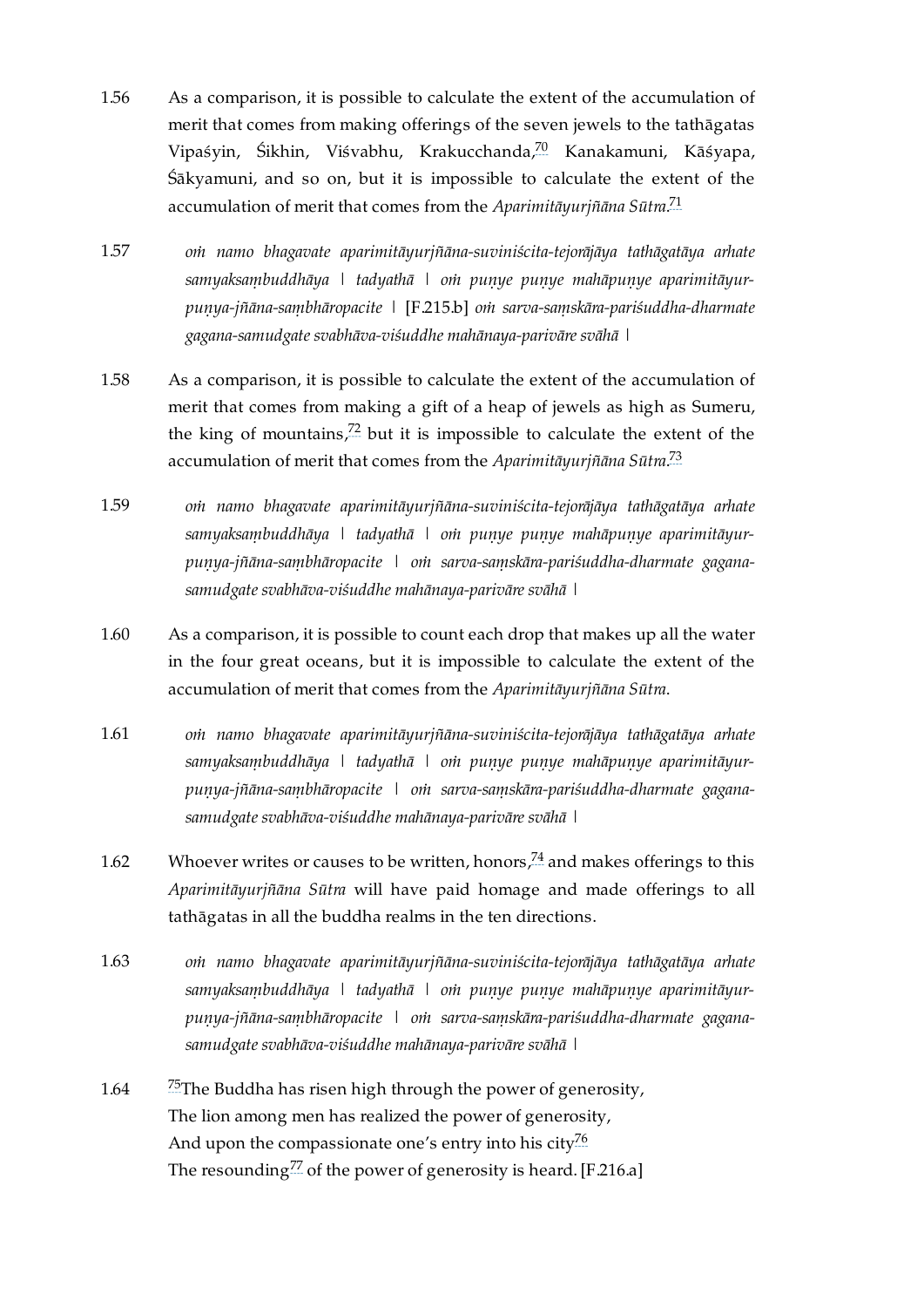- <span id="page-29-0"></span>The Buddha has risen high through the power of good conduct, The lion among men has realized the power of good conduct, And upon the compassionate one's entry into his city The resounding of the power of good conduct is heard. [1.65](#page-29-0)
- <span id="page-29-1"></span>The Buddha has risen high through the power of patience, The lion among men has realized the power of patience, And upon the compassionate one's entry into his city The resounding of the power of patience is heard. [1.66](#page-29-1)
- <span id="page-29-2"></span>The Buddha has risen high through the power of diligence, The lion among men has realized the power of diligence, And upon the compassionate one's entry into his city The resounding of the power of diligence is heard. [1.67](#page-29-2)
- <span id="page-29-3"></span>The Buddha has risen high through the power of meditation, The lion among men has realized the power of meditation, And upon the compassionate one's entry into his city The resounding of the power of meditation is heard. [1.68](#page-29-3)
- <span id="page-29-4"></span>The Buddha has risen high through the power of wisdom, The lion among men has realized the power of wisdom, And upon the compassionate one's entry into his city The resounding of the power of wisdom is heard. [1.69](#page-29-4)
- <span id="page-29-5"></span>*oṁ namo bhagavate aparimitāyurjñāna-suviniścita-tejorājāya tathāgatāya arhate samyaksaṃbuddhāya | tadyathā | oṁ puṇye puṇye mahāpuṇye aparimitāyurpuṇya-jñāna-saṃbhāropacite | oṁ sarva-saṃskāra-pariśuddha-dharmate gaganasamudgate svabhāva-viśuddhe mahānaya-parivāre svāhā |* [1.70](#page-29-5)
- <span id="page-29-8"></span><span id="page-29-6"></span>This is what the Bhagavān joyfully taught, $^{78}$  $^{78}$  $^{78}$  and Mañjuśrī Kumārabhūta, the complete assembly, and the world with its devas, humans, asuras, and gandharvas were delighted and praised the Bhagavān's words. $^{79}$  $^{79}$  $^{79}$ [1.71](#page-29-6)
- <span id="page-29-10"></span><span id="page-29-9"></span><span id="page-29-7"></span>*The Noble Mahāyāna Sūtra of Aparimitāyurjñāna is concluded.* [80](#page-40-3) [1.72](#page-29-7)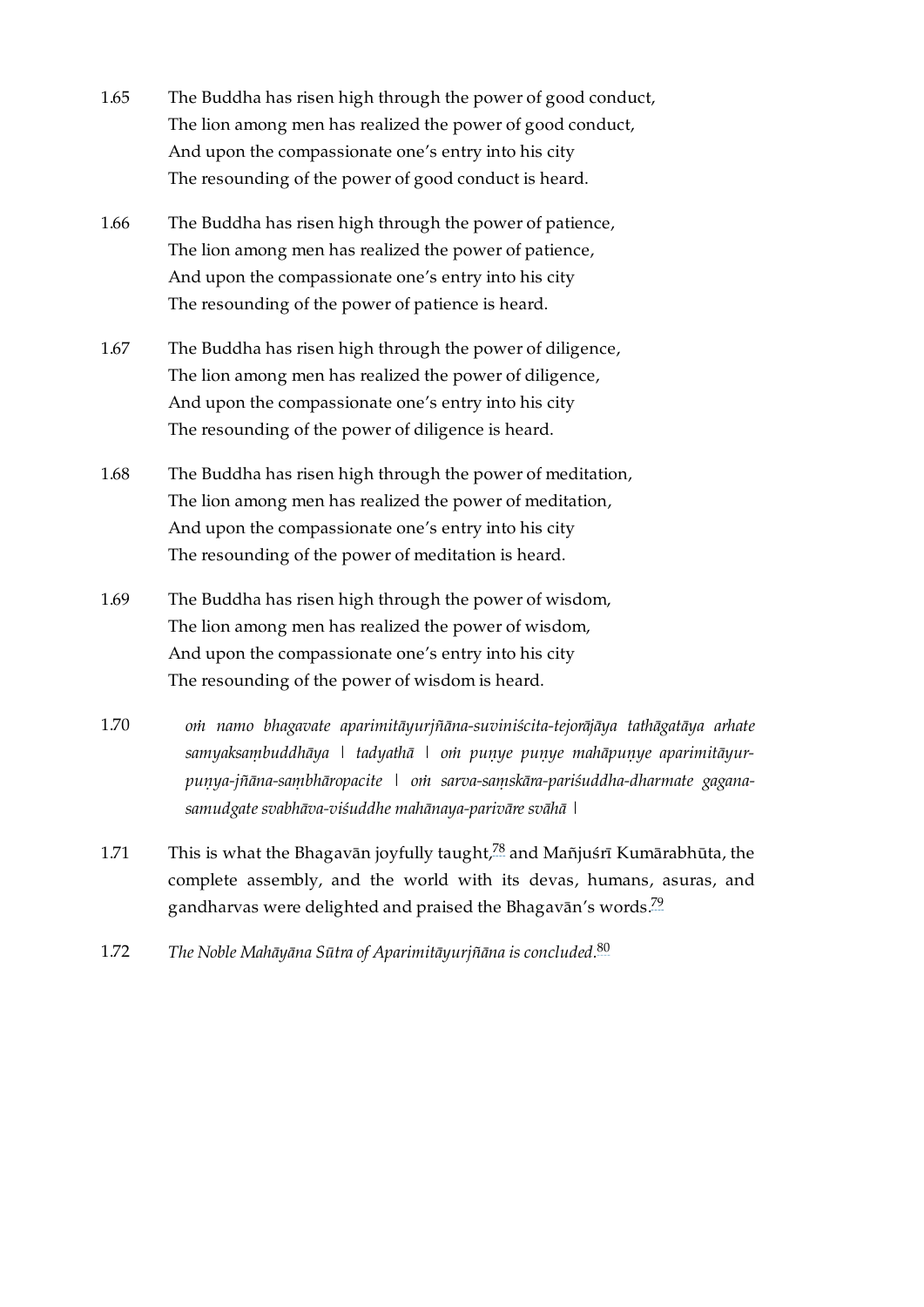## **NOTES**

- <span id="page-30-1"></span>[n.1](#page-8-6) Tāranātha's commentary (see Khomthar Jamlö 2014, vol. 2, pp. 75–77) points out elements of the text that can be interpreted according to a tantra perspective (primarily but not exclusively that of kriyātantra), in addition to the perspective of the pāramitā vehicle. See also [n.45.](#page-34-5)
- <span id="page-30-2"></span>[n.2](#page-9-7) The Dunhuang manuscripts, as far as we have been able to judge from those available for online viewing, are fairly consistent witnesses of one Tibetan translation, but that translation is significantly different from both of the canonical versions. Differences between the Dunhuang manuscripts and the translation presented here are mostly not noted, but details of the most significant differences between them and the other version, Toh 675 [\(https://read.84000.co/translation/toh675.html\),](https://read.84000.co/translation/toh675.html) can be found in the notes to that translation.
- <span id="page-30-3"></span>[n.3](#page-9-8) Or, perhaps more accurately the other version, *The Aparimitāyurjñāna Sūtra (2) [\(https://read.84000.co/translation/toh675.html\)](https://read.84000.co/translation/toh675.html)*, Toh 675, to the extent that it may represent the translation available in the late eighth century.
- <span id="page-30-4"></span>[n.4](#page-9-9) The story is recounted in chapter 70 of the *Padma Kathang* (*padma bka' thang*); for more detail, see Khomthar Jamlö 2014, vol. 1, pp. 2–3.
- <span id="page-30-5"></span>[n.5](#page-9-10) There are several spellings of this name in Tibetan found in the canonical texts. Here in version (1) of the sūtra in the Degé (Toh 674 and 849) and in most other Kangyurs it is *tshe dang ye shes dpag tu med pa shin tu rnam par nges pa'i gzi brjid kyi rgyal po*, while in version (2) of the sūtra (Toh 675) in most Kangyurs and in the Dunhuang texts it is *tshe dang ye shes dpag tu med pa shin tu rnam par gdon mi za ba'i rgyal po*. In the Lhasa Kangyur, however, version (2) has the spelling *tshe dang ye shes dpag tu med pa shin tu rnam par nges pa gdon mi za ba'i rgyal po*. The longest form of the equivalent name in *The Root Manual of the Rites of Mañjuśrī* (Toh 543, 27.27

[\(https://read.84000.co/translation/toh543.html#UT22084-088-038-3692\)\)](https://read.84000.co/translation/toh543.html#UT22084-088-038-3692) is

<span id="page-30-0"></span>[n.](#page-30-0)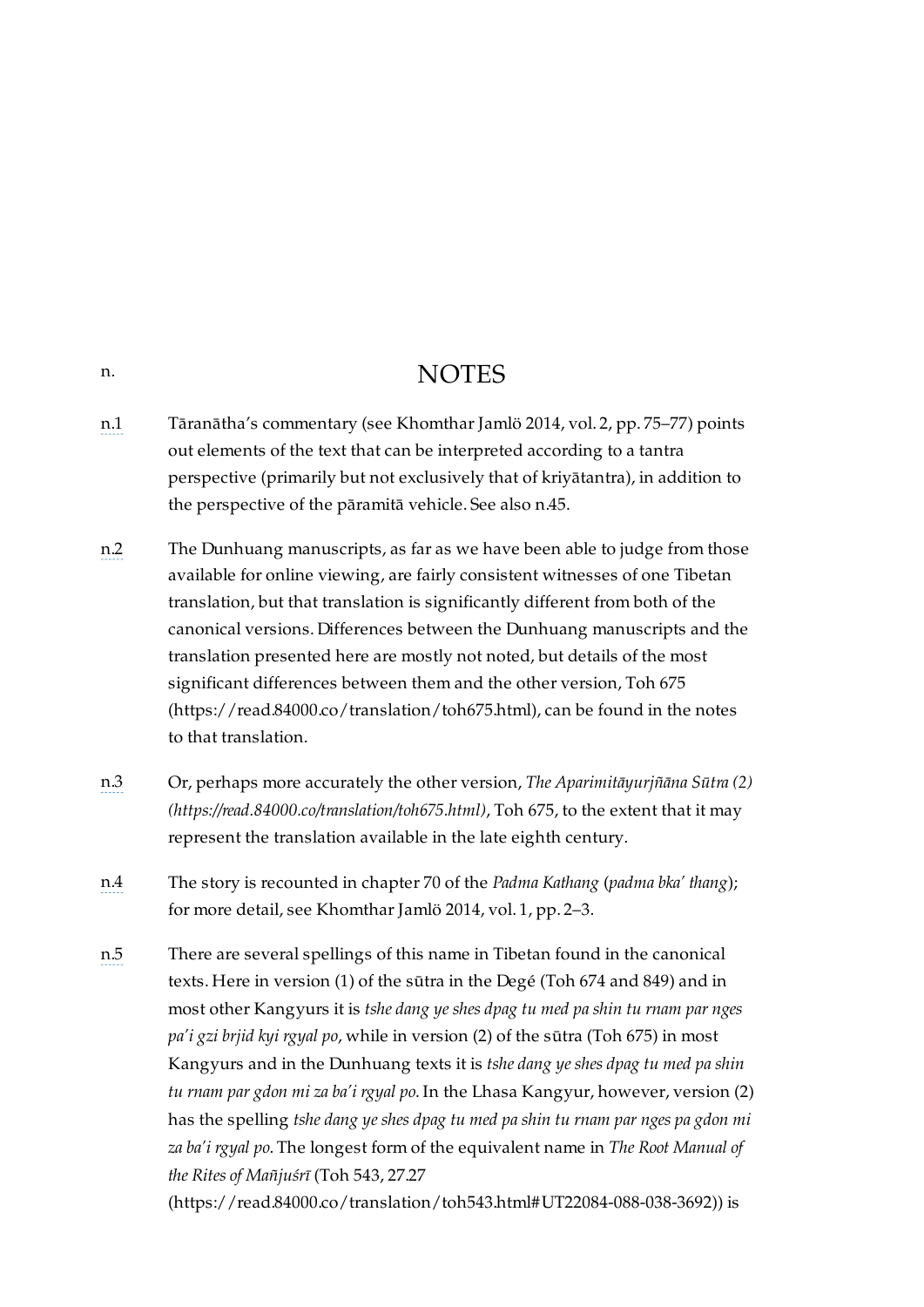*tshe dang ye shes dpag tu med pa rnam par nges pa'i dbang po'i rgyal po*.

- <span id="page-31-0"></span>[n.6](#page-10-4) See Payne 2007, 283–85, and Nattier 2007.
- <span id="page-31-1"></span>[n.7](#page-10-5) The epithet Dundubhisvara is a particular feature of another Kangyur text, the *Aparimitāyurjñānahrdayadhāraṇī* (Toh 676), which, despite its misleading title, clearly features Amitābha-Amitāyus. See [i.15](#page-11-1) for more details.
- <span id="page-31-2"></span>[n.8](#page-10-6) See especially *The Display of the Pure Land of Sukhāvatī [\(https://read.84000.co/translation/toh115.html\)](https://read.84000.co/translation/toh115.html)* (*Sukhāvatīvyūha*, Toh 115) and *The Array of Amitābha* (*Amitabhavyūha*, Toh 49).
- <span id="page-31-3"></span>[n.9](#page-10-7) Dharmachakra Translation Committee (2020), chapter 27, especially 27.3– 27.44 [\(https://read.84000.co/translation/toh543.html#UT22084-088-038-](https://read.84000.co/translation/toh543.html#UT22084-088-038-3651) 3651).
- <span id="page-31-4"></span>[n.10](#page-10-8) Dharmachakra Translation Committee (2020), chapter 1, 1.36 [\(https://read.84000.co/translation/toh543.html#UT22084-088-038-96\)](https://read.84000.co/translation/toh543.html#UT22084-088-038-96).
- <span id="page-31-5"></span>[n.11](#page-11-4) See *Sarvadurgatipariśodhanatantra*, Degé Kangyur vol. 85: Toh 483, F.83.a et seq., and Toh 485, F.114.a et seq.; for Sanskrit see Skorupski 1983, pp. 186–88. The two versions (Skorupski labels them A and B) correspond to the early and later translation periods, and the mantra cited in this paragraph is the one from the later translation, version B. The mantra in version A is the same except that the word *karaṇi* is added before the final *svāhā*.
- <span id="page-31-6"></span>[n.12](#page-11-5) See this text and its introduction, Dharmachakra Translation Committee (2021), *The Dhāraṇī "Essence of Immeasurable Longevity and Wisdom,"* i.8 [\(https://read.84000.co/translation/toh676.html#UT22084-091-074-19\)](https://read.84000.co/translation/toh676.html#UT22084-091-074-19) and 1.12–14 [\(https://read.84000.co/translation/toh676.html#UT22084-091-074-](https://read.84000.co/translation/toh676.html#UT22084-091-074-35) 35).
- <span id="page-31-7"></span>[n.13](#page-11-6) Taishō 936, *Dacheng wuliang shou jing* (⼤乘無量壽經); and Taishō 937, *Fo shuo dacheng sheng wuliang shou jueding guangming wang rulai tuoluoni jing* (佛說⼤乘 聖無量壽決定光明王如來陀羅尼經).
- <span id="page-31-8"></span>[n.14](#page-12-5) See Leumann 1912, Konow 1916 (images of the Khotanese text can also be seen in plates XIV–XVII at the back of the Konow volume), and Payne 2007, pp. 273–308.
- <span id="page-31-9"></span>[n.15](#page-12-6) Silk 2004, pp. 423–29.
- <span id="page-31-10"></span>[n.16](#page-13-3) These Kangyurs, including the Lithang, Qianlong, Ragya, Urga, Phajoding, and Dodedrak, have two versions of the sūtra version (1) in their Tantra and Dhāraṇī sections with the same difference as between Toh 674 and 849.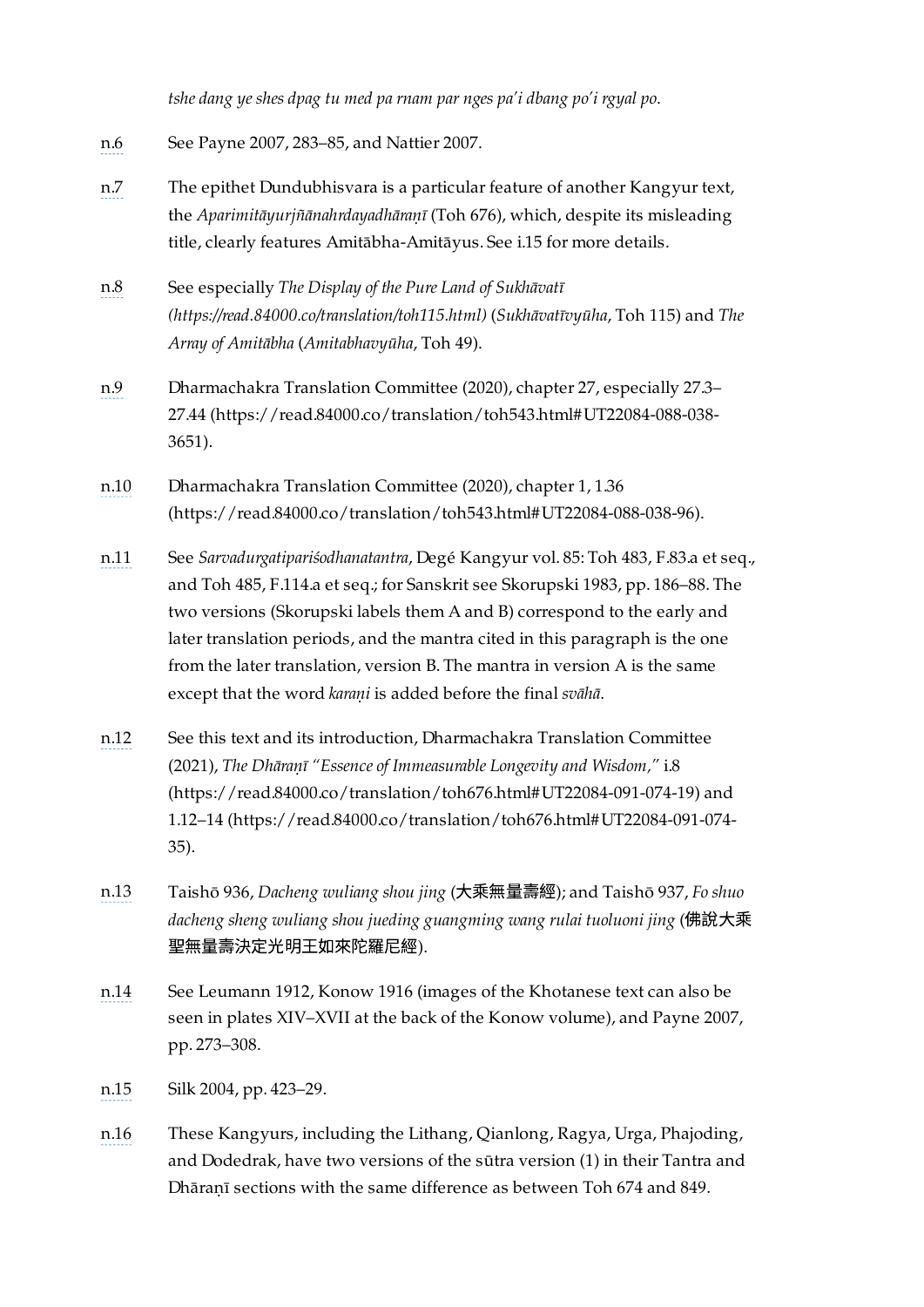- <span id="page-32-0"></span>[n.17](#page-13-4) This is the case in the Stok Palace, Shey, Gangteng, and Chizhi Kangyurs, all of predominantly Themphangma lineage, but also in the Lhasa (Zhol), Narthang, Phuktrak, and Neyphug mixed group Kangyurs.
- <span id="page-32-1"></span>[n.18](#page-13-5) Degé Kangyur, vol. 103 (dkar chag, lakṣmī), folio 152b.5–6.
- <span id="page-32-2"></span>[n.19](#page-13-6) *tshe mdo che chung gnyis*, Narthang index folio 12b.1 (p. 658).
- <span id="page-32-3"></span>[n.20](#page-14-2) The tantra exists in two versions in the Kangyur, one (Toh 483) translated in the early period and the other (Toh 485) some centuries later. The mantra in question is the same in both versions, except that the later version, instead of the compound *sambhāropacite*, has *sambhāropacayakāriṇi*. See Roberts and Bower (2021a), i.7 [\(https://read.84000.co/translation/toh673a.html#UT22084-091-071-15\).](https://read.84000.co/translation/toh673a.html#UT22084-091-071-15)
- <span id="page-32-4"></span>[n.21](#page-14-3) See also [n.5.](#page-30-5)
- <span id="page-32-5"></span>[n.22](#page-14-4) But see also [n.43](#page-34-3).
- <span id="page-32-6"></span>[n.23](#page-14-5) This mention of Sukhāvatī (*bde ba can*) as a prefix to the name of the realm is not present in the Dunhuang manuscripts.
- <span id="page-32-7"></span>[n.24](#page-15-3) Druptap Küntü, vol. 12 (na), folio 339a.
- <span id="page-32-8"></span>[n.25](#page-15-4) Narthang Kangyur, vol, 93, folios 201.b–218.b. Note that the text we have labeled Toh 673a, *The Essence of Aparimitāyus*, is not present in the Narthang Kangyur.
- <span id="page-32-9"></span>[n.26](#page-16-2) Narthang Kangyur *dkar chag*, end of folio 113.b and beginning of folio 114a.
- <span id="page-32-10"></span>[n.27](#page-16-3) See Minling Terchen (1998), vol. 2 (kha), folios 265.b–266.b. While Minling Terchen's lineage record does also mention the "shorter, two *oṁ* version with no *puṇyai* in the middle," it unfortunately makes no statement about its provenance.
- <span id="page-32-11"></span>[n.28](#page-16-4) See Khomthar Jamlö (2014), p. 22.
- <span id="page-32-12"></span>[n.29](#page-16-5) See Khomthar Jamlö (2014), p. 42.
- <span id="page-32-13"></span>[n.30](#page-16-6) See [n.43.](#page-34-3) Tāranātha's comments can be seen in Khomthar Jamlö (2014), p. 65.
- <span id="page-32-14"></span>[n.31](#page-17-4) Denkarma, folio 302a.4; Phangthangma, folio 10 (p. 25).
- <span id="page-32-15"></span>[n.32](#page-17-5) Dotson 2016, 129–30.
- <span id="page-32-16"></span>[n.33](#page-17-6) Curiously, this finding seems not to have been reported before in Western academic studies. It is based on our examination of the Dunhuang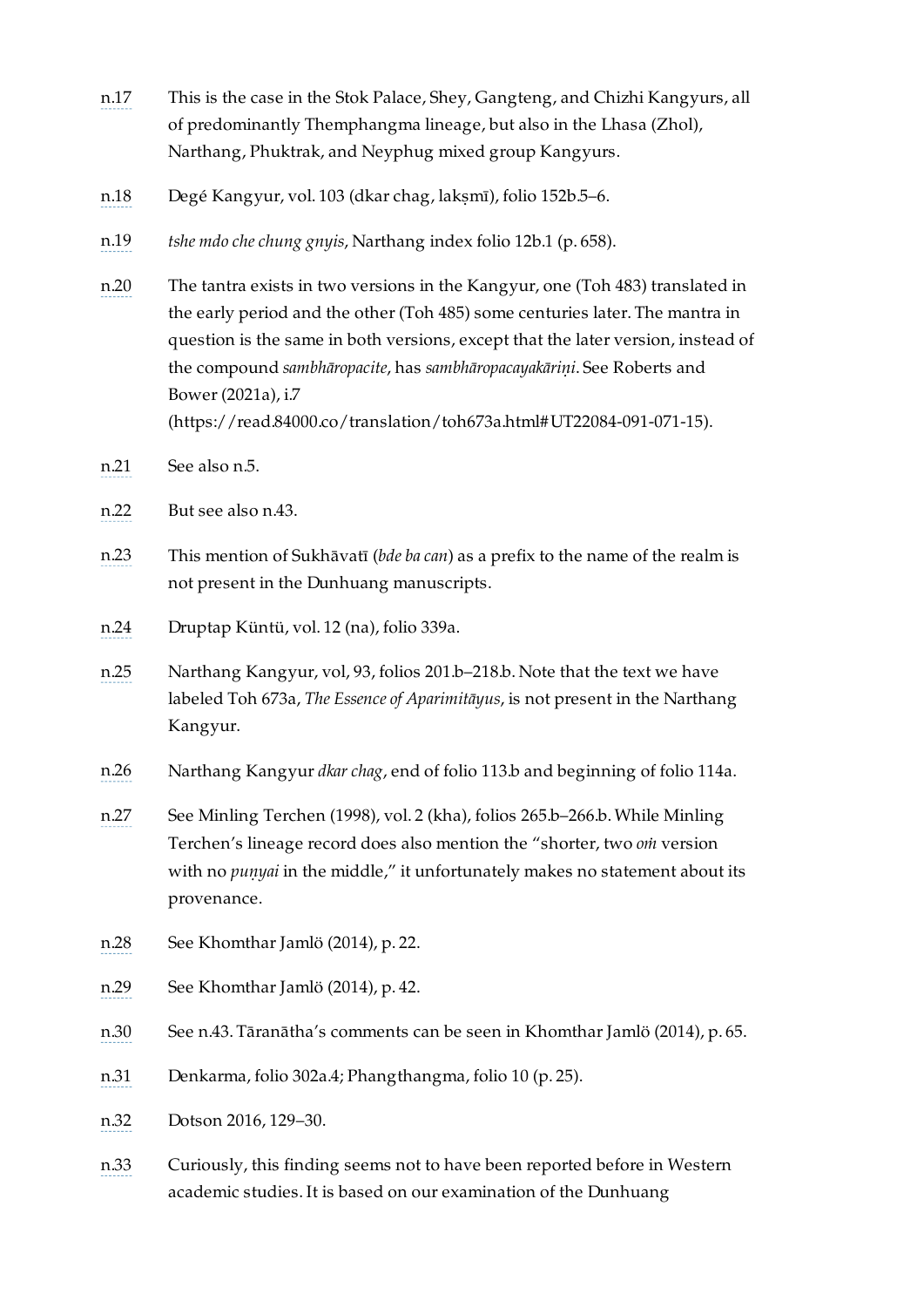manuscripts for which digitized images are available, and complete enough to judge. Some of these are listed in the [bibliography](#page-42-1) with links to images on the sites of the International Dunhuang Project and Vienna Resources for Kanjur and Tenjur Studies. Dotson (2016, p. 137) does report that Akira Fujieda and Daishun Ueyama (1962) note two different lengths of the dhāraṇī in "some of the Tibetan Dunhuang *Ap* [manuscripts]," but without stating clearly whether this refers to the manuscripts in this particular group or others. Given our limited access to the manuscripts and inadequate resources for a detailed study, further investigation would be desirable. It should be noted that it is incorrect, strictly speaking, to call the version of the dhāraṇī in the Dunhuang manuscripts the "two *oṁ*" version, because in most of the Dunhuang manuscripts the dhāraṇī starts "*namo . . .*" (and in some cases "*tadyathā . . .*") without the initial *oṁ* of the canonical versions. These dhāraṇī therefore only have one *oṁ*. Nevertheless, we will continue to use "the two *oṁ* version" as a convenient shorthand to designate all versions of the dhāraṇī that lack the centrally placed phrase beginning "*oṁ puṇye puṇye mahāpuṇye . . .*".

<span id="page-33-0"></span>[n.34](#page-18-3) See Konow (1916), pp. 301–2.

- <span id="page-33-1"></span>[n.35](#page-18-4) Ngorchen's raising of these refutations of the earlier version's authenticity, despite the silence of earlier Sakya scholars on this issue, is presumably related to the fact that his lifetime (the late fourteenth and early fifteenth centuries) saw the first widespread appearance of newly compiled Kangyurs. The canonical translations in earlier generations had been represented only in a variety of localized library collections. Indeed, Ngorchen himself supervised the creation of a Kangyur sponsored by the King of Mustang.
- <span id="page-33-2"></span>[n.36](#page-18-5) Some of the more significant differences between the Kangyur versions and the Dunhuang manuscripts are recorded in the annotations to the translated text of version (2), Toh 675, q.v.
- <span id="page-33-3"></span>[n.37](#page-19-5) Or, rather, Toh 675, given the conjectures in the preceding section and especially the fact that only "two *oṁ*" versions of the text can be confirmed to have existed before the late eleventh century.
- <span id="page-33-4"></span>[n.38](#page-19-6) See Dotson 2016; and also van Schaik, Sam, "The Whereabouts of the Tibetan Manuscripts from Dunhuang [\(https://earlytibet.com/about/whereabouts/\)."](https://earlytibet.com/about/whereabouts/)
- <span id="page-33-5"></span>[n.39](#page-19-7) The three texts (see bibliography) by Jetāri (also known as Jitāri) all contain in their titles the expanded name Aparimitāyurjñāna (Tib. *tshe dang ye shes*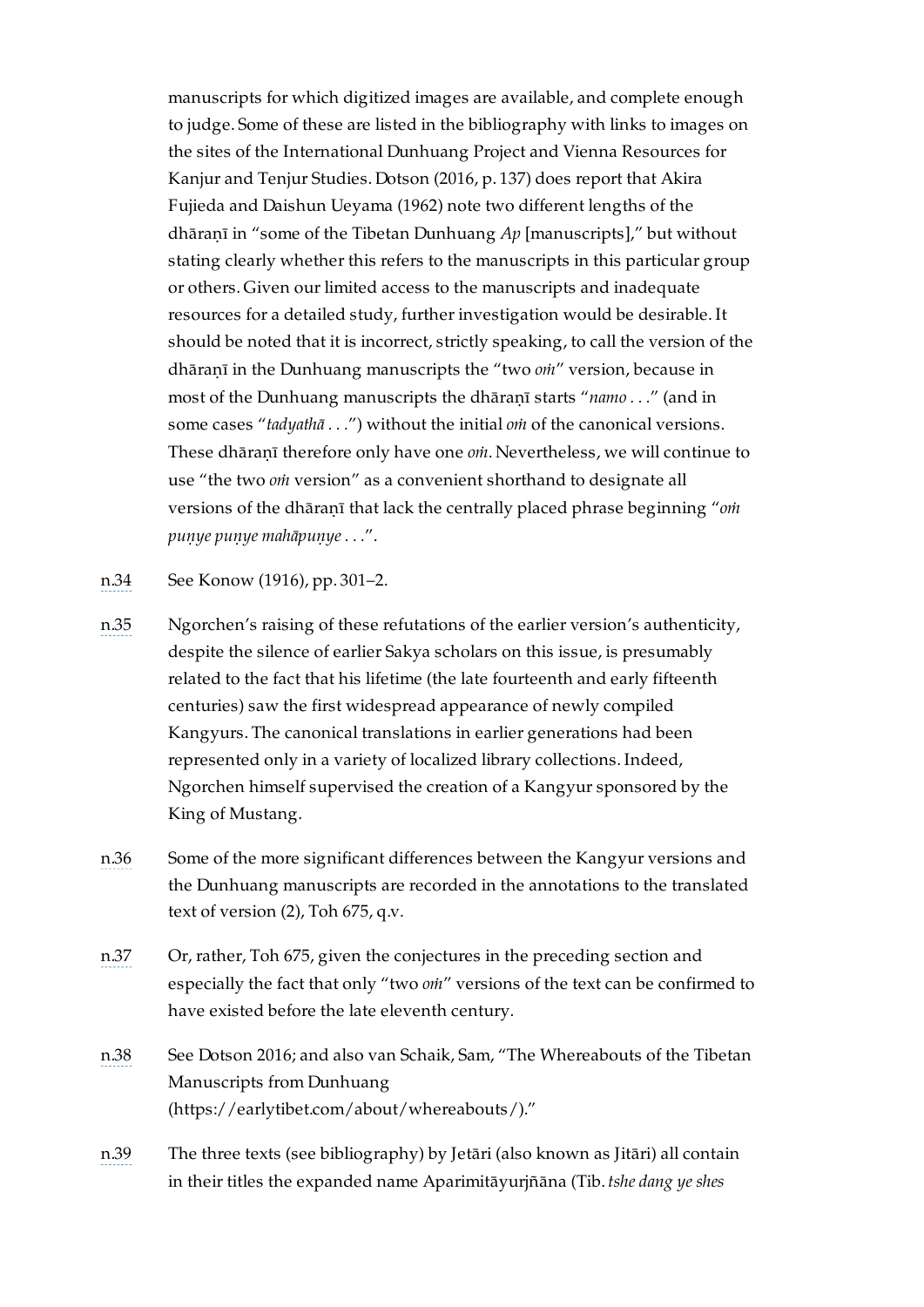*dpag tu med pa*) rather than just Amitāyus, but it is not entirely clear that they are focused on "Aparimitāyurjñāna of the zenith" rather than "Amitāyus of Sukhāvatī," and while they mention the dhāranī to be recited they do not reproduce it. The sādhana (Toh 2699, F.67.a) instructs the reader to recite the name mantra (*ming gi sngags*), the essence mantra (*snying po'i sngags*), and the "dhāraṇī changed by the names" (*ming gis bsgyur na gzungs*), but then says "the dhāraṇī is that of Dundubhisvara" (*gzungs ni 'chi med rnga sgra'o*, which suggests that the deity is rather Amitābha (see *The Dhāraṇī "Essence of Immeasurable Longevity and Wisdom"*, Toh 676, i.8 [\(https://read.84000.co/translation/toh676.html#UT22084-091-074-19\)](https://read.84000.co/translation/toh676.html#UT22084-091-074-19)). The ritual (Toh 2700, F.67.b) is of the nine deity mandala and, intriguingly, mentions setting up [the?] "two sūtras of Tsépamé" on tables to the south and north. It also mentions reciting the "long dhāraṇi mantra" (*gzungs kyi sngags rings*), the essence (*snying po*), and the wrathful mantra (*khro bo'i sngags*), but also includes "the six pāramitā verses of the dhāraṇī" (*gzungs kyi ni/ /phar phyin drug gi tshig bcad*), this latter mention presumably referring to the verses starting at [1.64](#page-28-8) near the end of the present text.

- <span id="page-34-0"></span>[n.40](#page-20-2) Varacandra is often written in the dialect form of "Walatsandra" and translated into Tibetan as *zla ba bzang po*.
- <span id="page-34-1"></span>[n.41](#page-20-3) Although in some Tibetan traditions Cintācakra, commonly referred to as White Tārā, is more common as an actual long-life practice.
- <span id="page-34-2"></span>[n.42](#page-22-7) Note that there is a discrepancy among various databases for cataloging the Toh 849 version of this text within vol. 100 or 101 of the Degé Kangyur. See Toh 849, note 42 [\(https://read.84000.co/translation/toh849.html#UT22084-](https://read.84000.co/translation/toh849.html#UT22084-091-072-303) 091-072-303), for details.
- <span id="page-34-3"></span>[n.43](#page-22-8) The Degé and most other Kangyurs have *yon tan dpag tu med pa la sogs pa*. The usual meaning of *la sogs pa* is "et cetera," and is probably a scribal corruption of *sogs pa*, which would be the correct translation of the *saṃcaya* in the Sanskrit. The Choné and Urga Kangyurs have the correct *sogs pa* (Choné vol. 15, ba, F.281b.4; Urga vol. 101, e, F.57b.3). Toh 675 omits altogether *[la] sogs pa* (*saṃcaya*), the final part of the realm's name, but in the Dunhuang manuscripts it is present, sometimes with and sometimes without *la*, and in the archaic orthography *scogs pa*.
- <span id="page-34-4"></span>[n.44](#page-22-9) See [n.5](#page-30-5).
- <span id="page-34-5"></span>[n.45](#page-22-10) The Nepalese Sanskrit texts read *eva hi tiṣṭhati dhriyate yāpayati*, which is the standard phrase in descriptions of tathāgatas inhabiting their respective realms, and can be seen in the Sanskrit of such texts as *The Display of the Pure*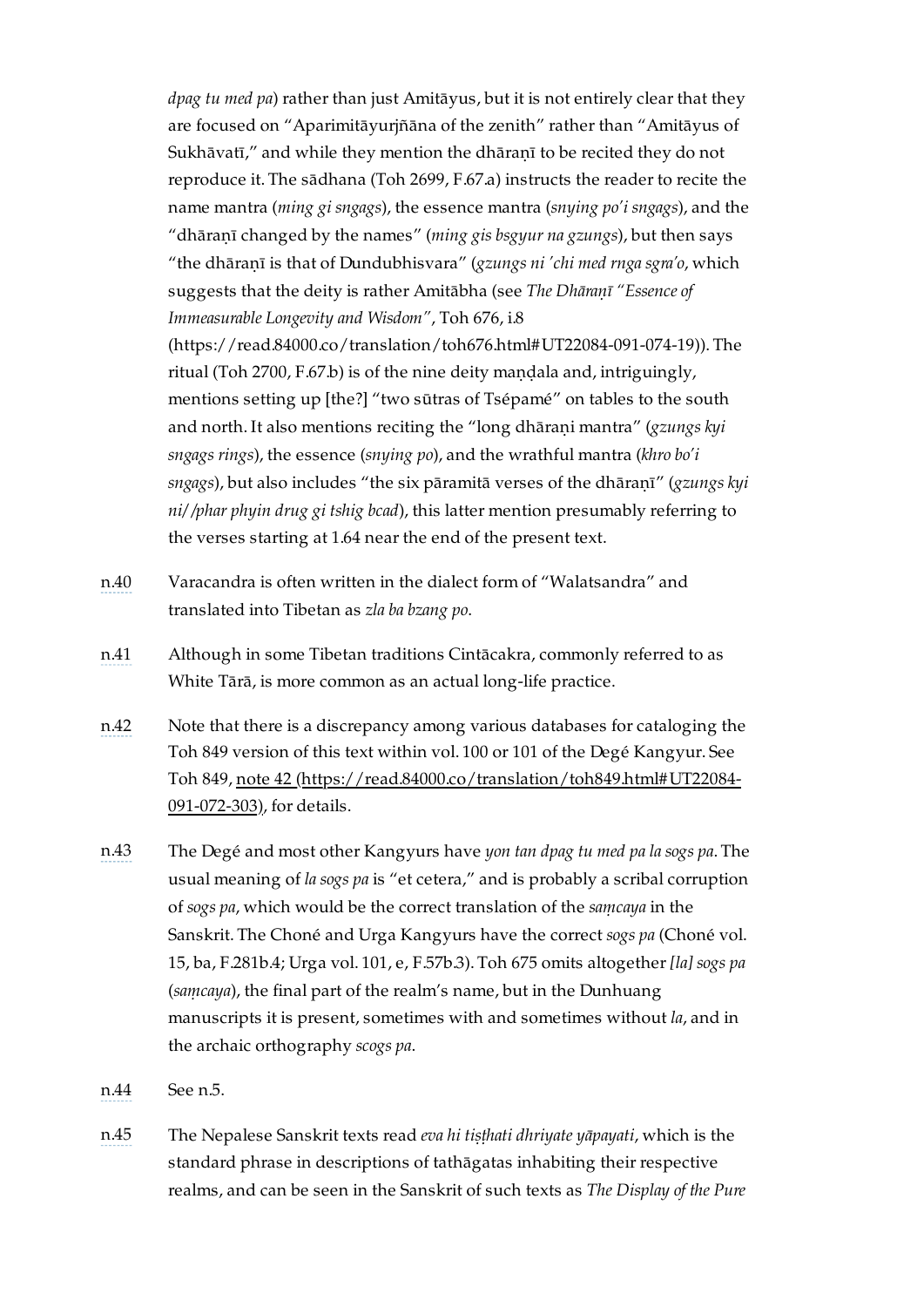### *Land of Sukhāvatī* (Toh 115) 1.2

[\(https://read.84000.co/translation/toh115.html#UT22084-051-003-15\)](https://read.84000.co/translation/toh115.html#UT22084-051-003-15). The standard rendering in Tibetan is *bzhugs te 'tsho zhing gzhes* ("resides, lives, and remains") and is found in numerous translated sūtras. It is frequently followed by a phrase such as "and there teaches the Dharma." Here, while in the Dunhuang manuscripts it is rendered *bzhugs te 'tsho zhing gzhes*, Toh 674 reads *bzhugs te tshe 'dzin cing tshe mthar phyin par gzhes* (Toh 675 is similar but has a different spelling of the last verb, *bzhed*). Tāranātha notes in his commentary (see Khomthar Jamlö 2014, vol. 2, p. 65) that this latter rendering is how Patshab Nyima Drak, Chödrak Pal (*kun spang chos grags dpal*), and Lodrö Pal (*lo tsA ba blo gros grags dpal*) translate this phrase, thus specifying the particular teaching taught and not simply applying to the one who teaches it (the significance of Tāranātha mentioning the latter two translators, both early fourteenth century Jonangpa scholars of whom sūtra translations do not appear to have survived, is not entirely clear to us). The other two commentaries follow similar interpretations, Amnyé Zhab (Khomthar Jamlö 2014, vol. 2, p. 47) specifying that "extending life to its very limit" indeed refers to the actions of Aparimitāyus with regard to beings. Finally, the fact that in the "two *oṁ*" version, Toh 675, this phrase appears in Tibetan as the latter rendering, as here, while in the Dunhuang manuscripts it appears in the former, standard rendering, is further evidence that Toh 675 may be a back-adaptation of this translation to the "two *oṁ*" form rather than simply representing an earlier translation (see Introduction [i.38](#page-18-2)). Tāranātha also mentions (see Khomthar Jamlö 2014, vol. 2, p. 76) the importance of this phrase, along with the wording of the verses on the six pāramitās [\(1.64](#page-28-8) et seq.) as indicating an interpretation of the text as a tantra involving empowerment and blessing.

- <span id="page-35-0"></span>[n.46](#page-22-11) From the Sanskrit *guṇavarṇa*, which was translated into Tibetan as "qualities and praise" (*yon tan dang bsngags pa*).
- <span id="page-35-1"></span>[n.47](#page-22-12) According to Toh 674 and the Nepalese Sanskrit. In the Khotanese and in Toh 675 (but not in the Dunhuang Tibetan manuscripts), Aparimitāyus is lengthened to Aparimitāyurjñāna.
- <span id="page-35-2"></span>[n.48](#page-22-13) The Nepalese Sanskrit reads "who recite it and continually make offerings of flowers, perfume, incense, garlands, ointments, powders, robes, parasols, banners, bells, and flags."
- <span id="page-35-3"></span>[n.49](#page-22-14) The Nepalese Sanskrit texts read *śroṣyanti dhārayiṣyanti vācayiṣyanti*, "hear, keep, or recite," while the Dunhuang Tibetan manuscripts mostly read *'dzin par 'gyur ba*, "hold."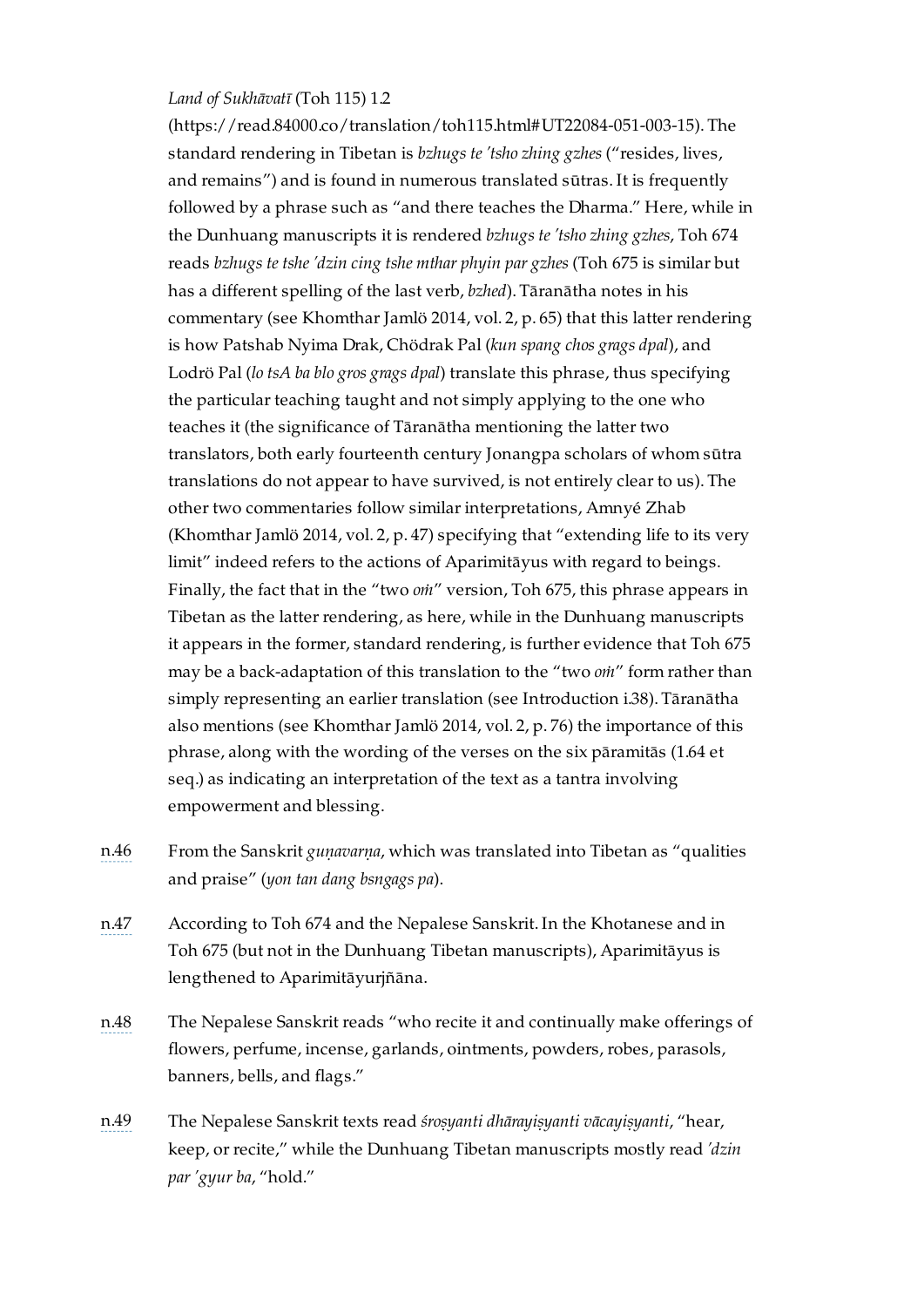- <span id="page-36-0"></span>[n.50](#page-22-15) One hundred and eight names for this buddha are not given in this sūtra or in any other. This mention might possibly refer to another, lost sūtra, or perhaps be a corruption of repeating these actions 108 times (as one of the mentions in one of the Chinese translations seems to suggest). Alternatively, and most plausibly for this "three *oṁ*" version, it could also be a peculiarly worded reference to the dhāraṇī having 108 syllables, which is the case if the two instances of the final and initial *a* in the Tibetan transliteration are elided into *ā* as they should be according to the rules of euphonic combination in classical Sanskrit (and as they are in the Sanskrit versions). Indeed, in the paragraph that follows and in [1.8](#page-23-1), "the one hundred and eight names" seems to refer to the dhāranī, and could therefore be interpreted as "the-onehundred-and-eight-syllable appellation" of Buddha Aparimitāyus. On the other hand, in the "two *oṁ*" versions of the text (Toh 675, the Dunhuang manuscripts, the Khotanese, and all the Chinese versions), the dhāraṇī only has 77 syllables, yet this mention is present nevertheless (though in the case of the Dunhuang manuscripts only in the equivalent of the following paragraph, not in this one). The possible discrepancy was used by some Sarma authors (see introduction to Toh 675 at i.26 [\(https://read.84000.co/translation/toh675.html#UT22084-091-073-387\)\)](https://read.84000.co/translation/toh675.html#UT22084-091-073-387) as proof that the "two *oṁ*" dhāraṇī was incomplete, but they may not have been aware of the existence of Sanskrit manuscripts and Chinese translations featuring the "two *oṁ*" version.
- <span id="page-36-1"></span>[n.51](#page-22-16) Toh 674 and 675 both have *'chang bar 'gyur ba* here, but as in the preceding sentence, the Nepalese Sanskrit texts read *śroṣyanti dhārayiṣyanti vācayiṣyanti*, "hear, keep, or recite." Many of the Dunhuang Tibetan manuscripts seem to omit this sentence entirely.
- <span id="page-36-2"></span>[n.52](#page-22-17) The Nepalese Sanskrit texts read *śroṣyanti likhiṣyanti*, "hear or write." The Tibetan version of the Druptap Küntü adds, at the end of these verbs, *klog par gyur pa*, "or recite," not present in any of the canonical versions.
- <span id="page-36-3"></span>[n.53](#page-23-10) There is a difference here in the repeated dhāraṇī between the version in the Degé (and other Kangyurs') Tantra Section (Toh 674) and the otherwise identical duplicate in the Compendium of Dhāraṇīs (Toh 849). Where the Toh 674 version has *aparimitāyurpuṇya-jñāna*, the Toh 849 version reads *aparimitapuṇye aparimitapuṇya-jñāna*. The latter reading is also followed by many of the Nepalese Sanskrit manuscripts, as it is in the Tibetan as reproduced in the Druptap Küntü. However, the "essence" mantra presented in *The Essence of Aparimitāyus [\(https://read.84000.co/translation/toh673a.html\)](https://read.84000.co/translation/toh673a.html)* (Toh 673a) that appears to represent this same part of the dhāraṇī follows the former reading. See the [Introduction,](https://read.84000.co/translation/toh673a.html#UT22084-091-071-12) [i.22;](#page-13-1) see also the introduction to Toh 673a (i.5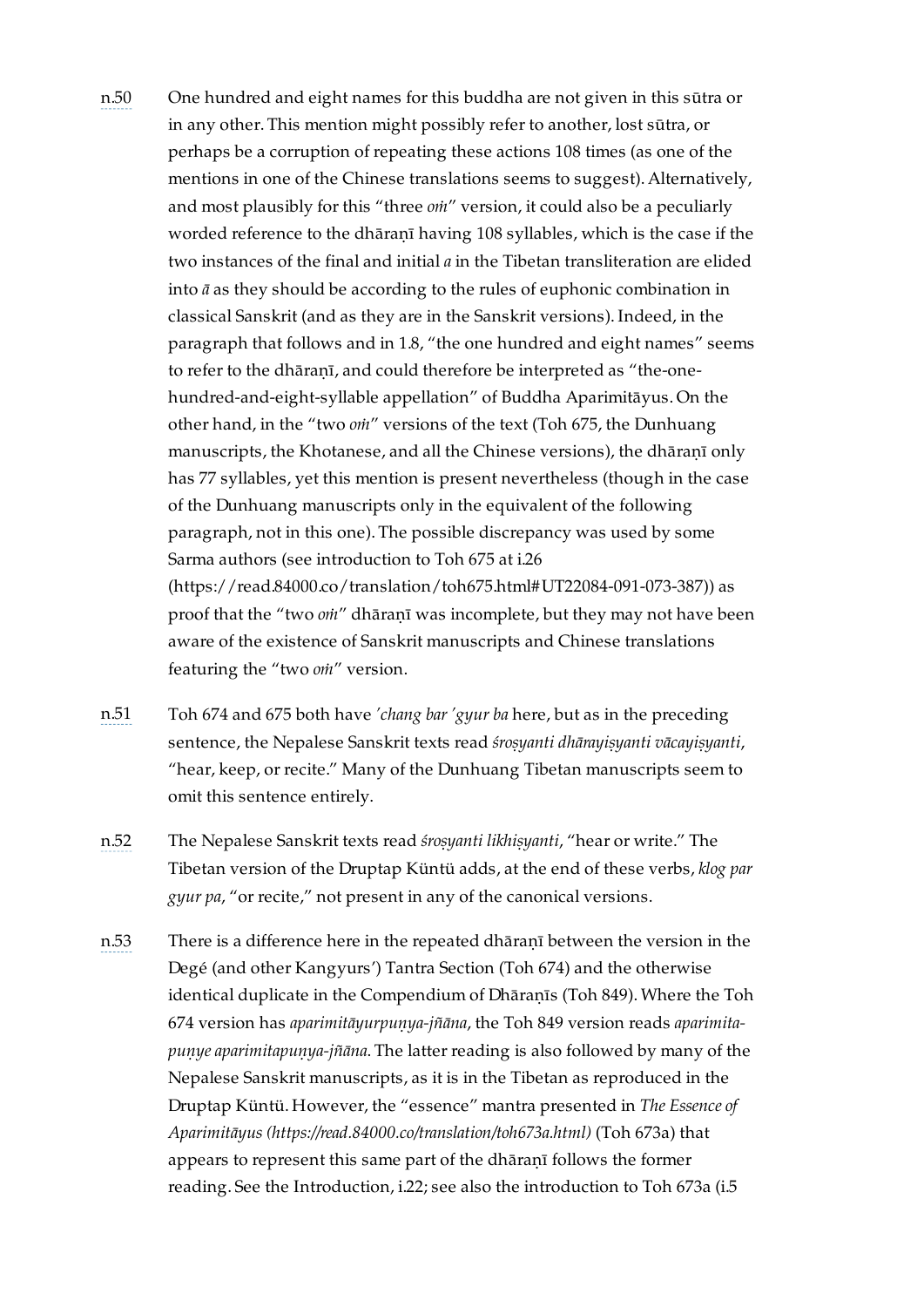[\(https://read.84000.co/translation/toh673a.html#UT22084-091-071-12\)\)](https://read.84000.co/translation/toh673a.html#UT22084-091-071-12) and Skorupski, pp. 188–9 and 214–5.

<span id="page-37-0"></span>[n.54](#page-23-11) The dhāraṇī transliterated throughout the text is shown according to the version, Toh 674 or Toh 849, that the reader has selected. Apart from the differences in the phrase mentioned in note 39, versions in other Kangyurs have only minor variants in spelling and punctuation. An approximate translation [of the version found Toh 674] is:

"*Oṁ*, Homage to the Bhagavān Aparimitāyurjñānasuviniścitatejorāja, the tathāgata, arhat, perfectly awakened buddha. It is thus: *Oṁ* Merit! Merit! Great merit! The one who has gathered the accumulations of immeasurable longevity, merit, and wisdom! *Oṁ*, the true nature that is completely pure of all mental events! The one who has risen high in the sky! Who is completely pure in nature! Whose entourage is of the great way! *Svāhā*."

- <span id="page-37-1"></span>[n.55](#page-23-12) The Nepalese Sanskrit has the additional line, "And they will have measureless life in the Aparimitagunasamcaya realm."
- <span id="page-37-2"></span>[n.56](#page-23-13) The Nepalese Sanskrit and Dunhuang Khotanese and Tibetan manuscripts, in all the references to the sūtra in the rest of the text, call it the *Aparimitāyus Sūtra*.
- <span id="page-37-3"></span>[n.57](#page-24-11) According to the Nepalese Sanskrit and Toh 674. Toh 675 has "three hundred fifty million" in conformity with the other numbers.
- <span id="page-37-4"></span>[n.58](#page-25-9) In the Tibetan of the Kangyur, for both Toh 674 and 675, this phrase and its recurrences in the passages that follow is *yi ger 'dri'am/ yi ger 'drir 'jug na*, but in the Dunhuang manuscripts it is simply *'drir bchug na* or *'drir bcug na*, presumably meaning "set in writing."
- <span id="page-37-5"></span>[n.59](#page-25-10) This entire sentence, along with the repeated dhāraṇī that goes with it, is absent from the Khotanese manuscript (see Konow 1916, p. 310) and appears to be absent from the Dunhuang Tibetan manuscripts that we have examined, although it is present in both Kangyur versions, in the Druptap Küntü, and in the Nepalese Sanskrit manuscripts.
- <span id="page-37-6"></span>[n.60](#page-25-11) Here in Toh 674 this reads *de'i mtshams med pa lnga byas pa yang yongs su byang bar 'gyur ro*, while Toh 675 is closer to the Dunhuang manuscripts in reading *de'i mtshams med pa lnga yongs su byang bar 'gyur ro*. The Nepalese Sanskrit mentions the "karmic obscurations" of the five actions with immediate result (*pañcānantaryāṇi karmavaraṇāni*) with a precision that does not appear to be present in the Khotanese manuscript.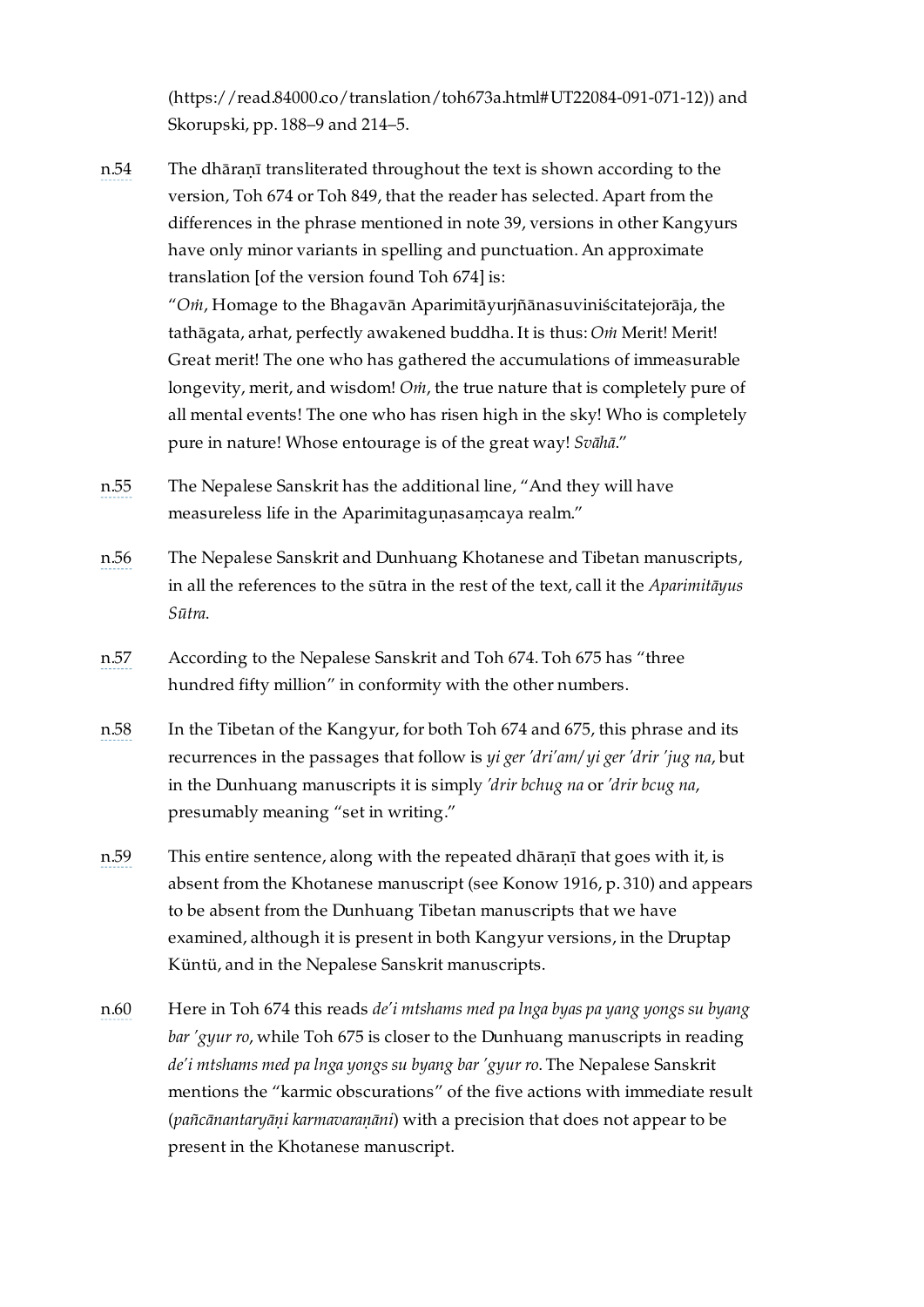- <span id="page-38-0"></span>[n.61](#page-26-9) This paragraph is not present in the Nepalese Sanskrit texts, but is in the Dunhuang Khotanese (see Konow 1916, p. 312).
- <span id="page-38-1"></span>[n.62](#page-26-10) *mngon sum du lung ston pa mdzad*, which could also just mean "teach them in person." The Nepalese Sanskrit has *darśanaṃ dāsyanti*, "appear before them."
- <span id="page-38-2"></span>[n.63](#page-26-11) Degé has *ma za shig* here, as do the Dunhuang manuscripts, while Toh 675 has *ma byed cig*.
- <span id="page-38-3"></span>[n.64](#page-27-10) The Tibetan of the Degé (and all other Kangyurs except the Lithang and Choné) here has *mdo sde dkon mchog 'di*, "this precious sūtra," while the Sanskrit and Khotanese, as in the other passages between the repeated dhāraṇī, has *aparimitāyuḥ sūtraṃ*, "Aparimitāyus sūtra." In Toh 675 (as well as for this version in the Lithang and Choné Kangyurs), the Tibetan reads simply *mdo sde 'di*, "this sūtra."
- <span id="page-38-4"></span>[n.65](#page-27-11) The phrase "or caused to be written" is omitted in the Tibetan.
- <span id="page-38-5"></span>[n.66](#page-27-12) The phrase *sa pṛthivīpradeśaś caityabhūto bhavet* (here rendered in Tibetan *sa phyogs de yang mchod rten du 'gyur te*) is to be found in a number of texts, including the *Vajracchedikā* (Toh 16), *Aṣṭasāhasrikā* (Toh 12), *Kāśyapaparivarta* (Toh 87), and *Suvarṇabhāsottamasūtra*s (Toh 555-57). In his detailed analysis of the use of the phrase, Schopen suggests (in essence) that it should probably be understood as meaning that the place where the written text in question is to be found becomes "like a stūpa" in the sense of being no less worthy of veneration than a monument housing or representing the relics of a tathāgata's body, as set out in *The Teaching of Vimalakīrti* (*Vimalakīrtinirdeśa*, Toh 176) 12.2–5 [\(https://read.84000.co/translation/toh176.html#UT22084-](https://read.84000.co/translation/toh176.html#UT22084-060-005-442) 060-005-442), and in *The White Lotus of the Good Dharma* (*Saddharmapuṇḍarīka*, Toh 113) 10.28–9 [\(https://read.84000.co/translation/toh113.html?view](https://read.84000.co/translation/toh113.html?view-mode=editor#UT22084-051-001-1684)mode=editor#UT22084-051-001-1684). See Schopen 2005, pp. 25–62.
- <span id="page-38-6"></span>[n.67](#page-27-13) The Dunhuang manuscripts have *kar sha pa ni 'ga' zhig*, "a few *kārṣāpaṇa* coins."
- <span id="page-38-7"></span>[n.68](#page-27-14) According to the Tibetan *chos kyi rnam grangs*, which appears to have been translated from *dharmaparyāya*. One of the Nepalese Sanskrit versions reads "this Aparimitāyuḥ Sūtra" (Walleser 1916, p. 24), but the Nepalese Sanskrit edition used by Konow to compare with the Khotanese (Konow 1916, p. 319) has *dharmabhāṇaka*, which means "one who recites the Dharma from memory" or "one who expounds the teaching."
- <span id="page-38-8"></span>[n.69](#page-27-15) In Toh 675, this paragraph reads: "Those who make an offering to this Dharma discourse will comprehend the entirety of the good Dharma."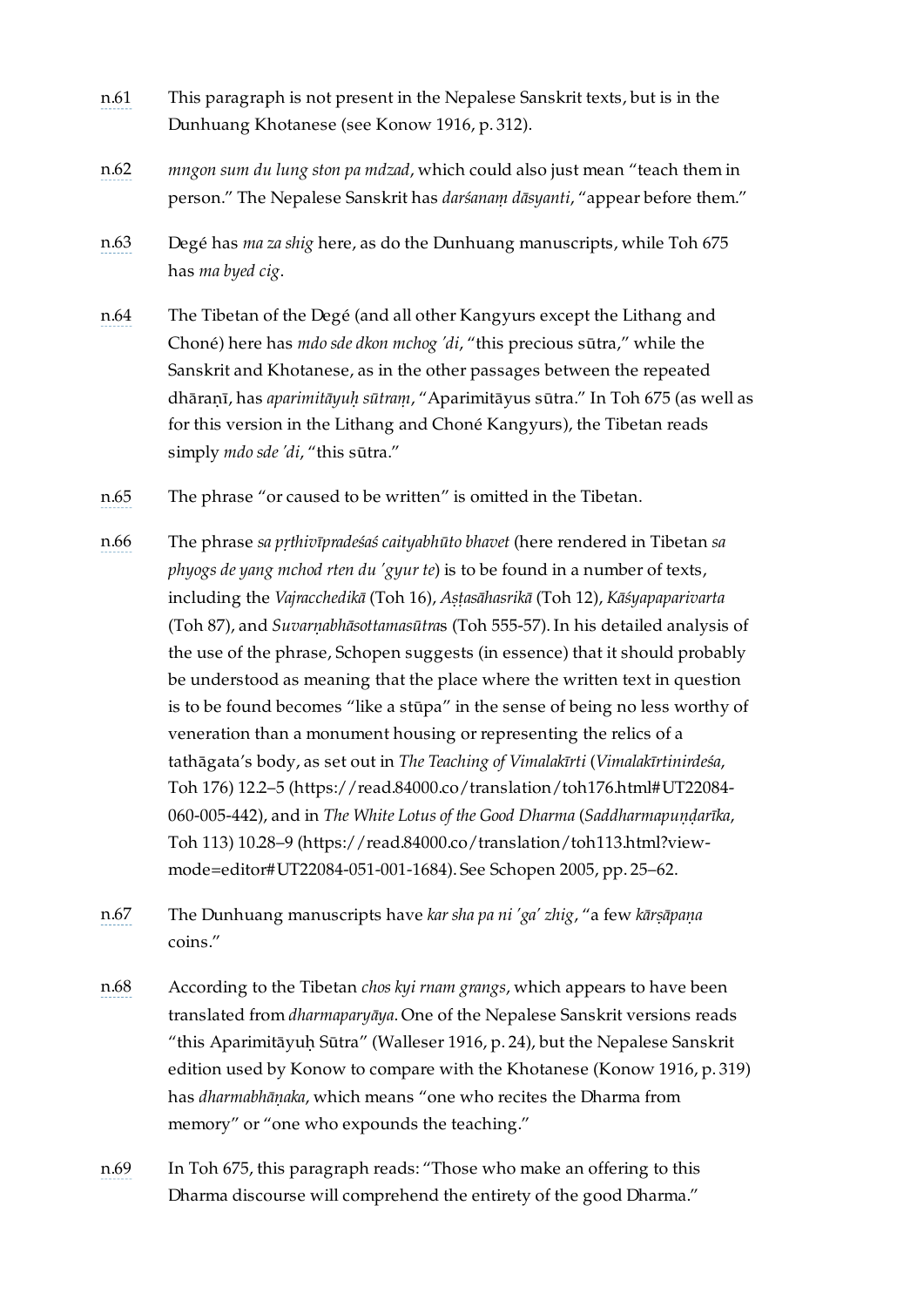- <span id="page-39-0"></span>[n.70](#page-28-9) Toh 675 gives both Tibetan translations of Krakucchanda, appearing to add another buddha to the list because it adds an alternative translation for Krakucchanda, *'khor ba 'jig*, to the less common *log par dad sel*, but without omitting the latter. In the ninth century *Mahāvyuttpati*, the Tibetan *'khor ba 'jig* was used to translate Kakutsunda, which is one of the hybrid Sanskrit forms for Krakucchanda (compare, for example, to Krakutsanda in the Sanskrit of the *White Lotus of Compassion Sūtra* and Kakusandha in Pali). The *Mahāvyutpatti* has *log pa dad sel* for Krakucchanda, but this latter translation fell into disuse.
- <span id="page-39-1"></span>[n.71](#page-28-10) Whereas this and the next two statements here in Toh 674 clearly refer to the merit related to the *Aparimitāyurjñāna Sūtra*, the equivalent phrases in Toh 675 (1.56–1.60 [\(https://read.84000.co/translation/toh675.html#UT22084-091-](https://read.84000.co/translation/toh675.html#UT22084-091-073-166) 073-166)) speak of the accumulation of merit "of" (or perhaps "relating to") Aparimitāyurjñāna himself (i.e. the tathāgata, not the text): *tshe dang ye shes dpag tu med pa'i bsod nams kyi phung po'i tshad ni bgrang bar mi nus so*. This same difference between the two versions of the text is present in these three paragraphs, not only in the Degé Kangyur but also in the other Kangyurs, and does not therefore seem to be due merely to a one-off scribal error. The Nepalese Sanskrit and Khotanese manuscripts and the Dunhuang texts all match Toh 674 in referring to the sūtra, not the tathāgata.
- <span id="page-39-2"></span>[n.72](#page-28-11) Here in Toh 674, *rin po che'i phung po ri rab tsam spungs te sbyin pa byin pa*. In Toh 675, the wording is *ri'i rgyal po ri rab dang mnyam pa'i rin po che'i phung por byas te/ sbyin pa byin pa*.
- <span id="page-39-3"></span>[n.73](#page-28-12) This whole paragraph is absent in most of the complete Dunhuang manuscripts that we have seen.
- <span id="page-39-4"></span>[n.74](#page-28-13) This version has *bsti stang du byas te*, while Toh 675 has *gus par byas te*. The Dunhuang manuscripts only have "causes to be written or makes offerings to."
- <span id="page-39-5"></span>[n.75](#page-28-14) One of the Nepalese Sanskrit versions (Walleser 1916, p. 25) introduces the following verses with the sentence, "Then at that time the Bhagavān spoke these verses:".
- <span id="page-39-6"></span>[n.76](#page-28-15) According to all three commentaries mentioned, "entering the city" (*grong khyer 'jug pa*, *pure praviśantaṃ*) here and in the following verses refers to the Buddha engaging in benefiting others by teaching disciples. In addition, Tāranātha's commentary seems to suggest that from a tantra perspective this is one element of the wording of the verses on the six pāramitās that can be taken as referring to empowerment.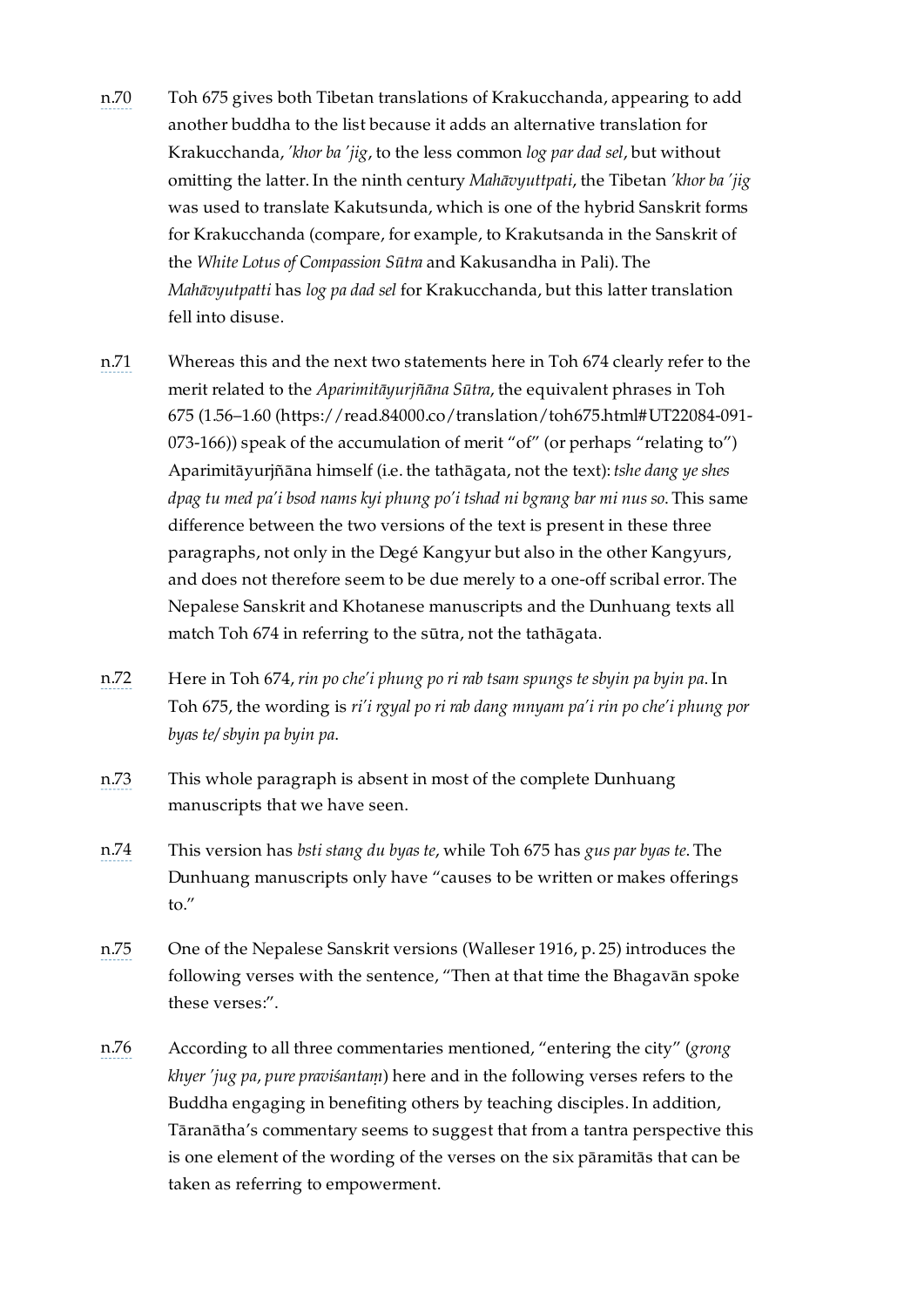- <span id="page-40-0"></span>[n.77](#page-28-16) The commentaries by Kunga Lekrin and Ngawang Kunga Sönam interpret the "resounding" (*sgra*, *śabda*) of the power of generosity (and of the other perfections in the verses that follow) as the Buddha's proclamations of his past generosity and praise of generosity, etc. Tāranātha explains it as meaning the sound of the dhāraṇī, the very expression of the six perfections.
- <span id="page-40-1"></span>[n.78](#page-29-8) "Joyfully" (*dgyes shing*) seems anomalous here and is not usually a part of this traditional formula at the conclusion of sūtras. It may have been derived from *idam avocad bhagavān āttamanās*, where *āttamanās* is describing the joy of the audience, but could possibly have been erroneously translated twice. It is not present in Toh 675 1.71 [\(https://read.84000.co/translation/toh675.html#UT22084-091-073-190\),](https://read.84000.co/translation/toh675.html#UT22084-091-073-190) but is in some of the Dunhuang manuscripts.
- <span id="page-40-2"></span>[n.79](#page-29-9) The Nepalese Sanskrit has "This is what the Bhagavān said, and, overjoyed, the bhiksus, the bodhisattva mahāsattvas, the complete assembly, and the world with its devas, humans, asuras, and gandharvas praised the Bhagavān's words."
- <span id="page-40-3"></span>[n.80](#page-29-10) There is no translators' colophon, although the version in the nineteenthcentury Sakya compendium of sādhanas, the Druptap Küntü, has one; see introduction, [i.27](#page-15-0).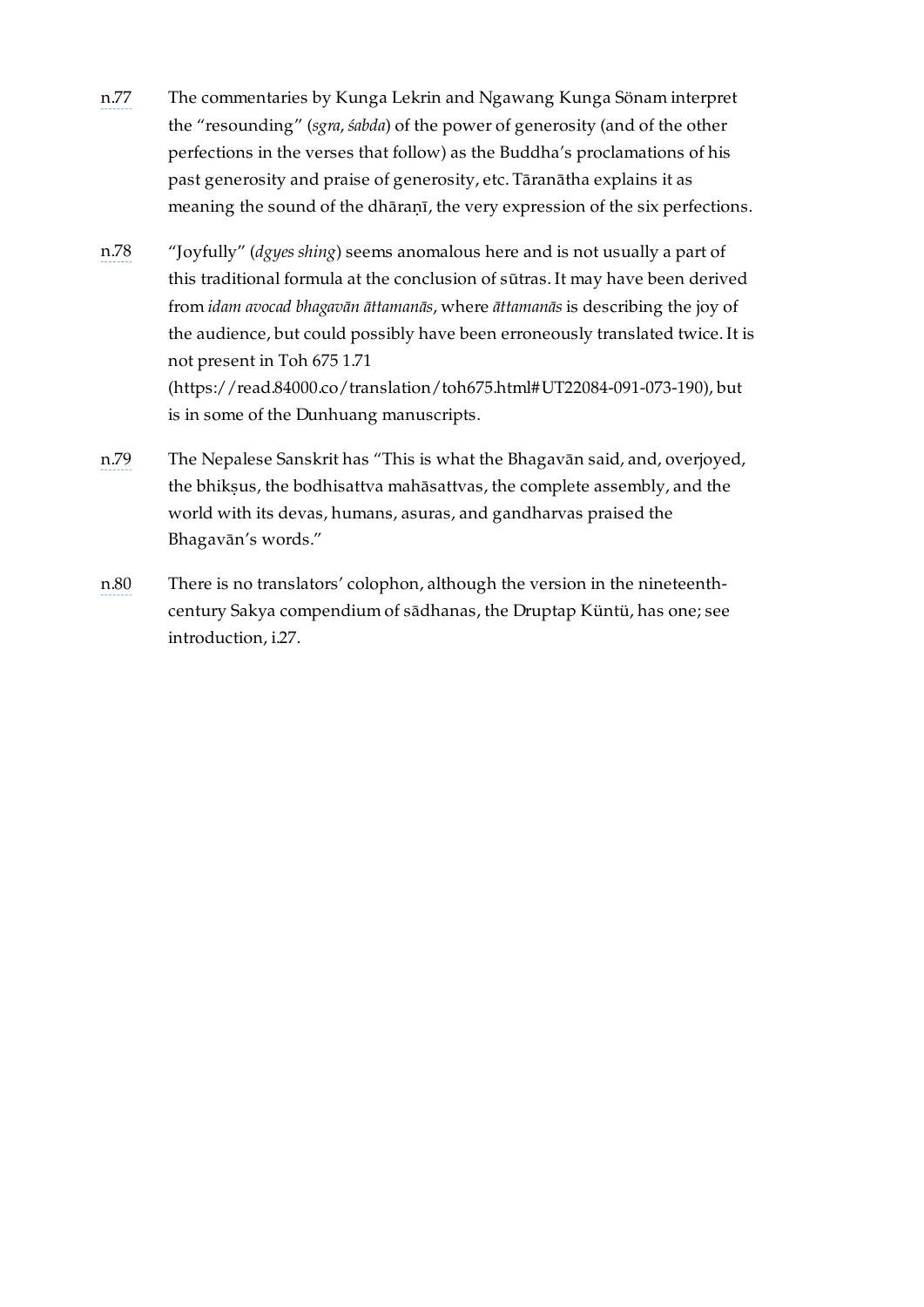# BIBLIOGRAPHY

· Source Texts ·

· · Sanskrit · ·

<span id="page-41-2"></span><span id="page-41-1"></span><span id="page-41-0"></span>Konow, Sten. "The Aparimitāyuḥ Sūtra. The Old Khotanese Version together with the Sanskrit Text and the Tibetan Translation." In *Manuscript Remains of Buddhist Literature found in Eastern Turkestan*, vol. 1, edited by A.F. Rudolf Hoernle, pp. 289–329. Oxford: The Clarendon Press, 1916. Online: see Internet Archive.

[\(https://archive.org/details/dli.csl.6226/page/n323/mode/2up\)](https://archive.org/details/dli.csl.6226/page/n323/mode/2up)

Leumann, Ernst. *Zur nordarischen Sprache und Literatur: Vorbemerkungen Und Vier Aufsätze Mit Glossar*. Strasbourg: Karl J. Trübner, 1912.

Walleser, Max. *Aparimitāyur-jñāna-nāma-mahāyāna-sūtram: Nach einer nepalesischen Sanskrit-Handschrift mit der tibetischen und chinesischen Version*. Heidelberg: Carl Winters Universtätsbuchhandlung, 1916.

· · · Sanskrit Manuscript Scans · · ·

<span id="page-41-3"></span>*Aparimitāyurdhāraṇīsūtra* Manuscripts in Cambridge University Library MS Add.1277 [\(https://cudl.lib.cam.ac.uk/view/MS-ADD-01277/4\).](https://cudl.lib.cam.ac.uk/view/MS-ADD-01277/4) Paper, 17th–18th century, Nepalese.

MS Or.153 [\(https://cudl.lib.cam.ac.uk/view/MS-OR-00153/3\)](https://cudl.lib.cam.ac.uk/view/MS-OR-00153/3). Palm leaf, 13th–14th century, Nepalese.

· · · Sanskrit Online (transliteration) · · ·

<span id="page-41-6"></span><span id="page-41-5"></span><span id="page-41-4"></span>*Aparimitāyuḥ sūtra [\(http://www.dsbcproject.org/canon-text/content/24/259\)](http://www.dsbcproject.org/canon-text/content/24/259)*. Digital Sanskrit Buddhist Canon.

· · Tibetan · ·

· · · The "Three *oṁ*" Version · · ·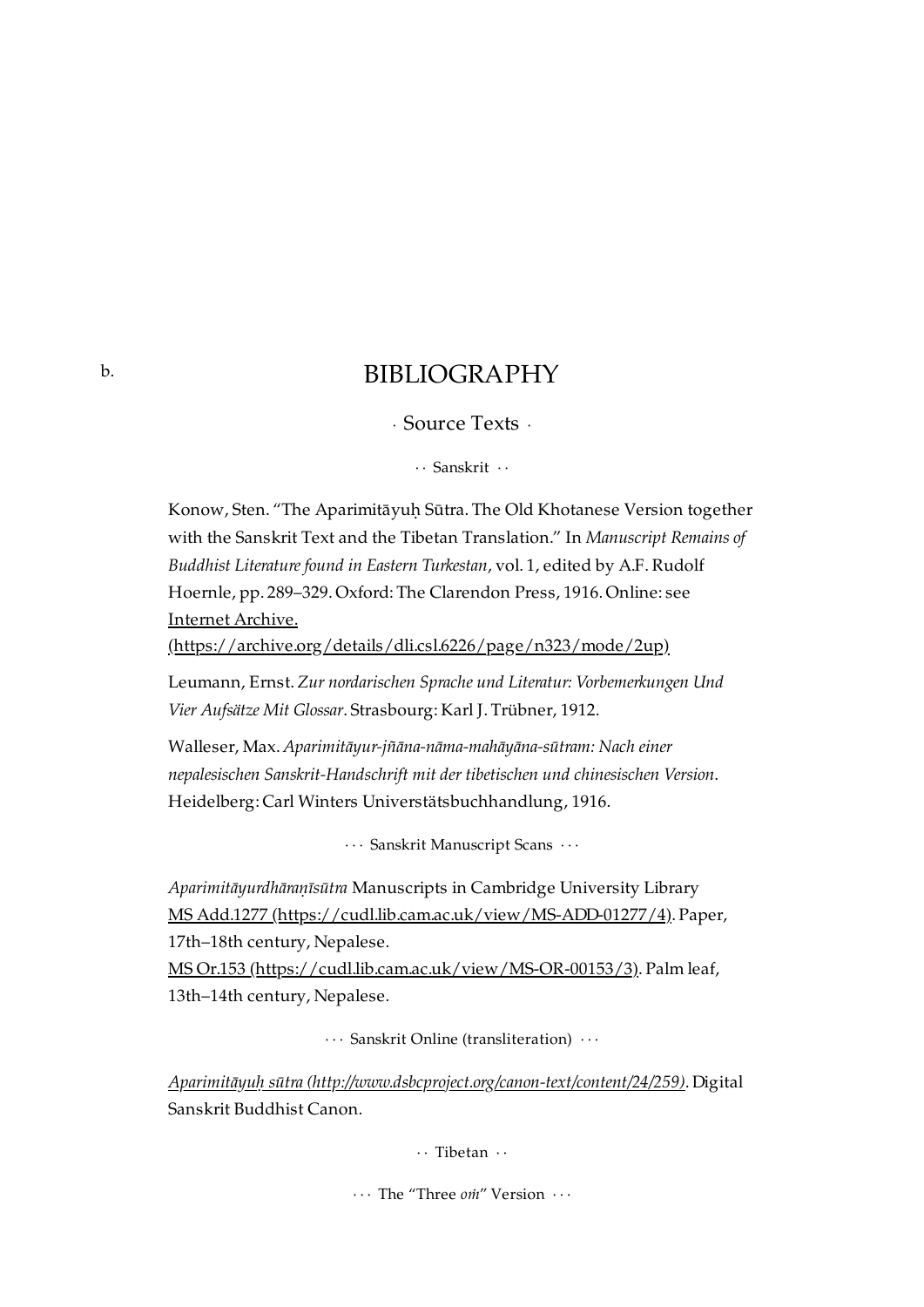*tshe dang ye shes dpag tu med pa'i mdo* (*Aparimitāyurjñānasūtra*). Toh 674, Degé Kangyur vol. 91 (rgyud 'bum, ba), folios 211.b–216.a.

*tshe dang ye shes dpag tu med pa'i mdo* (*Aparimitāyurjñānasūtra*). Toh 849, Degé Kangyur vol. 100 (gzungs 'dus, e), folios 57.b–62.a.

*tshe dang ye shes dpag tu med pa'i mdo* [Toh 674]. bka' 'gyur (dpe bsdur ma) [Comparative Edition of the Kangyur], krung go'i bod rig pa zhib 'jug ste gnas kyi bka' bstan dpe sdur khang (The Tibetan Tripitaka Collation Bureau of the China Tibetology Research Center). 108 volumes. Beijing: krung go'i bod rig pa dpe skrun khang (China Tibetology Publishing House), 2006–9, vol. 91, pp. 776–92.

*tshe dang ye shes dpag tu med pa'i mdo* [Toh 849]. bka' 'gyur (dpe bsdur ma) [Comparative Edition of the Kangyur], krung go'i bod rig pa zhib 'jug ste gnas kyi bka' bstan dpe sdur khang (The Tibetan Tripitaka Collation Bureau of the China Tibetology Research Center). 108 volumes. Beijing: krung go'i bod rig pa dpe skrun khang (China Tibetology Publishing House), 2006–9, vol. 97, pp. 138–53.

· · · The "Two *oṁ*" Version · · ·

<span id="page-42-0"></span>*tshe dang ye shes dpag tu med pa'i mdo* (*Aparimitāyurjñānasūtra*). Toh 675, Degé Kangyur vol. 91 (rgyud 'bum, ba), folios 216.a–220.b. English translation in Roberts and Bower (2021, see below).

*tshe dang ye shes dpag tu med pa'i mdo* [Toh 675]. bka' 'gyur (dpe bsdur ma) [Comparative Edition of the Kangyur], krung go'i bod rig pa zhib 'jug ste gnas kyi bka' bstan dpe sdur khang (The Tibetan Tripitaka Collation Bureau of the China Tibetology Research Center). 108 volumes. Beijing: krung go'i bod rig pa dpe skrun khang (China Tibetology Publishing House), 2006–9, vol. 91, 793–807.

 $\cdots$  Dunhuang Manuscripts  $\cdots$ 

<span id="page-42-1"></span>British Library:

IOL Tib J 310.4 [\(http://idp.bl.uk/database/oo\\_loader.a4d?](http://idp.bl.uk/database/oo_loader.a4d?pm=IOL%20Tib%20J%20310.4;img=1) pm=IOL%20Tib%20J%20310.4;img=1) IOL Tib J 310.1208 [\(http://idp.bl.uk/database/oo\\_loader.a4d?](http://idp.bl.uk/database/oo_loader.a4d?pm=IOL%20Tib%20J%20310.1208;img=1) pm=IOL%20Tib%20J%20310.1208;img=1) IOL Tib J 310.1209 (http://idp.bl.uk/database/oo\_loader.a4d? [pm=IOL%20Tib%20J%20310.1209;img=1\)](http://idp.bl.uk/database/oo_loader.a4d?pm=IOL%20Tib%20J%20310.1209;img=1) IOL Tib J 310.1210 [\(http://idp.bl.uk/database/oo\\_loader.a4d?](http://idp.bl.uk/database/oo_loader.a4d?pm=IOL%20Tib%20J%20310.1210;img=1) pm=IOL%20Tib%20J%20310.1210;img=1) (or complete text [\(http://idp.bl.uk/database/stitched.a4d?recnum=12514\)\)](http://idp.bl.uk/database/stitched.a4d?recnum=12514)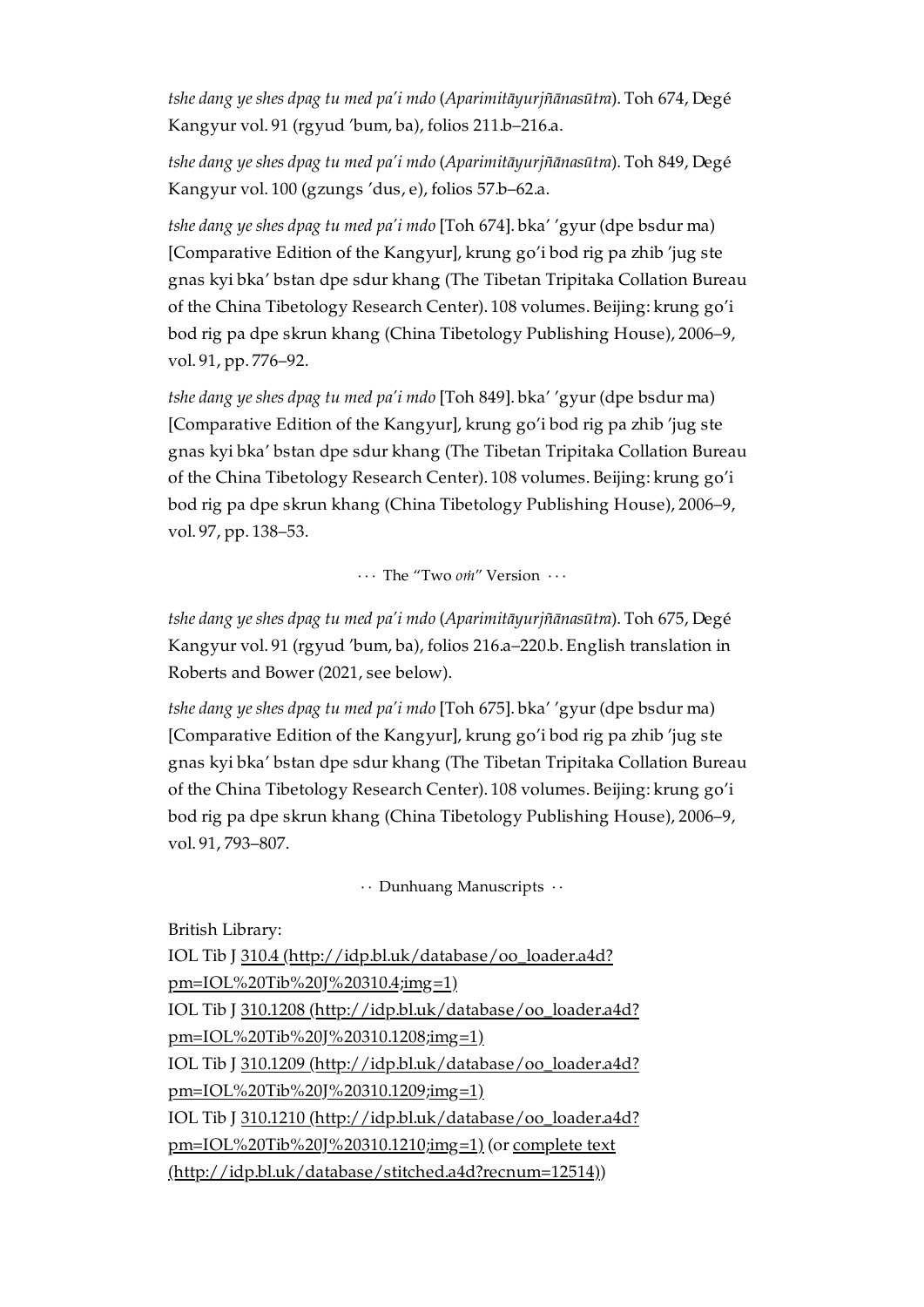Vienna Kanjur and Tenjur Resources: IOL Tib J 308 [\(https://www.istb.univie.ac.at/kanjur/rktsneu/digit/afficheLVP.php?](https://www.istb.univie.ac.at/kanjur/rktsneu/digit/afficheLVP.php?vol=308&beg=3) vol=308&beg=3) IOL Tib J 309 [\(https://www.istb.univie.ac.at/kanjur/rktsneu/digit/afficheLVP.php?](https://www.istb.univie.ac.at/kanjur/rktsneu/digit/afficheLVP.php?vol=309&beg=3) vol=309&beg=3) IOL Tib J 463 [\(https://www.istb.univie.ac.at/kanjur/rktsneu/digit/afficheIDP.php?](https://www.istb.univie.ac.at/kanjur/rktsneu/digit/afficheIDP.php?vol=5315&beg=3)  $vol = 5315$ &beg=3) IOL Tib J 790 [\(https://www.istb.univie.ac.at/kanjur/rktsneu/digit/afficheIDP.php?](https://www.istb.univie.ac.at/kanjur/rktsneu/digit/afficheIDP.php?vol=4426&beg=1) vol=4426&beg=1) Pelliot collection PT 98 [\(https://www.istb.univie.ac.at/kanjur/rktsneu/digit/afficheBNF.php?](https://www.istb.univie.ac.at/kanjur/rktsneu/digit/afficheBNF.php?vol=PT98&beg=33) vol=PT98&beg=33) Pelliot Collection PT 105 [\(https://www.istb.univie.ac.at/kanjur/rktsneu/digit/afficheBNF.php?](https://www.istb.univie.ac.at/kanjur/rktsneu/digit/afficheBNF.php?vol=PT105&beg=5)  $vol=PT105&beg=5)$ Schøyen Collection MS2100 [\(https://www.schoyencollection.com/media/djcatalog2/images/item/5/b](https://www.schoyencollection.com/media/djcatalog2/images/item/5/boundless-life-mahayana-sutra-ms-2100.1_f.jpg)

· · The Sūtra in Other Tibetan Collections · ·

<span id="page-43-0"></span>oundless-life-mahayana-sutra-ms-2100.1\_f.jpg)

*chos spyod phyogs bsgrigs lam bzang gsal ba'i sgron me*. Lhasa: bod ljongs mi dmangs dpe skrun khang, 1999, pp. 735–55.

*dpal jo nang ba'i zhal 'don phyogs bsgrigs*. pe cin: mi rigs dpe skrun khang, 2002, pp. 743–69.

*gzungs bsdus*, vol. 1 (gzungs bsdus, e), folios 23a–30b. (2 vols. lha sa par ma, 1947).

*mdo rgyud gsung rab rgya mtsho'i snying po gces par btus pa 'dod 'byung nor bu'i phreng ba*. Delhi: dkon mchog lha bris, 1994, pp. 37–56.

[Druptap Küntü] *sgrub thabs kun btus: A Collection of Sādhanas and Related Texts of the Vajrayāna Traditions of Tibet*. Kangra, H.P.: Indo-Tibetan Buddhist Literature Publisher, Dzongsar Institute for Advanced Studies. Reproduced by photomechanical process from sde-ge xylograph edition of 1902, vol. 12 (na), pp. 677–92.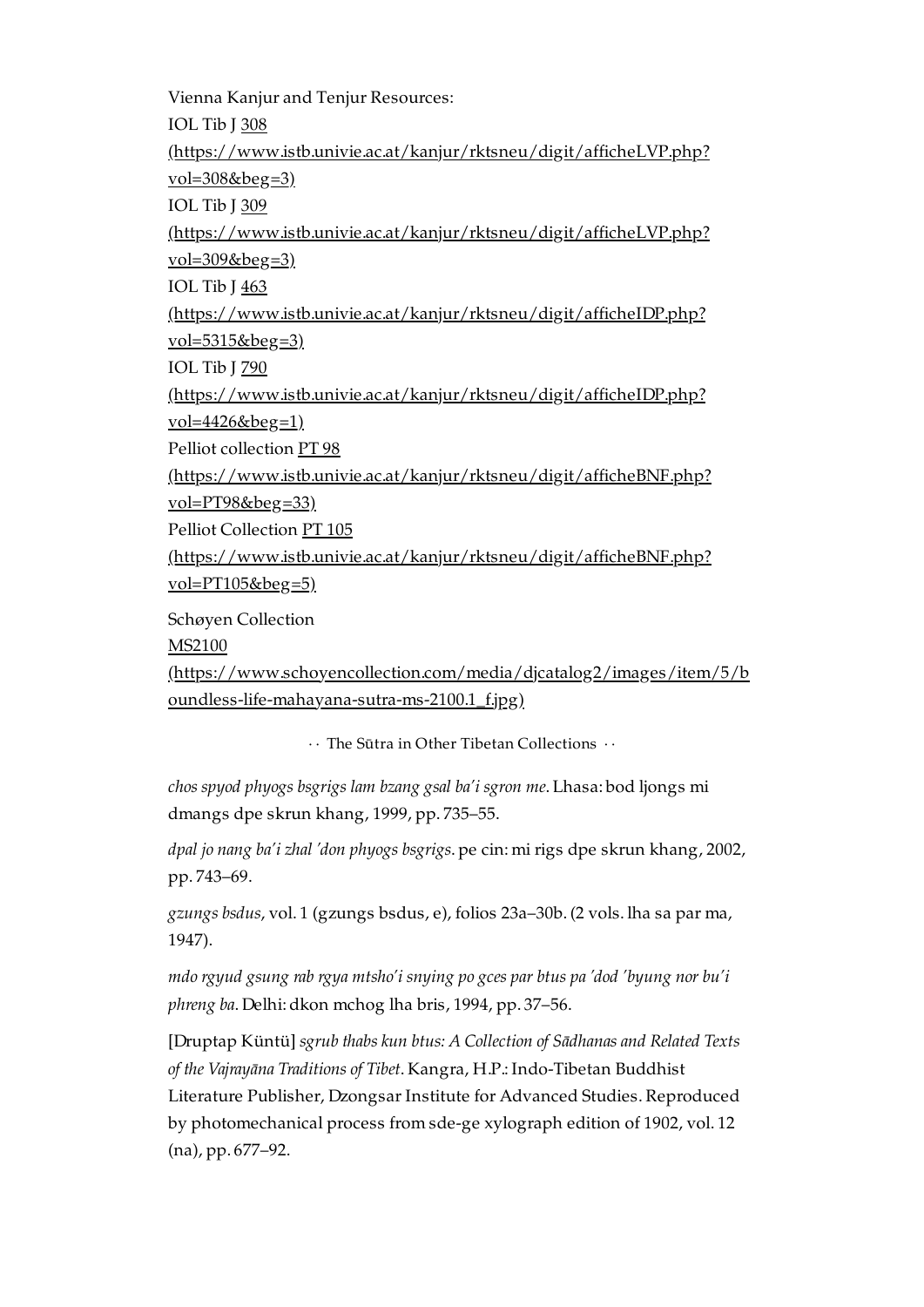*tshe dang ye shes dpag tu med pa theg pa chen po'i mdo*. Kathmandu: sung-rab gyun-pel khang, 2005.

"tshe dang ye shes dpag tu med pa'i gzungs ring" in *mdo rgyud las 'byung ba'i gzungs sngags 'ga' zhig bod skad du bkrol ba dang bcas pa*. Saranatha, Varnasi: durlabha bauddha grantha sodha yojanag, kendriya ucca tibbati sikshag samsthagna, 1997, pp. 49–50.

"tshe dang ye shes dpag tu med pa'i gzungs thung" in *mdo rgyud las 'byung ba'i gzungs sngags 'ga' zhig bod skad du bkrol ba dang bcas pa*. Saranatha, Varnasi: durlabha bauddha grantha sodha yojanag, kendriya ucca tibbati sikshag samsthagna, 1997, p. 50.

*tshe dpag med kyi be bum: A Collection of Longevity Rituals Focusing on Amitayus from the Various Traditions of Tibet and India, Including the 'ba'-ra'ba tshe khrid rin chen gter mdzod*. New Delhi: Ngawang Sopa, 1978, pp. 1–15.

· Related Texts ·

· · Kangyur · ·

<span id="page-44-1"></span><span id="page-44-0"></span>*'phags pa 'jam dpal gyi rtsa ba'i rgyud* (*Mañjuśrīmūlatantra*). Toh 543, Degé Kangyur vol. 88 (rgyud, na), folios 88a–334a. English translation in Dharmachakra Translation Committee (2020, see below).

*de bzhin gshegs pa dgra bcom pa yang dag par rdzogs pa'i sangs rgyas ngan song thams cad yongs su sbyong ba gzi brjid kyi rgyal po'i brtag pa* (*Sarvadurgatipariśodhanatejorāja*). Toh 483, Degé Kangyur vol. 85 (rgyud 'bum, ta), folios 58.a–96.a.

*de bzhin gshegs pa dgra bcom pa yang dag par rdzogs pa'i sangs rgyas ngan song thams cad yongs su sbyong ba gzi brjid kyi rgyal po'i brtag pa phyogs gcig pa* (*Sarvadurgatipariśodhanatejorājasya kalpaikadeśaḥ*). Toh 485, Degé Kangyur vol. 85 (rgyud 'bum, ta), folios 96.a–146.a.

*'dul ba rnam par gtan la dbab pa nye bar 'khor gyis zhus pa* (*Vinayaviniścayopāliparipṛcchā*). Toh 68, Degé Kangyur vol. 43 (dkon brtsegs, ca), folios 115.a– 131.a. English translation in UCSB Buddhist Studies Translation Group (2021, see below).

· · Tengyur · ·

<span id="page-44-2"></span>Jetāri. *tshe dang ye shes dpag tu med pa'i cho ga* (*Aparimitāyurjñāna-vidhi*). Toh 2700, Degé Tengyur vol. 73 (rgyud, nu), folios 67.b–69.a.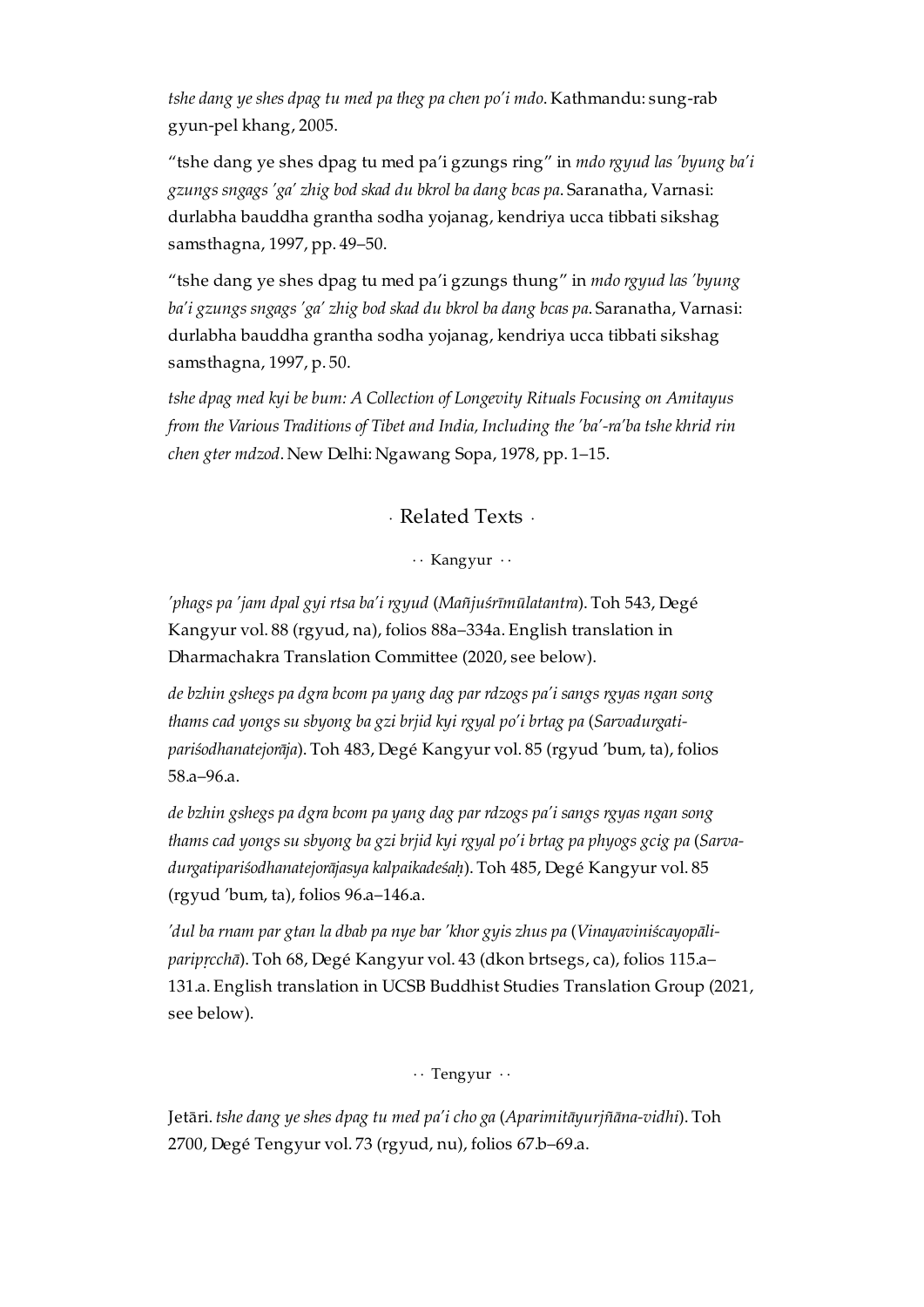———. *tshe dpag med la bstod pa* (*Aparimitāyuḥ-stotra*). Toh 2698, Degé Tengyur vol. 73 (rgyud, nu), folios 67.a–76.b.

———. *tshe dang ye shes dpag tu med pa'i sgrub thabs* (*Aparimitāyurjñāna-sādhana*). Toh 2699, Degé Tengyur vol. 73 (rgyud, nu), folios 67.a–67.b.

Jñānaḍākinī Siddharājñī. *tshe dang ye shes dpag tu med pa'i dkyil 'khor gyi cho ga* (*Aparimitāyurjñāna-maṇḍala-vidhi*). Toh 2141, Degé Tengyur vol. 49 (rgyud, tshi), folios 210.a–215.b.

———. *tshe dpag tu med pa'i sbyin sreg gi cho ga* (*Aparimitāyurhoma-vidhi*). Toh 2144, Degé Tengyur vol. 49 (rgyud, tshi), folios 219.a–220.a.

———. *tshe dang ye shes dpag tu med pa'i sgrub thabs* (*Aparimitāyurjñāna-sādhana*). Toh 2143, Degé Tengyur vol. 49 (rgyud, tshi), folios 216.a–219.a.

———. *tshe dang ye shes dpag tu med pa zhes bya ba'i sgrub thabs* (*Aparimitāyurjñāna-sādhana*). Toh 2145, Degé Tengyur vol. 49 (rgyud, tshi), folios 220.a– 223.a.

———. *bcom ldan 'das tshe dang ye shes dpag tu med pa'i dkyil 'khor gyi cho ga* (*Bhagavaty-Aparimitāyurjñāna-maṇḍala-vidhi*). Toh 2146, Degé Tengyur vol. 49 (rgyud, tshi), folios 223.a–231.a.

 $\cdot \cdot$  Other  $\cdot \cdot$ 

<span id="page-45-0"></span>Minling Terchen Gyurme Dorje (smin gling gter chen 'gyur med rdo rje). "gsan yig" ("Lineage Record," full title *zab pa dang rgya che ba'i dam pa'i chos kyi thob yig rin chen 'byung gnas*). In *gsung 'bum* (*Collected Works*), 16 volumes. Dehra Dun: Khochhen Tulku (1998), vols. 1–2 (ka, kha).

· Modern Sources ·

<span id="page-45-1"></span>Dharmachakra Translation Committee, trans. *The Root Manual of the Rites of Mañjuśrī [\(https://read.84000.co/translation/toh543.html\)](https://read.84000.co/translation/toh543.html)* (*Mañjuśrīmūlakalpa*, Toh 543). 84000: Translating the Words of the Buddha, 2020.

Dotson, Brandon. "Misspelling 'Buddha': The officially commissioned Tibetan *Aparimitāyur-nāma mahāyāna-sūtras* from Dunhuang and the study of Old Tibetan orthography." In *Bulletin of SOAS* 79, no. 1 (2016): 129–51.

Khomthar Jamlö (khoṁ thar 'jam los), editor for si khron pod yig dpe rnying bsdu sgrig khang.*rgyal po mdo bcu'i rtsa 'grel phyogs bsgrigs* [*The Ten Sūtras of the King, collected texts and commentaries*]. 10 vols. Sichuan: si khron mi rigs dpe skrun khang [Sichuan Minorities Publishing House], 2014.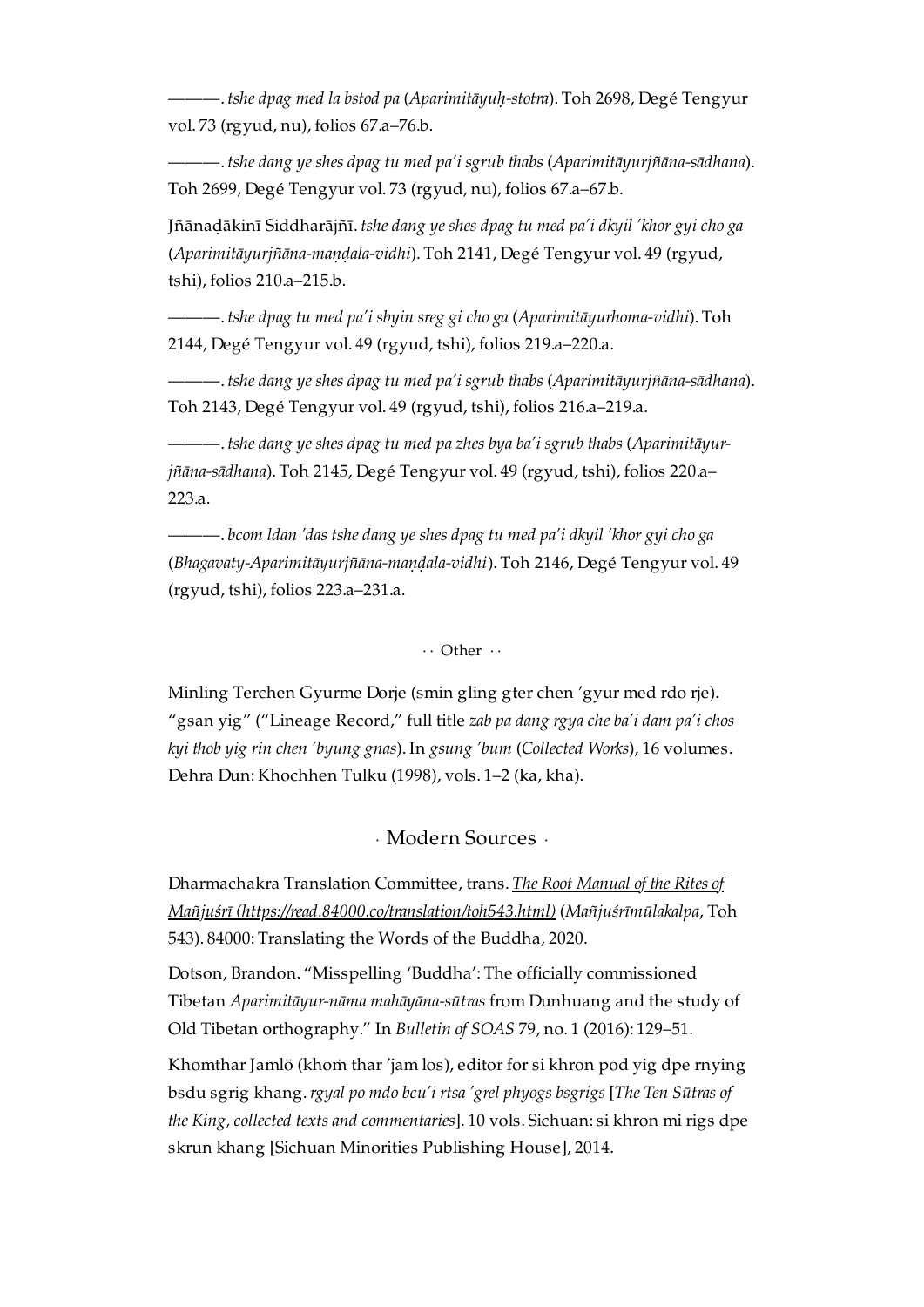Nattier, Jan. "The names of Amitābha/Amitāyus in early Chinese Buddhist translations (1)." *Annual Report of the International Research Institute for Advanced Buddhology, Soka University* 9 (2006): pp. 183–99.

—. "The names of Amitābha/ Amitāyus in early Chinese Buddhist translations (2)." *Annual Report of the International Research Institute for Advanced Buddhology, Soka University* 10 (2007): pp. 359–94.

Payne, Richard K. "Aparimitāyus: 'Tantra' and 'Pure Land' in Medieval Indian Buddhism?" In *Pacific World Journal*, 3rd ser., vol. 9 (2007): 273–308.

Roberts, Peter Alan, and Emily Bower, trans. *The Aparimitāyurjñāna Sūtra (2) [\(https://read.84000.co/translation/toh675.html\)](https://read.84000.co/translation/toh675.html)* (*Aparimitāyurjñānasūtra*, Toh 675). 84000: Translating the Words of the Buddha, 2021.

Schopen, Gregory. "The Phrase *sa pṛthivīpradeśaś caityabhūto bhavet* in the Vajracchedikā: Notes on the Cult of the Book in Mahāyāna." In *Figments and Fragments of Mahāyāna Buddhism in India: More Collected Papers*, pp. 25–62. University of Hawaii Press, 2005.

Silk, Jonathan. "A Sutra for Long Life." In *Buddhist Scriptures*, edited by Donald S. Lopez, Jr., pp. 423–29. London: Penguin Classics, 2004.

————. "The Most Important Buddhist Scripture? The *Aparimitāyurjñāna* and Medieval Buddhism." Paper presented at the XIIth IABS conference, Université de Lausanne, August 1999 (unpublished).

Skorupski, Tadeusz. *The Sarvadurgatipariśodhana Tantra: Elimination of All Evil Destinies : Sanskrit and Tibetan Texts with Introduction, English Translation and Notes*. Delhi: Motilal Banarsidass, 1983.

UCSB Buddhist Studies Translation Group, trans. *Ascertaining the Vinaya: Upāli's Questions [\(https://read.84000.co/translation/toh68.html#UT22084-043-005-](https://read.84000.co/translation/toh68.html#UT22084-043-005-94) 94)* (*Vinayaviniścayopāliparipṛcchā*, Toh 68). 84000: Translating the Words of the Buddha, 2021.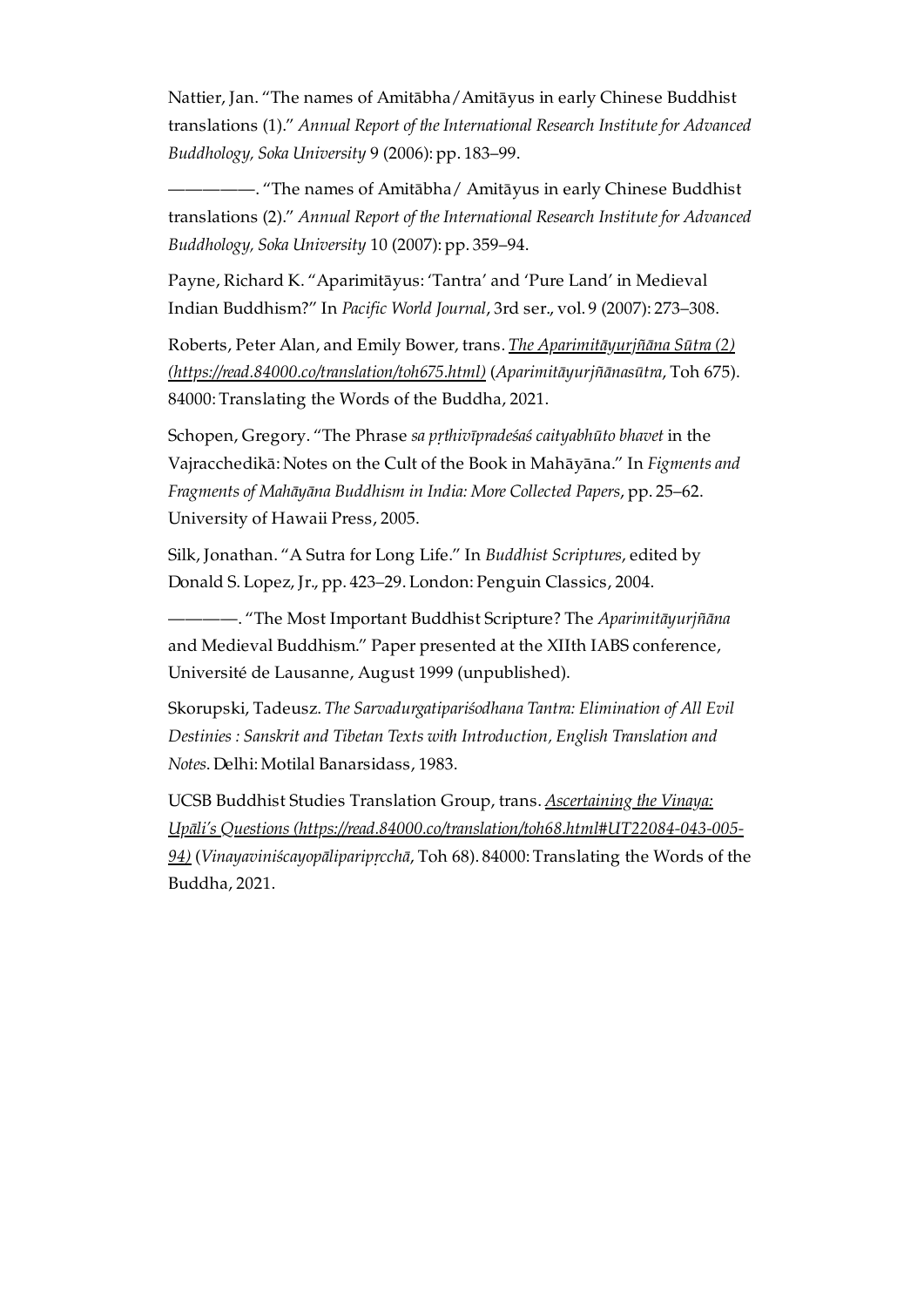# GLOSSARY

<span id="page-47-1"></span>Akaniṣṭha [g.1](#page-47-1)

*'og min*

 $\widetilde{\kappa}$ না মীৰ্ম

*Akaniṣṭha*

The highest of the heavenly levels of the form realm, but also in many Mahāyāna texts the buddhafield of the saṃbhogakāya buddhas.

### <span id="page-47-2"></span>Amitābha [g.2](#page-47-2)

*'od dpag tu med pa* देन नया हुन्नेन्या *Amitābha*

Originally primarily known as Amitāyus, the buddha of the western realm of Sukhāvatī. Rebirth in that realm has been an important goal since early Mahāyāna.

### <span id="page-47-3"></span>Amitāyus [g.3](#page-47-3)

*tshe dpag med*

कें दयवालेदा

*Amitāyus*

Amitāyus is commonly used as the short form of the Buddha Aparimitāyurjñāna's name. It also often refers to Amitābha, as it was also the principal name for Amitābha in the earlier sūtras on Sukhāvatī.

<span id="page-47-4"></span>Anāthapiṇḍada [g.4](#page-47-4)

*mgon med zas sbyin*

མན་ད་ཟས་ན།

<span id="page-47-0"></span>[g.](#page-47-0)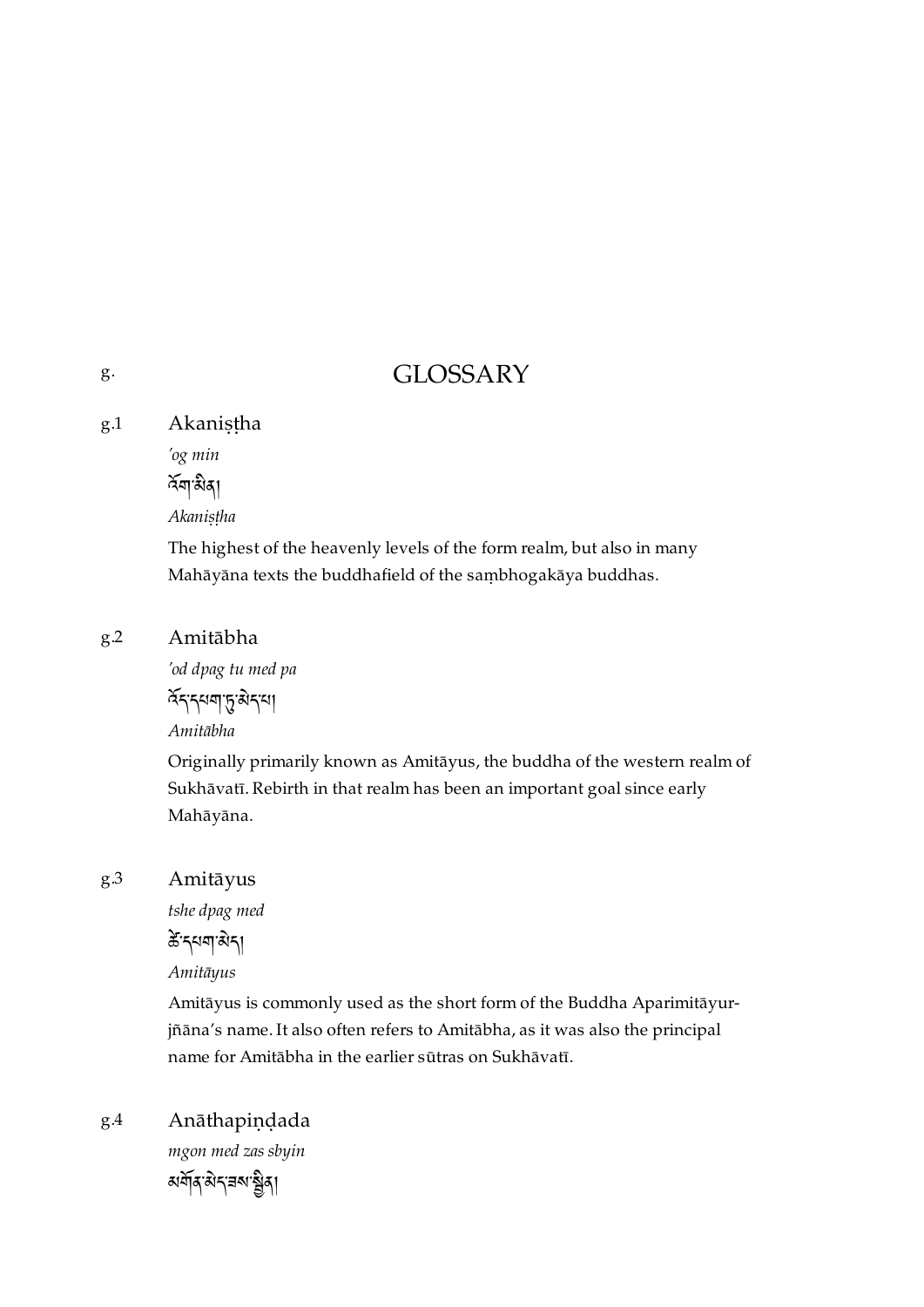### *Anāthapiṇḍada*

A wealthy merchant in the town of Śrāvastī, who became a patron of the Buddha Śākyamuni. He bought Prince Jeta's Park, the Jetavana, to be the Buddha's first monastery, a place where the monks could stay during the monsoon. Although his Sanskrit name is Anāthapiṇḍada, he is better known in the West by the alternative form Anāthapindika that is predominant in the Pāli canon. Both mean "the one who gives food to the destitute."

### <span id="page-48-0"></span>Aparimitaguṇasaṃcaya [g.5](#page-48-0)

*yon tan dpag tu med pa sogs pa*

ৰ্ধ্যবদ্দব্দস্থান্ত্ৰীন্দৰ্শ মাৰামা

*Aparimitaguṇasaṃcaya*

The buddha realm of Aparimitāyus, located in the upward direction from our world. The name means "Accumulation of Immeasurable Qualities."

### <span id="page-48-1"></span>Aparimitāyurjñāna [g.6](#page-48-1)

*tshe dang ye shes dpag tu med pa*

कें दरव्ये जेरा दगवा कुरु देन

*Aparimitāyurjñāna*

"The One Who Has Immeasurable Longevity and Wisdom." The middle length version of this buddha's name, which is also the form in the title of the sūtra. For more details on this buddha, see  $i.9$ .

### <span id="page-48-2"></span>Aparimitāyurjñānasuviniścitatejorāja [g.7](#page-48-2)

*tshe dang ye shes dpag tu med pa shin tu rnam par gdon mi za ba'i rgyal po* · *tshe dang ye shes dpag tu med pa shin tu rnam par nges pa'i gzi brjid kyi rgyal po* के दन्त्ये जेब राजना हु से दन्त्य जेब हु इस या या दिन्ध्य स्वयं कुत्र स्

<sup>ِ</sup> के द्रव्ये वेब दयवाँ हु अेदय वैदाँ द्वियाय दर्देब यदिवज्ञि चहे हुए कुपाया

*Aparimitāyurjñānasuviniścitatejorāja*

"The Blazing King Who Is Completely Certain of Immeasurable Longevity and Wisdom." The full version of Aparimitāyurjñāna's name. For more details on this buddha, see [i.9](#page-9-5).

<span id="page-48-3"></span>Aparimitāyus *tshe dpag tu med pa* [g.8](#page-48-3)

केन्द्रया पुरुषेदया *Aparimitāyus*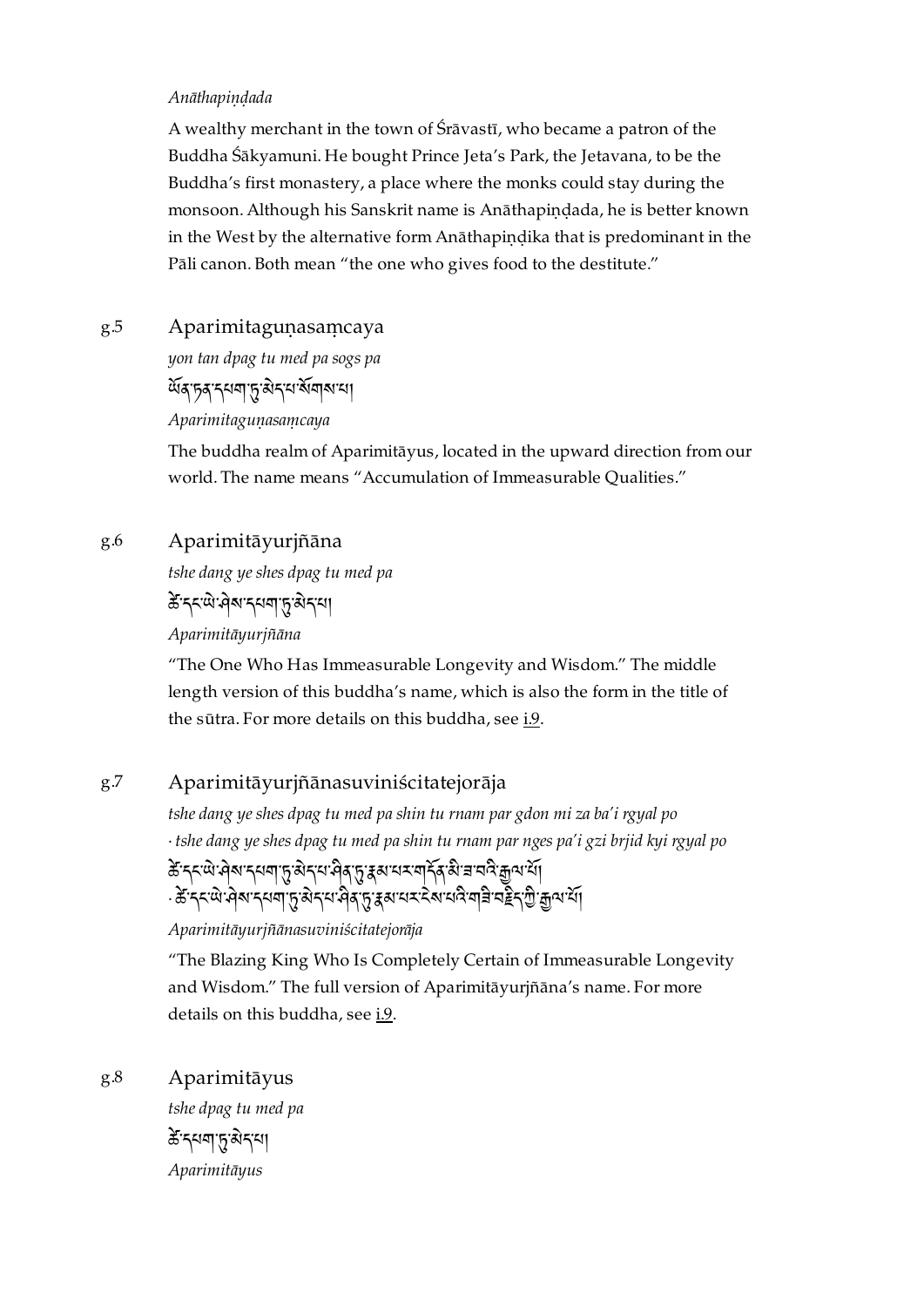"The One Who Has Immeasurable Longevity." The shortest form of Aparimitāyurjñāna's name. For more details on this buddha, see [i.9](#page-9-5).

#### <span id="page-49-0"></span>Arhat [g.9](#page-49-0)

*dgra bcom pa*

নহ্ম নৰ্ষৰা না

*arhat*

Used both as an epithet of the Buddha and as the final accomplishment of the Śrāvakayāna.

<span id="page-49-1"></span>[g.10](#page-49-1)

*lha ma yin*

Asura

ন্থ্ৰস্মস্মীৰ্

*asura*

One of the six classes of sentient beings. The asuras are engendered and dominated by envy, ambition, and hostility and are described as being incessantly embroiled in disputes with the gods (deva). They are frequently portrayed in brahmanical mythology as having a disruptive effect on cosmological and social harmony.

### <span id="page-49-2"></span>Bhagavān [g.11](#page-49-2)

*bcom ldan 'das*

བམ་ན་འདས།

*bhagavān*

"One who has bhaga," which has many diverse meanings including good fortune, happiness, and majesty. In the Buddhist context, it means one who has the good fortune of attaining enlightenment.

<span id="page-49-3"></span>Bhikṣu [g.12](#page-49-3)

> *dge slong* ད་ང་། *bhikṣu* Fully ordained buddhist monk.

### <span id="page-49-4"></span>Bodhisattva [g.13](#page-49-4)

*byang chub sems dpa'* ང་བ་མས་དཔའ།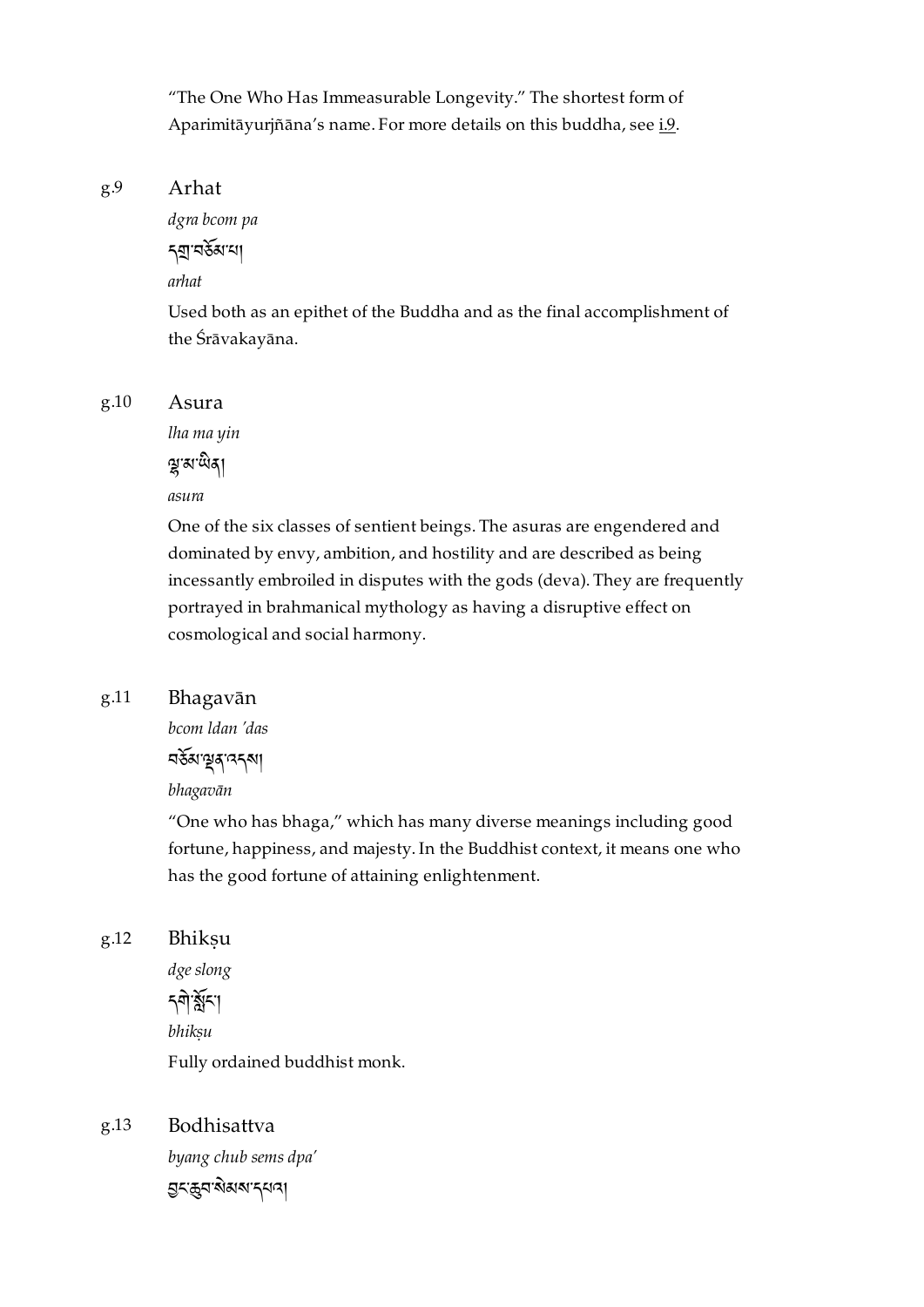### *bodhisattva*

A person who is dedicated not merely to attaining liberation through attaining the state of an arhat, but to becoming a buddha. The designation was created through the Sanskritization of the Middle Indic *bodhisatto*, the Sanskrit equivalent of which might actually have been *bodhisakta,* "one who is fixed on enlightenment."

#### <span id="page-50-0"></span>Deva [g.14](#page-50-0)

*lha*

# །

*deva*

One of the five or six classes of sentient beings, specifically engendered and dominated by exaltation, indulgence, and pride. According to Buddhist cosmology, the gods are said to exist in many levels of celestial or divine realms, higher than that of the human realm, within in the desire realm, in the form realm, and in the formless realm.

#### <span id="page-50-1"></span>Dhāraṇī [g.15](#page-50-1)

*gzungs*

নাৱনমা

*dhāraṇī*

The power of mental retention or a powerful recitation that is a precursor of mantras and is usually in the form of intelligible sentences or phrases said to hold the essence of teaching or meaning.

#### <span id="page-50-2"></span>Dharma discourse [g.16](#page-50-2)

*chos kyi rnam grangs*

## **ৰ্ক্ৰম'শ্ৰী** ব্লুৱখ যাৰ বিষয়

### *dharmaparyāya*

The word *paryāya* regularly has the sense of "method," "procedure,"

"approach," but here it is simply "Dharma teaching," "Dharma discourse," or more literally, "approach to the Dharma." The Chinese *fa men* (lit. "door to the Dharma") conveys the sense of "access/approach" and by extension,

"teaching." The Tibetan *rnam grangs* easily misleads people into thinking that this has something to do with "enumeration."

### <span id="page-50-3"></span>Dharmabhāṇaka [g.17](#page-50-3)

*chos smra ba*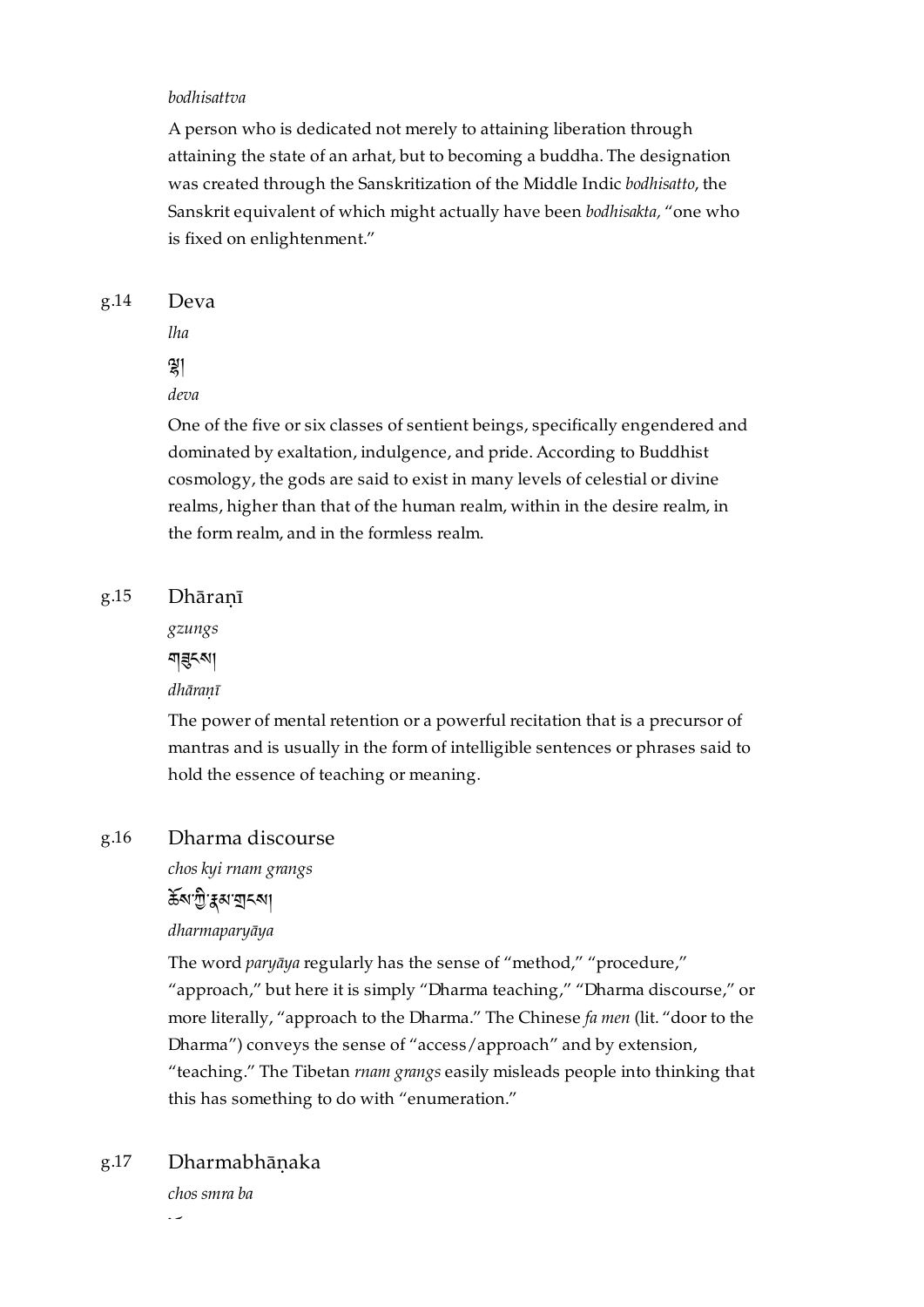# ৰ্ক্ৰমান্বা

### *dharmabhāṇaka*

In early Buddhism a section of the saṅgha would be *bhāṇakas*, who, particularly before the teachings were written down and were transmitted solely orally, were the key factor in the preservation of the teachings. Various groups of bhāṇakas specialized in memorizing and reciting a certain set of sūtras or vinaya.

### <span id="page-51-0"></span>Diligence [g.18](#page-51-0)

*brtson 'grus* নৰ্স্কুৰ মুৰা *vīrya*

One of the six perfections. Perseverance and enthusiasm for virtue.

### <span id="page-51-1"></span>Five karmas that have immediate result at death [g.19](#page-51-1)

*mtshams med pa lnga*

མཚམས་ད་པ་།

*pañcānantaryāṇi karmāṇi*

Literally, "without an interval," meaning that the results of these actions is rebirth in hell at the very instant of death. The five are: killing one's mother, killing one's father, killing an arhat, dividing the saṅgha, or wounding a buddha so that he bleeds.

### <span id="page-51-2"></span>Four Mahārājas [g.20](#page-51-2)

*rgyal po chen po bzhi*

ক্ৰুন্মাৰ্শ্বিকৰ্শ্বাৰী

*caturmahārāja*

Four deities on the base of Mount Meru, each one the guardian of his direction: Vaiśravaṇa in the north; Dhṛtarāṣṭra in the east; Virūpākṣa in the west; and Virūḍhaka in the south.

### <span id="page-51-3"></span>Gandharva [g.21](#page-51-3)

*dri za* ী∃া

*gandharva*

A race of deities who are renowned to be great musicians and gain their nutrition through smells.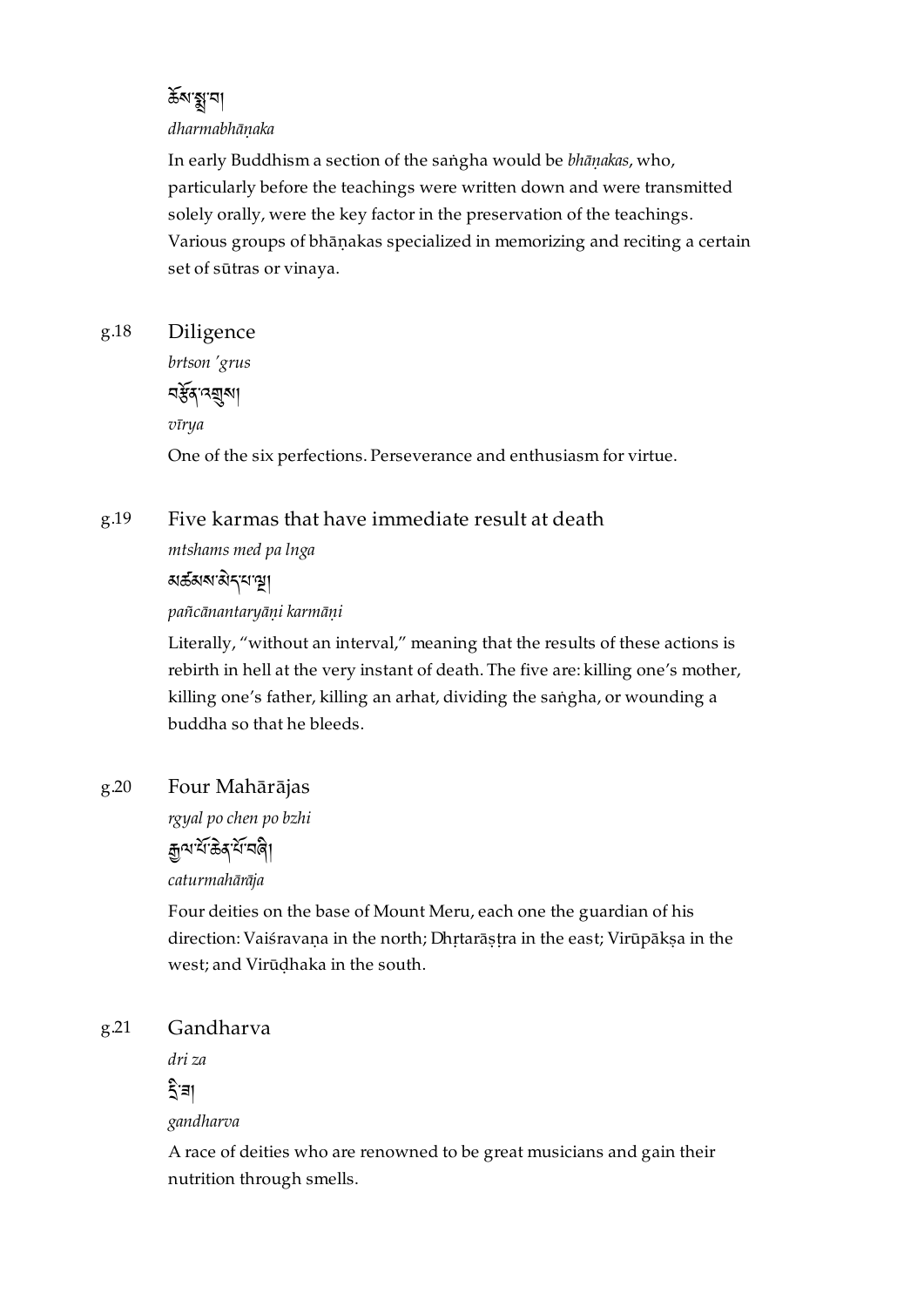<span id="page-52-0"></span>Generosity [g.22](#page-52-0)

*sbyin pa*

ষ্ট্ৰৰ'শ *dāna*

The first of the six perfections.

### <span id="page-52-1"></span>Good conduct [g.23](#page-52-1)

*tshul khrims*

ৰ্দ্ৰ্ম দ্বিৰুষা

*śīla*

The second of the six perfections. Morally virtuous or disciplined conduct and the abandonment of morally undisciplined conduct of body, speech, and mind. Also commonly called discipline and ethical conduct.

### <span id="page-52-2"></span>Great oceans [g.24](#page-52-2)

*rgya mtsho chen po*

# *ৰু* অৰ্ক্ট ক্ৰিব শ্ৰ

*mahāsamudrā*

In Buddhist cosmology, the four oceans in between the four continents that are at the cardinal points of the flat disc of the world, with the gigantic Mount Sumeru in its center.

### <span id="page-52-3"></span>Jambudvīpa [g.25](#page-52-3)

*'dzam bu'i gling*



### *Jambudvīpa*

The name of the southern continent in Buddhist cosmology, which can mean the known world of humans or, more specifically, the Indian subcontinent. In the *Karaṇḍavyūha Sūtra*, Sri Lanka is described as being separate from Jambudvīpa. A gigantic miraculous rose-apple tree at the source of the great Indian rivers is said to give the continent its name.

<span id="page-52-4"></span>Jetavana *dze ta'i tshal* [g.26](#page-52-4)

ਣੋਂ 59 ਛੱਕ। *Jetavana*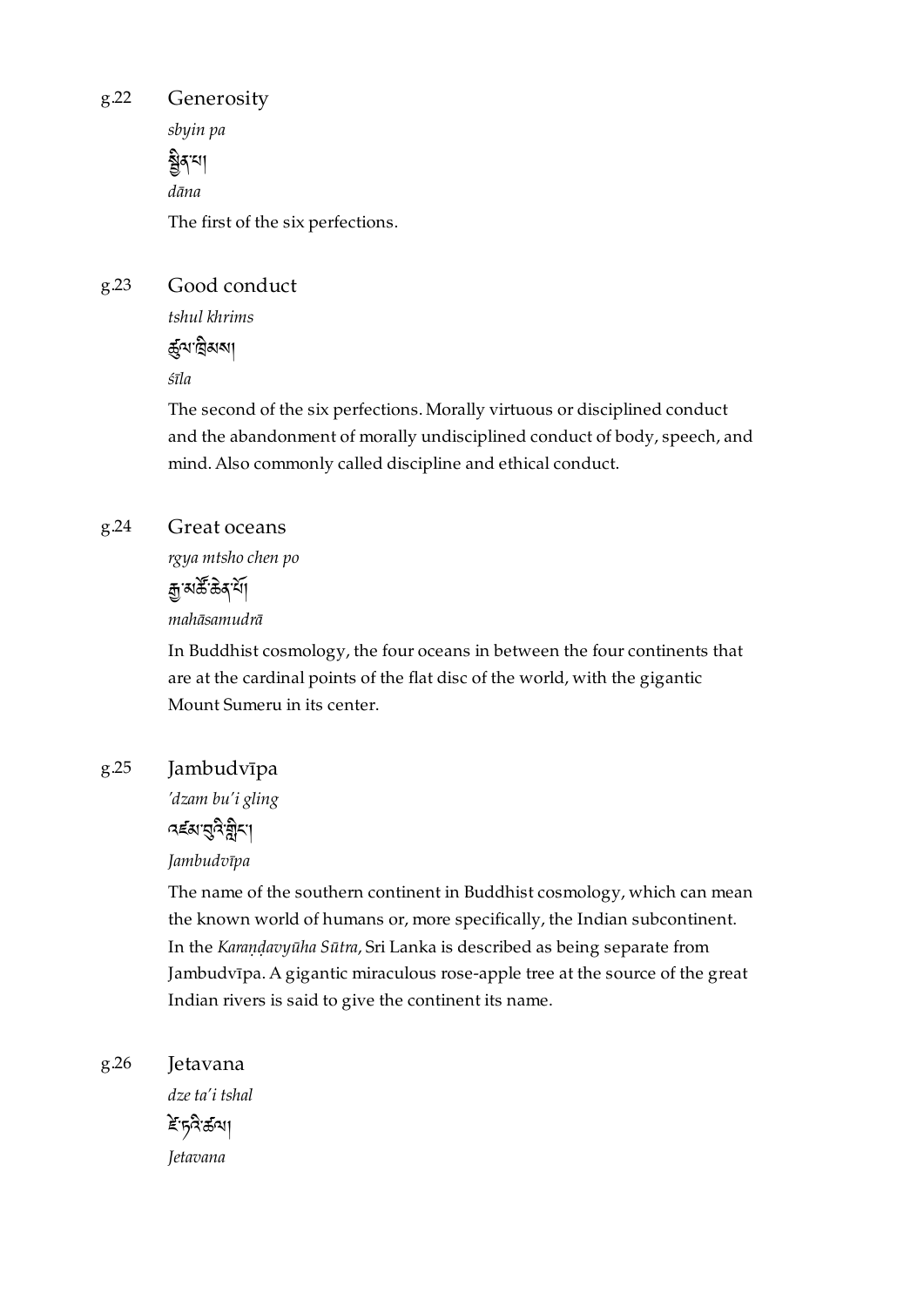A park in Śrāvastī, the capital of the kingdom of Kośala. It was owned by Prince Jeta, and Anāthapiṇḍada bought it at a great price from him to offer to the Buddha as a place where the monks could be housed during the monsoon period, thus creating the first Buddhist monastery.

### <span id="page-53-0"></span>Jonang Lotsāwa Lodrö Pal [g.27](#page-53-0)

*jo nang lo tsA ba blo gros dpal* ইন্দ্ৰ মন্ত্ৰ মন্ত্ৰ মন্ত্ৰ মন্ত্ৰ

A great fourteenth century (1299–1354) Jonangpa scholar of Sanskrit and translator, student of Dolpopa, who had earlier studied at Sangphu and Sakya. He is best known for his revised translations, made with Sabzang Mati Paṇchen, of the *Kālacakratantra* and *Vimalaprabhā*.

### <span id="page-53-1"></span>Kanakamuni [g.28](#page-53-1)

—

*gser thub*

নাৰীমধ্ৰমা

*Kanakamuni*

The fifth of the seven buddhas, with Śākyamuni as the seventh. The second buddha in this Bhadraka eon that we are in. In the *White Lotus of Compassion Sūtra*, Buddha Ratnagarbha specifically prophesies that the third of Ratnagarbha's thousand vedapāṭhaka pupils will be this buddha. He also earlier prophesies that his fifteenth brother will be a buddha who has that name.

### <span id="page-53-2"></span>Kārṣāpaṇa [g.29](#page-53-2)

*kAr ShA pa Na*

 $\pi$ ར་<mark>ལ</mark>་ར་ན་ར་

*kārṣāpaṇa*

A coin that varied in value according as to whether it was made of gold, silver, or copper. It is presumably the latter, lower-value one that is being referred to here.

<span id="page-53-3"></span>Kāśyapa *'od srung* ৰ্বন্মুনা *Kāśyapa* [g.30](#page-53-3)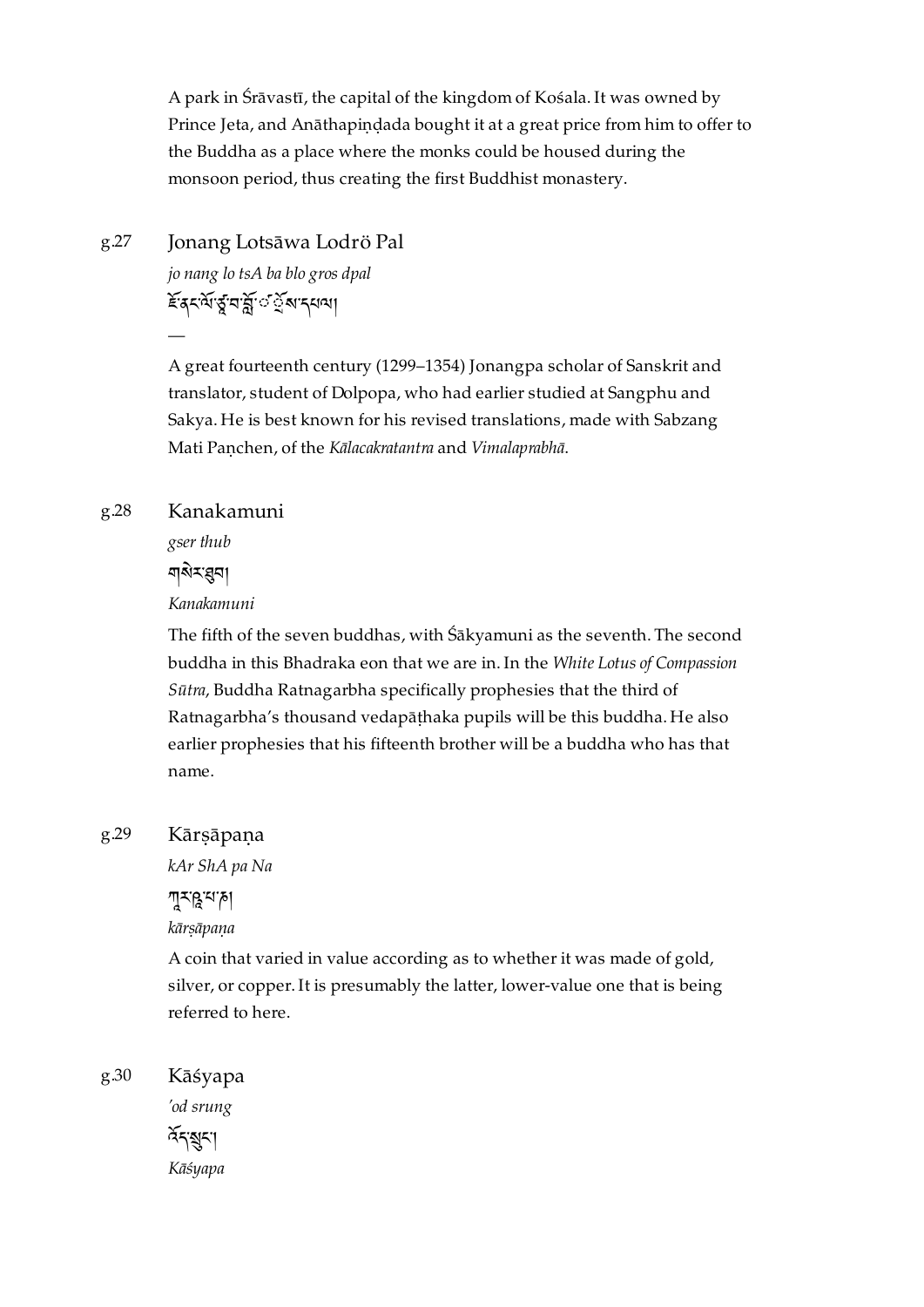The sixth of the seven buddhas, with Śākyamuni as the seventh. The third buddha in this Bhadraka eon.

### <span id="page-54-0"></span>Krakucchanda [g.31](#page-54-0)

*log par dad sel* · *'khor ba 'jig* ন্মৰাৰ্মসম্বৰ্ষৰা স্মৰ্মৰাৰ্দ্ধৰা *Krakucchanda* · *Krakutsanda*

The fourth of the seven buddhas, with Śākyamuni as the seventh. Also, the first of the buddhas in this Bhadraka eon, with Śākyamuni as the fourth. The name is a Sanskritization of the Middle Indic name Kakusaṃdha, and is therefore an example of hybrid Sanskrit. It is also found in a semi-Sanskritized form: Krakutsanda. The ninth-century *Mahāvyutpatti* Sanskrit-Tibetan dictionary lists Kakutsunda as the Sanskrit for *'khor ba 'jig,* but has a separate entry *log par dad sel* for Krakucchanda, though later, as in this sūtra, Krakucchanda became translated as *'khor ba 'jig*.

### <span id="page-54-1"></span>Kunga Lekrin [g.32](#page-54-1)

*kun dga' legs rin* **ग़ाद** दबाद खेबाब देता —

A fifteenth century Sakya scholar, nephew of Ngorchen Kunga Zangpo.

### <span id="page-54-2"></span>Kunpang Chödrak Palzang [g.33](#page-54-2)

*kun spangs chos grags dpal bzang* গ্রুগ্মেৎমার্ক্রমাত্রাব্রামাণ্ড্রামাণ্ড

A great fourteenth century Jonangpa scholar, practitioner, and translator (1283–1363), who had earlier studied at Sakya, with Butön at Zhalu, and with Tharpa Lotsāwa at Sangphu, before becoming the first major disciple of Dolpopa.

<span id="page-54-3"></span>Mahāsattva [g.34](#page-54-3)

—

*sems dpa' chen po* <u> <sup>ষ্ণীৱাৰ প্ৰবাসী</u></u></sup> *mahāsattva*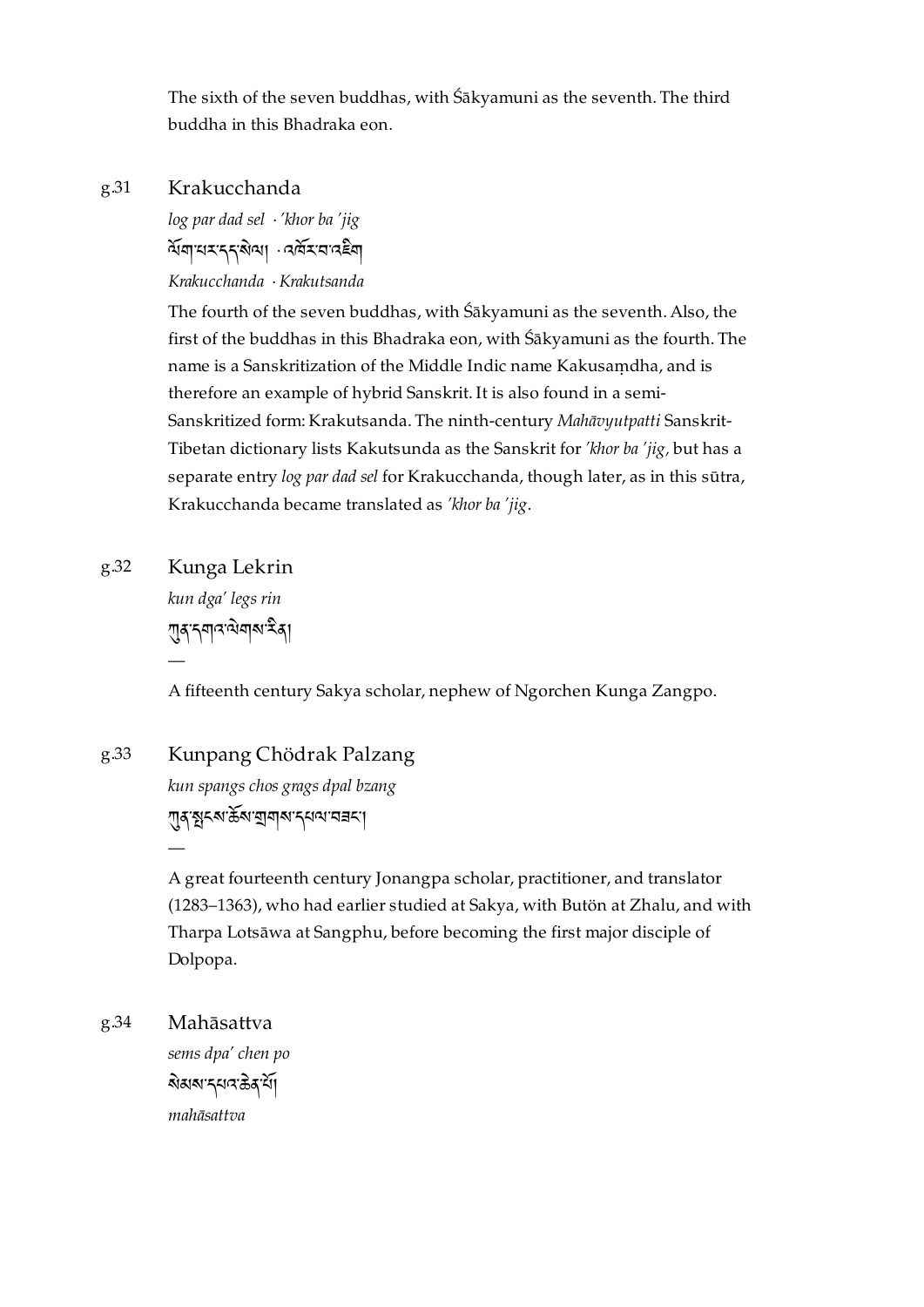An epithet for an accomplished bodhisattva. *The White Lotus of Compassion Sūtra* goes further and says only those praying to attain buddhahood in an impure realm during a *kaliyuga* deserve the title, even though the early part of the sūtra uses it for all accomplished bodhisattvas.

#### <span id="page-55-0"></span>Mañjuśrī [g.35](#page-55-0)

*'jam dpal* འཇམ་དཔལ། *Mañjuśrī* See "Mañjuśrī Kumārabhūta."

### <span id="page-55-1"></span>Mañjuśrī Kumārabhūta [g.36](#page-55-1)

*'jam dpal gzhon nur gyur pa* འཇམ་དཔལ་གན་ར་ར་པ། *Mañjuśrī Kumārabhūta*

Evolved from the gandharva Pañcaśikha in early Buddhism, which remains one of Mañjuśrī's alternate names. Pañcaśikha was a gandharva who lived on a five-peaked mountain, and who brought the Buddha information on what was occuring in the paradises. Mañjuśrī is the first prominent bodhisattva after Maitreya in the early Mahāyāna sūtras, where he is known as Mañjughosa ("Having a Beautiful Voice"). He came to embody wisdom, and became one of the eight great bodhisattvas. In the early tantras he was the lord of one of the three buddha families. In the Sanskrit version of the sūtra, Kumārabhūta is a separate word rather than a compound with his proper name. This means that it could be the second of his names, and it is glossed as meaning "always young." Alternatively it could be treated simply as an adjective, as in "the youth Manjuśrī."

<span id="page-55-2"></span>[g.37](#page-55-2)

*bdud*

Māra

ন্ত্ৰ

*Māra*

Said to be the principal deity in Paranirmitavaśavartin, the highest paradise in the desire realm, and also portrayed as attempting to prevent the Buddha's enlightenment. In early soteriological Indian religions, the principal deity in saṃsāra, such as Indra, would attempt to prevent anyone's realization that would lead to such a liberation. The name Māra, literally "death," is also used as an impersonal term for the factors that keep beings in samsara.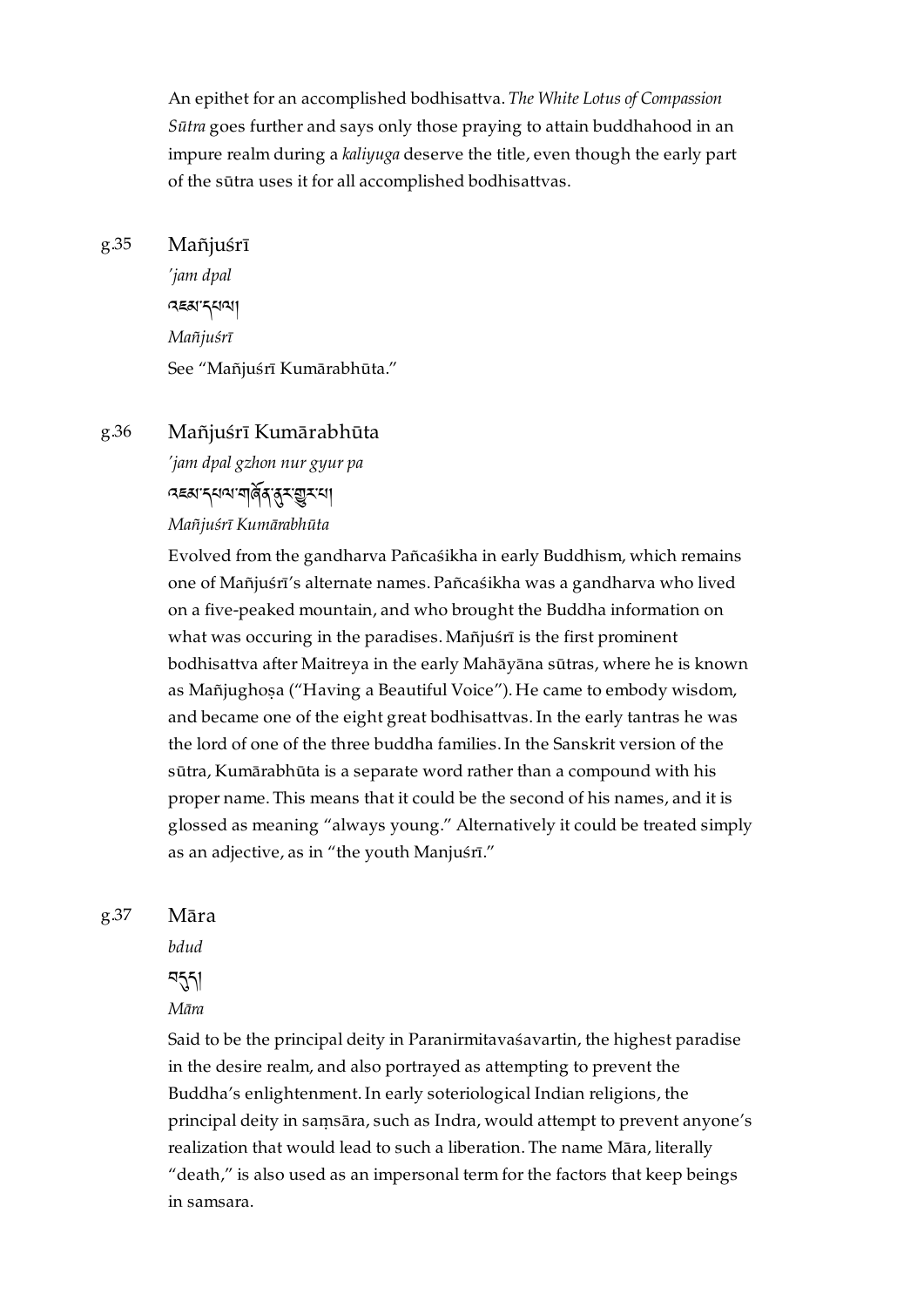### <span id="page-56-0"></span>Māra's gods [g.38](#page-56-0)

*bdud kyi ris kyi lha*

<u>ব্দুদৃ</u>ষ্ট হৰাত্মীজী *mārakāyika*

Deities in the Paranirmitavaśavartin paradise in which Māra is the principal deity. They attempt to prevent anyone from attaining liberation from saṃsāra. This is distinct from the four personifications of obstacles to enlightenment: Devaputra-māra (*lha'i bu'i bdud*), the Divine Māra, which is the distraction of pleasures; Mṛtyumāra (*'chi bdag gi bdud*), the Māra of Death; Skandhamāra (*phung po'i bdud*), the Māra of the Aggregates, which is the body; and Kleśamāra (*nyon mongs pa'i bdud*), the Māra of the Afflictions.

### <span id="page-56-1"></span>Meditation [g.39](#page-56-1)

*bsam gtan* བསམ་གཏན། *dhyāna*

The fifth of the six perfections. Generally one of the synonyms for meditation, referring to a state of mental stability. The specific four concentrations are four successively subtler states of meditation that are said to lead to rebirth into the corresponding four levels of the form realm.

<span id="page-56-2"></span>Minling Terchen [g.40](#page-56-2)

*smin gling gter chen*

ষ্ট্ৰিব'ন্নীম'ক্ৰিবা —

—

Gyurme Dorje (*'gyur med rdo rje*), the first throneholder of Mindroling (*smin grol gling*), also known as Terdak Lingpa (*gter bdag gling pa*), a great scholar, author, and discoverer of spiritual treasures (1646–1714).

<span id="page-56-3"></span>Ngawang Kunga Sönam *a myes zhabs ngag dbang kun dga' bsod nams* জান্ত্ৰীষ্মাৰ্ঘৰ্ষ্মমান্দ্ৰণ্য বিদ্যালয় কৰিব কৰে। [g.41](#page-56-3)

> The 27th Sakya throneholder (1597–1659), an accomplished scholar, author, and diplomat.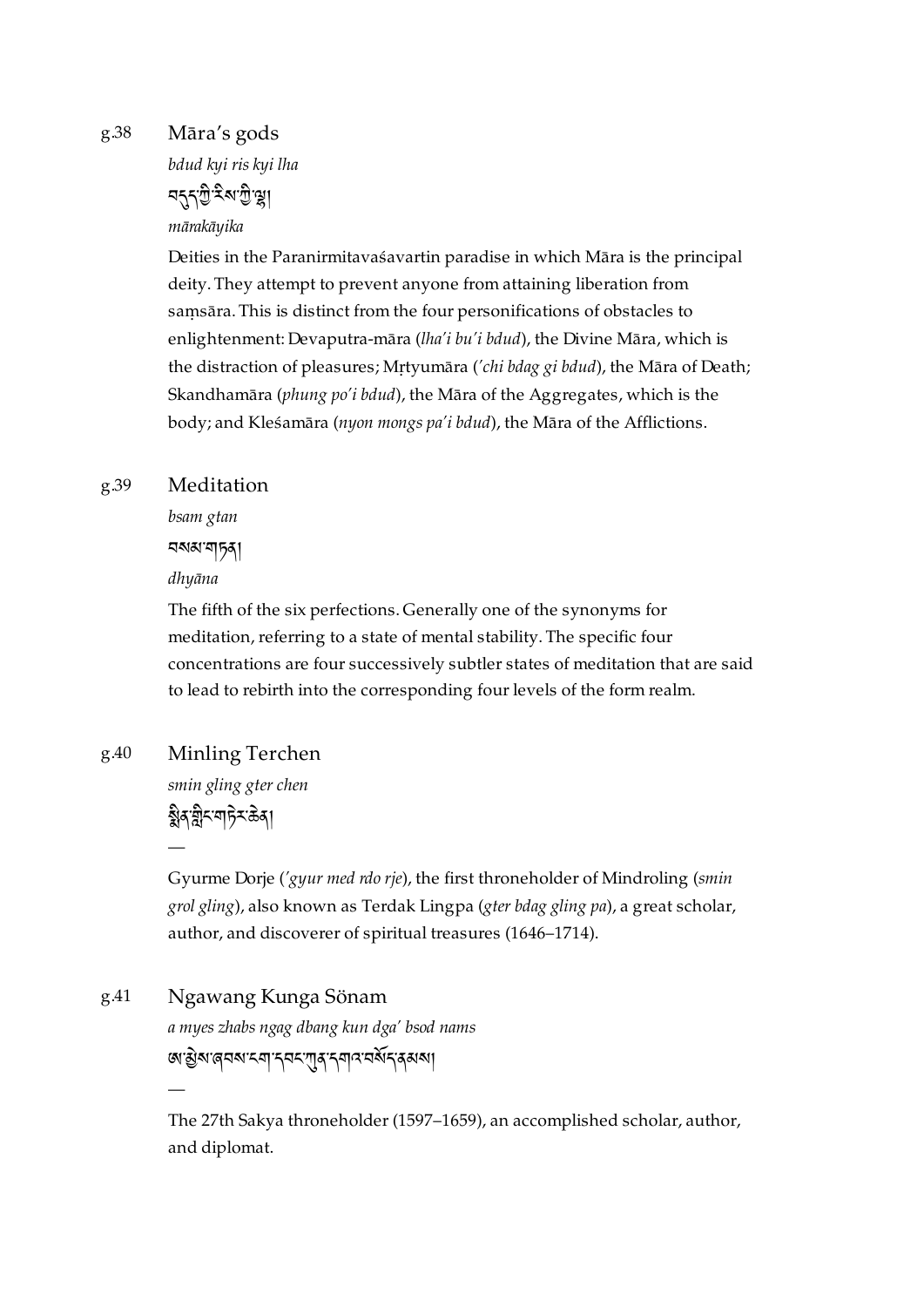<span id="page-57-0"></span>Ngorchen Kunga Zangpo [g.42](#page-57-0)

*ngor chen kun dga' bzang po*

ར་ན་ན་དགའ་བཟང་།

—

A great Sakya scholar and prolific author (1382–1456), founder of the Ngor tradition and the monastery of Ngor Ewam Chöden.

<span id="page-57-1"></span>

| g.43 | Pandita                                           |
|------|---------------------------------------------------|
|      | mkhas pa                                          |
|      | মানম'মা                                           |
|      | pandita                                           |
|      | An official title for a learned scholar in India. |
|      |                                                   |

### <span id="page-57-2"></span>Patience [g.44](#page-57-2)

*bzod pa*

নৰ্ষ্ণখা

*kṣānti*

The third of the six perfections. As such it can be classified into three modes: the capacity to tolerate abuse from sentient beings, to tolerate the hardships of the path to buddhahood, and to tolerate the profound nature of ultimate reality.

### <span id="page-57-3"></span>Patsap Nyima Drak [g.45](#page-57-3)

*pa tshab nyi ma grags* ধাৰ্ক্ৰবাণ্ট্ৰমান্থাৰ্মা

A Tibetan translator, particularly known for translating important Mādhyamika texts, circa 1055–1145.

### <span id="page-57-4"></span>Perfection [g.46](#page-57-4)

—

*pha rol tu phyin pa*

ধর্শ্মস্ত্রীর্মা

*pāramitā*

The six perfections of generosity, conduct, patience, diligence, meditation, and wisdom.

### <span id="page-57-5"></span>Perfectly awakened buddha [g.47](#page-57-5)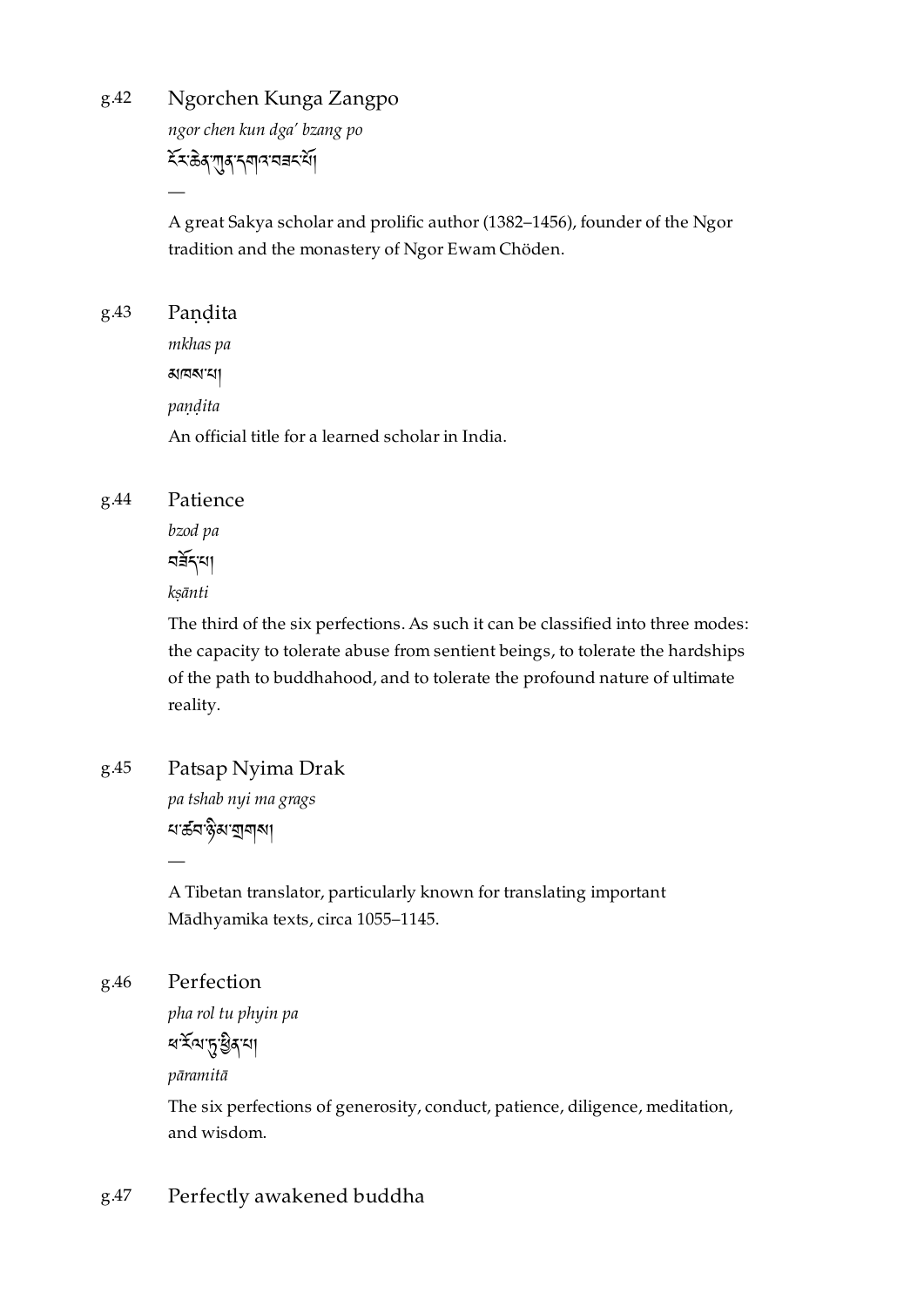*yang dag par rdzogs pa'i sangs rgyas* <u> ਘਟ 5বা নহাইবাৰ নামুখে অবস্থা</u> *samyaksaṃbuddha* A buddha who teaches the Dharma, as opposed to a pratyekabuddha.

<span id="page-58-0"></span>Rāksasa *srin po* <u>ম্বিক্</u>ৰয়া [g.48](#page-58-0)

*rākṣasa*

A race of ugly, evil-natured supernatural beings with a yearning for human flesh.

### <span id="page-58-1"></span>Ralpachen [g.49](#page-58-1)

—

*khri ral pa can* ন্নিখ্যমন্তবা

Considered to be the third great Dharma king of Tibet, he was the grandson of Trisong Detsen and reigned from 815 to 838 or 841. His reign saw the expansion of Tibet's political dominion to its greatest extent, and a significant continuation of the "early period" of imperially sponsored text translation, the end of which is traditionally marked by the end of his reign.

### <span id="page-58-2"></span>Sabzang Mati Paṇchen [g.50](#page-58-2)

*sa bzang ma ti paN chen blo gros rgyal mtshan* <u>য়ৼয়ৼ৸ড়ড়ঀৼৗ৻৸ড়ড়৸ড়৸ড়</u>

A great fourteenth century (1294–1376) Jonangpa scholar and translator, student of Dolpopa, who had earlier studied at Nyetang, Ralung, Sakya, and Zhalu. He is best known for his revised translations, made with Jonang Lotsāwa Lodrö Pal, of the *Kālacakratantra* and *Vimalaprabhā*.

### <span id="page-58-3"></span>Śākyamuni [g.51](#page-58-3)

—

*shAkya thub pa* ণ্মুম্বন'না *Śākyamuni*

The name of the buddha of our era, the fourth buddha of this Bhadraka eon.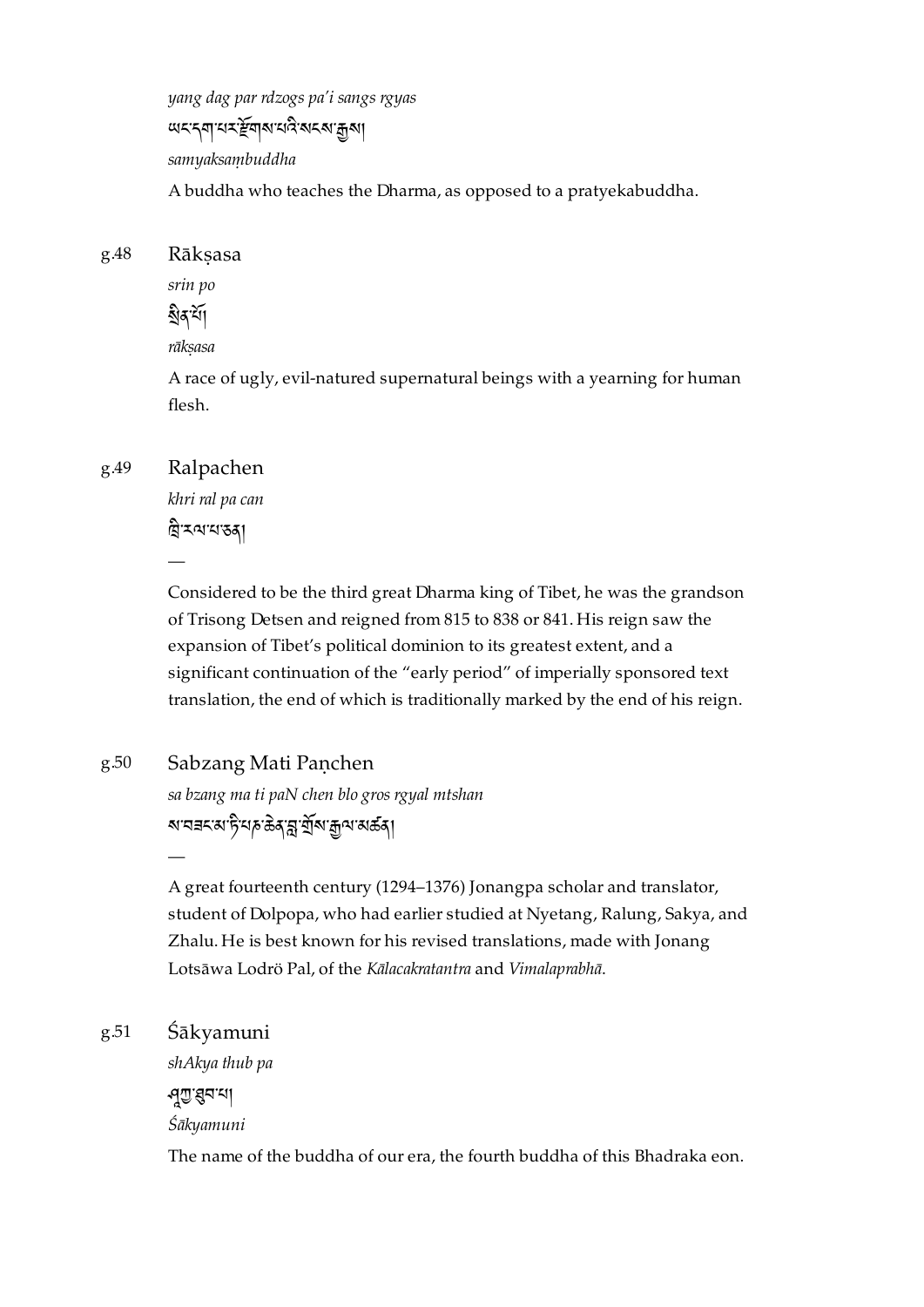<span id="page-59-0"></span>Saṅgha [g.52](#page-59-0)

> *dge 'dun* **নশী** দ্বর্

*saṅgha*

The community of followers of the Buddha's teachings, particularly the monastics.

#### <span id="page-59-1"></span>Seven jewels [g.53](#page-59-1)

*rin po che sna bdun*

ষ্ট্রস্ম মন্ত্র

*saptaratna*

When associated with the seven heavenly bodies, and therefore the seven days of the week, they are:ruby for the sun; moonstone or pearl for the moon; coral for Mars; emerald for Mercury; yellow sapphire for Jupiter; diamond for Venus; and blue sapphire for Saturn. There are variant lists that are not associated with the heavenly bodies but, retaining the number seven, include gold, silver, and so on.

### <span id="page-59-2"></span>Śikhin [g.54](#page-59-2)

*gtsug tor can* নাৰ্ত্ত্ৰশাৰ্ট মতৰা *Śikhin*

In early Buddhism, the second of the seven buddhas, with Śākyamuni as the seventh. The first three buddhas—Vipaśyin, Śikhin, and Viśvabhu—are in an earlier eon than the Bhadraka eon, and therefore Śākyamuni is more commonly referred to as the fourth buddha.

#### <span id="page-59-3"></span>Śrāvastī [g.55](#page-59-3)

*mnyan du yod pa*

མཉན་་ད་པ།

*Śrāvastī*

The capital of the kingdom of Kośala, where the Buddha spent many monsoon retreats.

<span id="page-59-4"></span>[g.56](#page-59-4)

*mchod rten* མད་ན།

Stūpa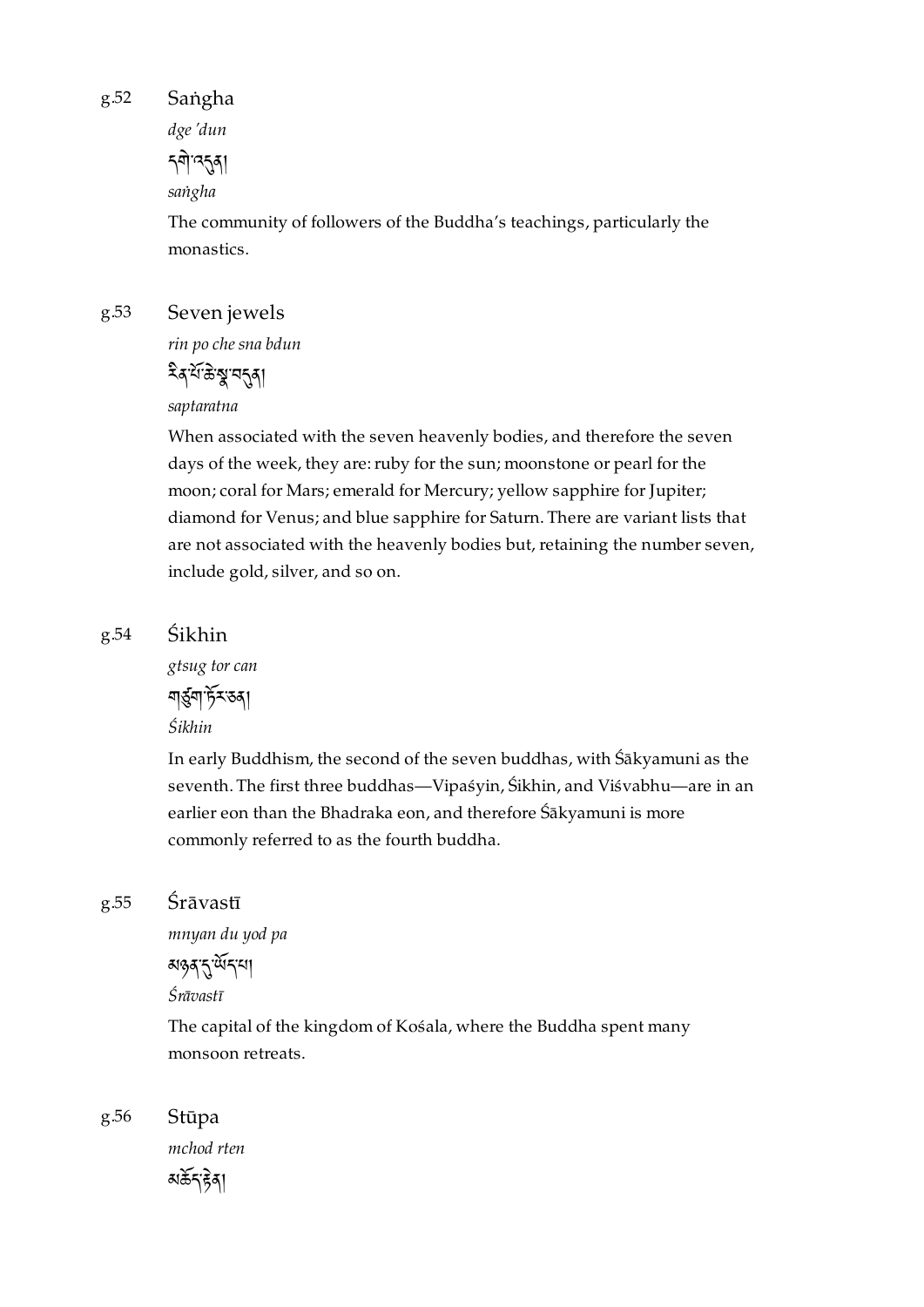### *caitya*

Reliquary for the remains of a buddha or enlightened master.

#### <span id="page-60-0"></span>Sukhāvatī [g.57](#page-60-0)

*bde ba can*

བ་བ་ཅན།

*Sukhāvatī*

The realm of Buddha Amitāyus, more commonly known as Amitābha, as first described in the *Sukhāvatīvyūha Sūtra*.

#### <span id="page-60-1"></span>Sumeru [g.58](#page-60-1)

*ri rab*

হীময়।

### *Sumeru*

The mountain in the center of the disc of the world with the four continents around it.

<span id="page-60-2"></span>[g.59](#page-60-2)

# *mdo*

Sūtra

মর্শ

### *sūtra*

In Indian literature, originally an orally transmitted memorized text, often a series of central points in concentrated form, and hence, called a sūtra, which means "thread." In Buddhism, particularly with the lengthy Mahāyāna sutras, it came to mean any teaching of the Buddha, and later specifically those that were not part of the tantra tradition, even though a number of texts with the title of sūtra are classed as tantras. In the division of the Buddha's teachings into twelve kinds, sūtra then has the specific meaning of any prose passages within a sūtra, tantra, or vinaya text.

#### <span id="page-60-3"></span>Tāranātha [g.60](#page-60-3)

*tA ra nA tha*

# ་ར་་ཐ།

*Tāranātha*

The great Jonang master, 26th throneholder of the tradition (1575–1634).

#### <span id="page-60-4"></span>Tathāgata [g.61](#page-60-4)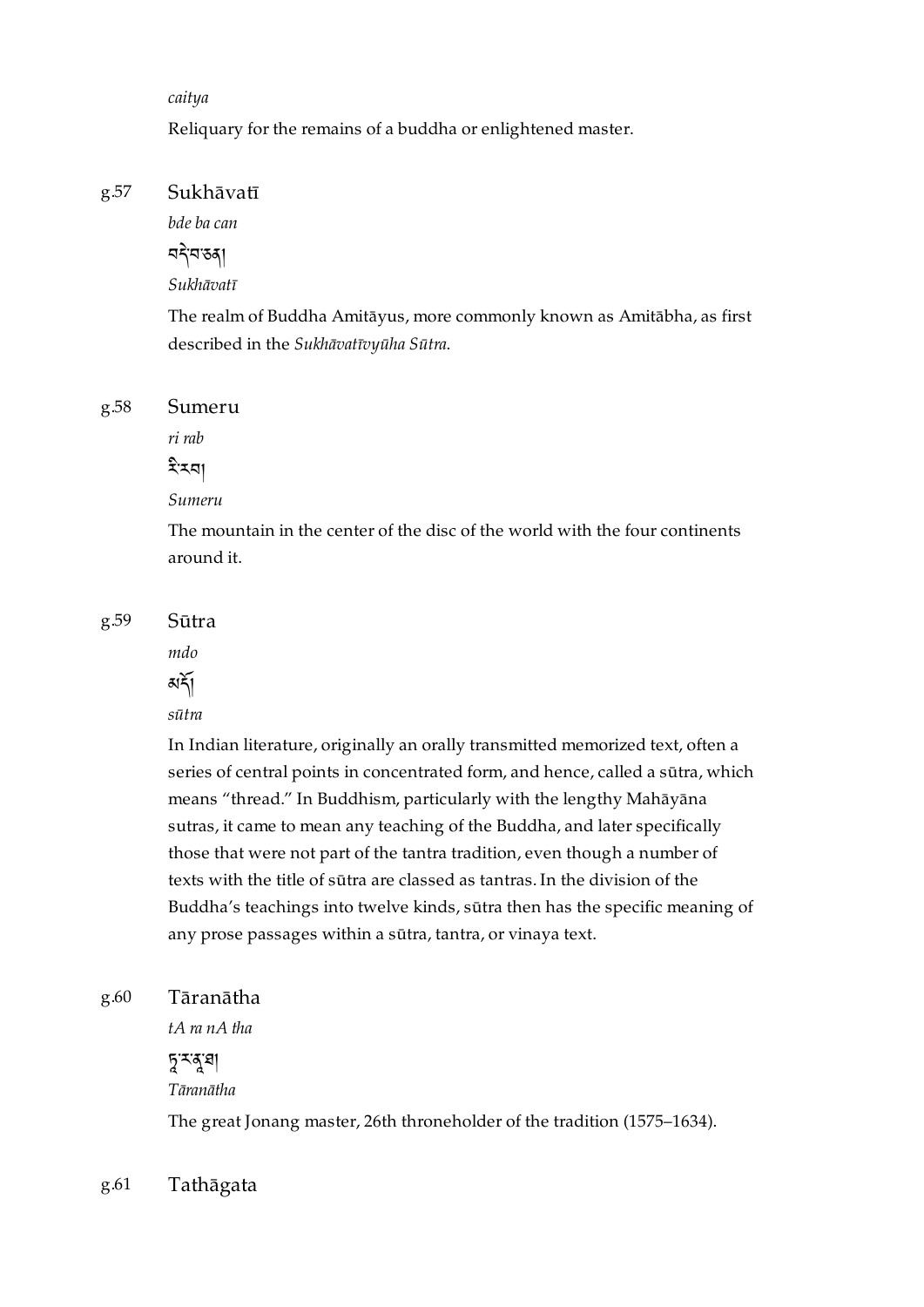*de bzhin gshegs pa* নিগুখনা বিদ্যালয় *tathāgata*

One of the Buddha's titles. "Gata," although literally meaning "gone," is a past-passive participle used to describe a state or condition of existence. Because the Buddha's state is inconceivable, he is called "the one who is thus."

<span id="page-61-0"></span>Ten royal sūtras [g.62](#page-61-0)

—

*rgyal po mdo bcu* ৰ্দ্ৰুত্ম যাঁ মৰ্ম্নৰা

This set of sūtras is so called either because they represent distillations of the most profound scriptures, or because according to traditional histories they were recommended to King Trisong Detsen for his daily practice by Guru Padmasambhava. These are: (1) *Bhadracaryāpraṇidhāna* (*bzang spyod smon lam*, (Toh 44-45a) in chapter 45 of the *Avataṃsaka*); for aspiration (*smon lam*), and described as vast (*rgya chen*). (2) *Vajravidāraṇādhāraṇī* (*rdo rje rnam 'joms*, Toh 750 [\(https://read.84000.co/translation/toh750.html\)\);](https://read.84000.co/translation/toh750.html) for ablution (*khrus*). (3) *Prajñāpāramitāhṛdaya* (*shes rab snying po*, Toh 21 and 531); for the view (*lta ba*), and described as profound (*zab mo*). (4) *Atyayajñāna* ('*da' ka ye shes*, Toh 122 [\(https://read.84000.co/translation/toh122.html\)\);](https://read.84000.co/translation/toh122.html) for cultivation (*sgom pa*) and described as of definitive meaning (*nges don*). (5) *bya ba ltung bshags* (part of *Vinayaviniścayopāliparipṛcchā*, Toh 68

[\(https://read.84000.co/translation/toh68.html#UT22084-043-005-94\)\)](https://read.84000.co/translation/toh68.html#UT22084-043-005-94); for purification of karmic obscurations (*las sgrib dag pa*). (6) *Aparimitāyurjñāna* (*tshe dang ye shes dpag tu med pa'i mdo*, Toh 674); for extending longevity (*tshe bsring*). (7) *gos sngon can gyi gzungs*, perhaps *Bhagavānnīlāmbaradharavajrapāṇitantra* (Toh 498 [\(https://read.84000.co/translation/toh498.html\)\)](https://read.84000.co/translation/toh498.html) but possibly another of the several texts on this form of Vajrapāṇi; for protection (*srung ba*). (8) *Uṣṇīṣasitātapatrā* (*gtsug tor gdugs dkar*, Toh 590, 591, and 592); for averting (*zlog pa*). (9) *Vasudhāra* (*nor rgyun ma*, Toh 663 and 664); for increasing resources (*longs spyod spel ba*). (10) *Ekākṣarīmātāprajñāpāramitā* (*sher phyin yi ge gcig ma*, Toh 23); for the essence (*snying po*).

### <span id="page-61-1"></span>Trichiliocosm [g.63](#page-61-1)

*stong gsum gyi stong chen po'i 'jig rten gyi khams* ষ্ঠুঁহ যাৰ্থম শ্ৰী ষ্টুঁহ ক্ৰিব বৰি বৰ্হমা দ্বৰ শ্ৰী দেখন। *trisāhasramahāsāhasralokadhātu*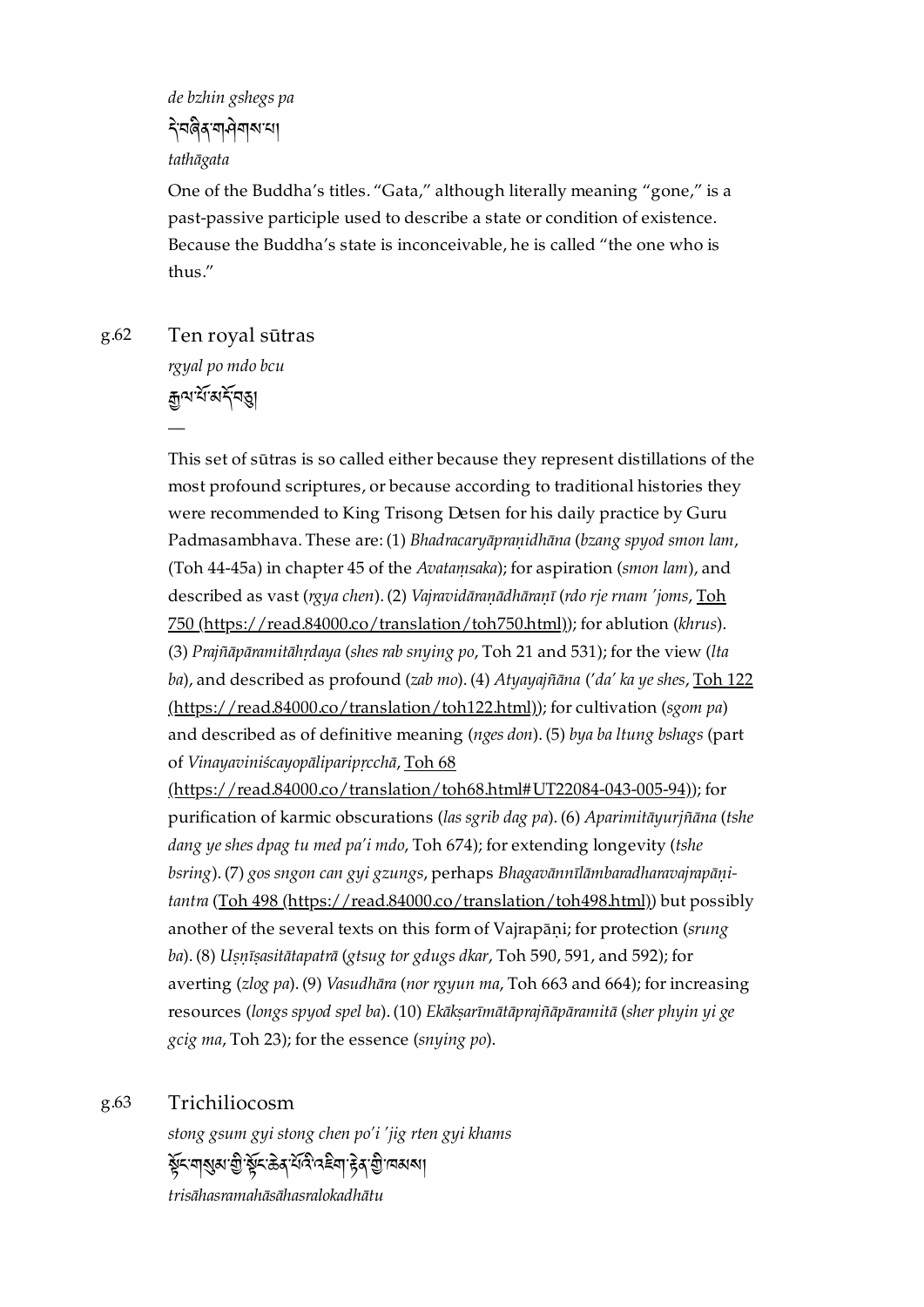A thousand groups of a thousand groups of a thousand four-continent worlds, which makes one universe that can be the field of activity of a buddha.

### <span id="page-62-0"></span>Trisong Detsen [g.64](#page-62-0)

*khri srong lde'u btsan*

ন্নি যুঁবস্থিত্বসৰ্তবা

—

Considered to be the second great Dharma king of Tibet, he is thought to have been born in 742, and to have reigned from 754 until his death in 797 or 799. It was during his reign that the "early period" of imperially sponsored text translation gathered momentum, as the Buddhist teachings gained widespread acceptance in Tibet.

#### <span id="page-62-1"></span>Unfortunate [g.65](#page-62-1)

*mi khom pa*

ৰ্ম্বাৰ্মৰা

*akṣaṇa*

The Sanskrit has its origins in the vocabulary of dice gambling, but in Buddhism refers to rebirths, human or otherwise, in which one will be unable to practice the Dharma. The Tibetan (also found as *mi khoms pa*) is based on the opposite of *khom*, *khoms* meaning leisure, opportunity, freedom. There is a list of eight unfortunate rebirths: as hell beings, pretas, animals, or long-living deities; in lands without the Dharma; with defective faculties; holding wrong views; and in a world where a buddha has not appeared.

### <span id="page-62-2"></span>Vipaśyin [g.66](#page-62-2)

*rnam par gzigs* མ་པར་གཟིགས།

*Vipaśyin*

In early Buddhism, the first of the seven buddhas, with Śākyamuni as the seventh. The first three buddhas —Vipaśyin, Śikhin, and Viśvabhu—are in an earlier eon than the Bhadraka eon, and therefore Śākyamuni is more commonly referred to as the fourth buddha.

<span id="page-62-3"></span>Viśvabhu [g.67](#page-62-3)

*thams cad skyob* ཐམས་ཅད་བ།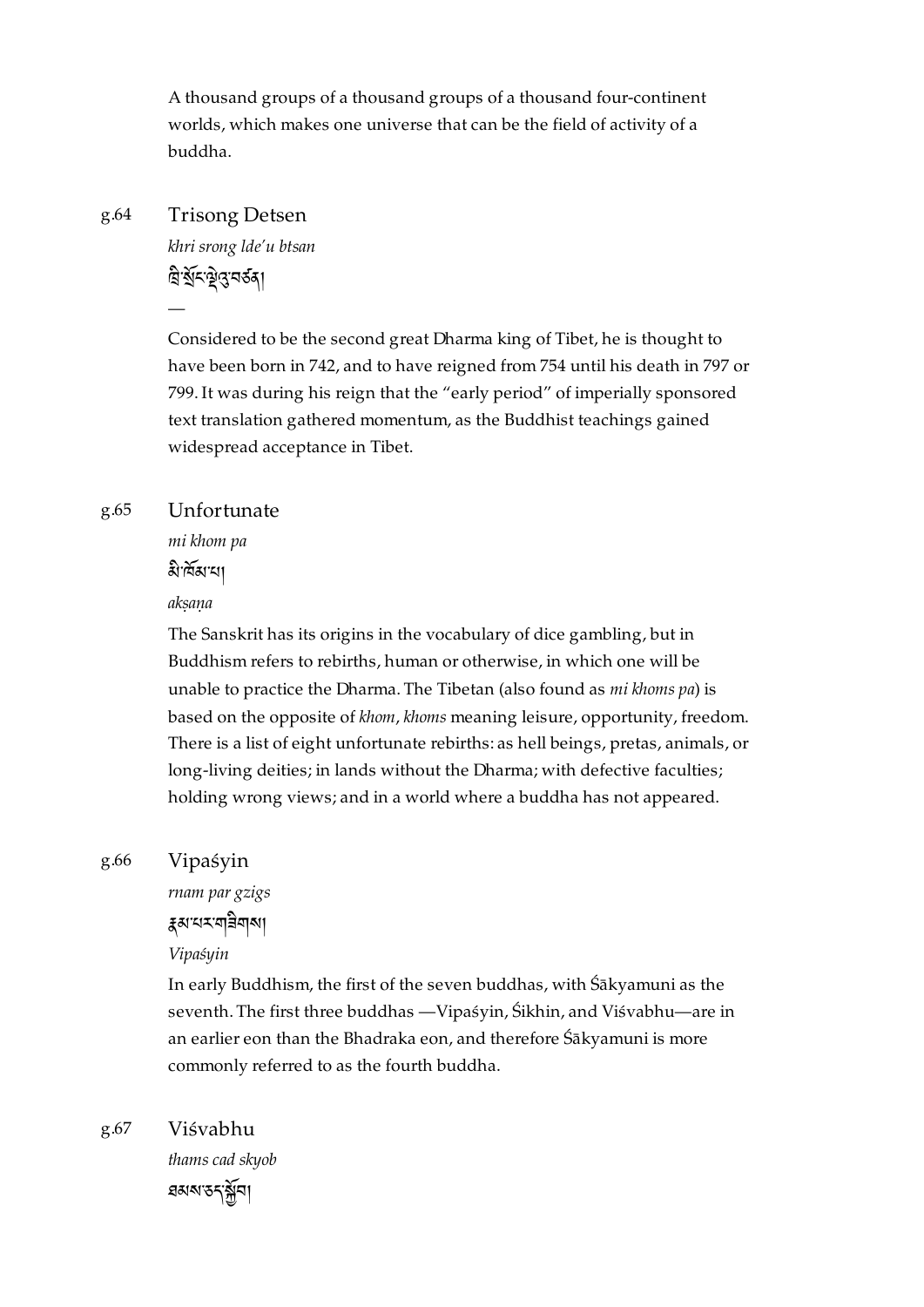### *Viśvabhu*

In early Buddhism, the third of the seven buddhas, with Śākyamuni as the seventh. The first three buddhas—Vipaśyin, Śikhin, and Viśvabhu—are in an earlier eon than the Bhadraka eon, and therefore Śākyamuni is more commonly referred to as the fourth buddha.

<span id="page-63-0"></span>Wisdom [g.68](#page-63-0)

> *ye shes* ঐ'ঐমা

*jñāna*

Also known as "pristine awareness," "primordial wisdom," "primordial awareness," "gnosis," or the like. Typically refers to nonconceptual states of knowledge.

#### <span id="page-63-1"></span>Wisdom [g.69](#page-63-1)

*shes rab*

ས་རབ།

### *prajñā*

The sixth of the six perfections, it refers to the profound understanding of the emptiness of all phenomena, the realization of ultimate reality.

#### <span id="page-63-2"></span>Yakṣa [g.70](#page-63-2)

*gnod sbyin*

নার্ষ শ্বী

*yakṣa*

A class of supernatural beings, often represented as the attendants of Kubera, the god of wealth, but the term is also applied to spirits. Although they are generally portrayed as benevolent, the Tibetan translation means "harm giver," as they are also capable of causing harm.

### <span id="page-63-3"></span>Yama's realm [g.71](#page-63-3)

*gshin rje'i 'jig rten*

गानेव हेर्दै दहना हेता

### *yamaloka*

The land of the dead ruled over by the Lord of Death. In Buddhism it refers to the *preta* realm, where beings generally suffer from hunger and thirst, which in traditional Brahmanism is the fate of those departed without descendants to make ancestral offerings.